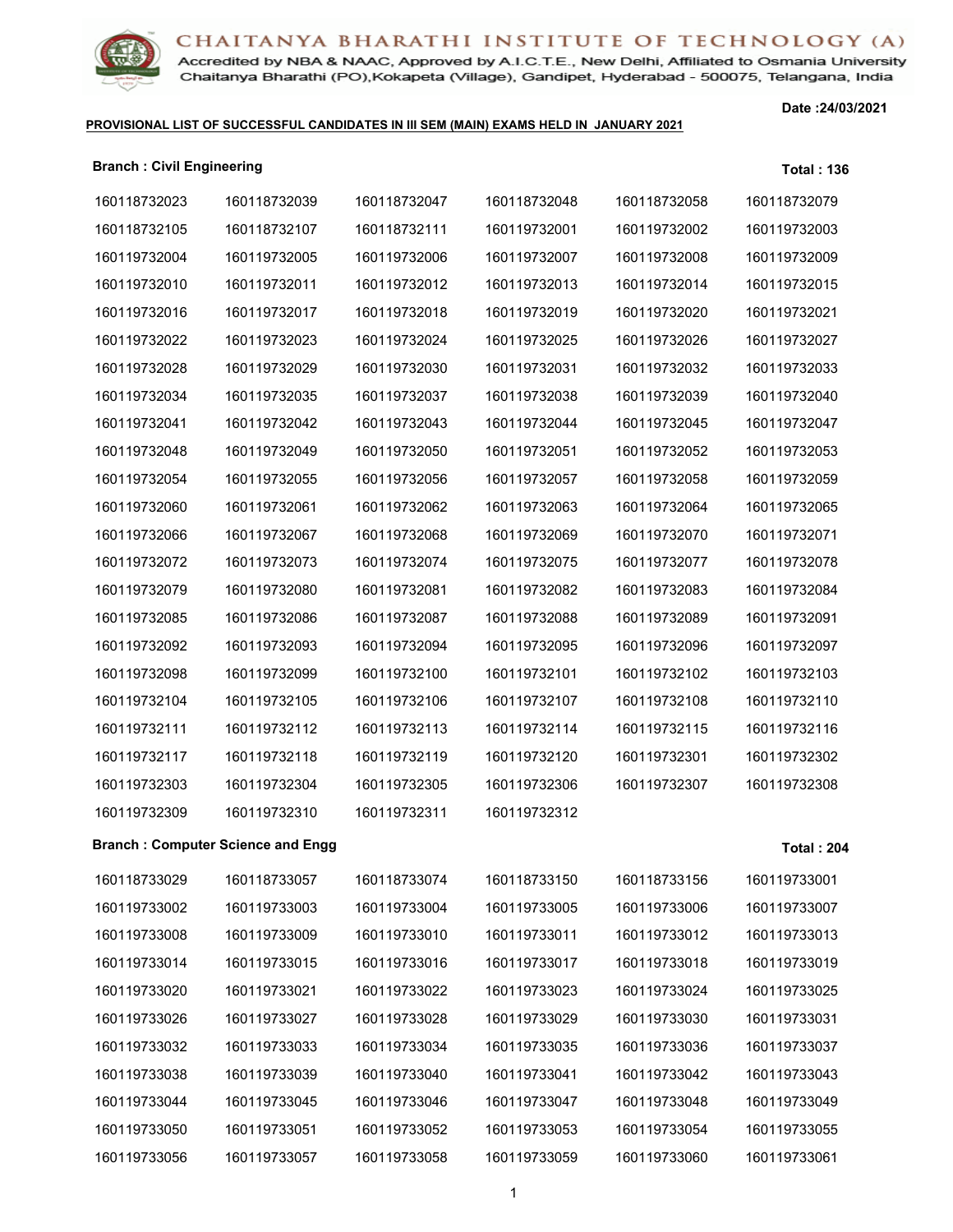

Accredited by NBA & NAAC, Approved by A.I.C.T.E., New Delhi, Affiliated to Osmania University Chaitanya Bharathi (PO), Kokapeta (Village), Gandipet, Hyderabad - 500075, Telangana, India

#### **PROVISIONAL LIST OF SUCCESSFUL CANDIDATES IN III SEM (MAIN) EXAMS HELD IN JANUARY 2021**

**Date :24/03/2021**

#### **Branch : Computer Science and Engg Total : 204**

| 160119733062 | 160119733063                                   | 160119733064 | 160119733065 | 160119733066 | 160119733067      |
|--------------|------------------------------------------------|--------------|--------------|--------------|-------------------|
| 160119733068 | 160119733069                                   | 160119733070 | 160119733071 | 160119733072 | 160119733073      |
| 160119733074 | 160119733075                                   | 160119733076 | 160119733077 | 160119733078 | 160119733079      |
| 160119733080 | 160119733081                                   | 160119733082 | 160119733083 | 160119733084 | 160119733085      |
| 160119733086 | 160119733087                                   | 160119733088 | 160119733089 | 160119733090 | 160119733091      |
| 160119733092 | 160119733093                                   | 160119733094 | 160119733095 | 160119733096 | 160119733097      |
| 160119733098 | 160119733099                                   | 160119733100 | 160119733101 | 160119733102 | 160119733103      |
| 160119733104 | 160119733105                                   | 160119733106 | 160119733107 | 160119733108 | 160119733109      |
| 160119733110 | 160119733111                                   | 160119733112 | 160119733113 | 160119733114 | 160119733115      |
| 160119733116 | 160119733117                                   | 160119733118 | 160119733119 | 160119733120 | 160119733121      |
| 160119733122 | 160119733123                                   | 160119733124 | 160119733125 | 160119733126 | 160119733127      |
| 160119733128 | 160119733129                                   | 160119733130 | 160119733131 | 160119733132 | 160119733133      |
| 160119733134 | 160119733135                                   | 160119733136 | 160119733137 | 160119733138 | 160119733139      |
| 160119733140 | 160119733141                                   | 160119733142 | 160119733143 | 160119733144 | 160119733145      |
| 160119733146 | 160119733147                                   | 160119733148 | 160119733149 | 160119733151 | 160119733152      |
| 160119733153 | 160119733154                                   | 160119733155 | 160119733156 | 160119733157 | 160119733158      |
| 160119733159 | 160119733160                                   | 160119733161 | 160119733162 | 160119733163 | 160119733164      |
| 160119733165 | 160119733166                                   | 160119733167 | 160119733168 | 160119733169 | 160119733170      |
| 160119733171 | 160119733172                                   | 160119733173 | 160119733174 | 160119733175 | 160119733176      |
| 160119733177 | 160119733178                                   | 160119733179 | 160119733180 | 160119733181 | 160119733182      |
| 160119733301 | 160119733302                                   | 160119733303 | 160119733304 | 160119733305 | 160119733306      |
| 160119733307 | 160119733308                                   | 160119733309 | 160119733310 | 160119733311 | 160119733312      |
| 160119733313 | 160119733314                                   | 160119733315 | 160119733316 | 160119733317 | 160119733318      |
|              | <b>Branch: Electrical and Electronics Engg</b> |              |              |              | <b>Total: 124</b> |
| 160118734038 | 160118734048                                   | 160118734093 | 160119734001 | 160119734002 | 160119734003      |
| 160119734004 | 160119734006                                   | 160119734007 | 160119734008 | 160119734009 | 160119734010      |
| 160119734011 | 160119734012                                   | 160119734013 | 160119734014 | 160119734016 | 160119734017      |
| 160119734018 | 160119734019                                   | 160119734020 | 160119734021 | 160119734022 | 160119734023      |
| 160119734024 | 160119734025                                   | 160119734026 | 160119734027 | 160119734028 | 160119734029      |
| 160119734030 | 160119734031                                   | 160119734032 | 160119734033 | 160119734034 | 160119734035      |
| 160119734036 | 160119734037                                   | 160119734038 | 160119734039 | 160119734040 | 160119734042      |
| 160119734044 | 160119734045                                   | 160119734046 | 160119734047 | 160119734048 | 160119734049      |
| 160119734050 | 160119734051                                   | 160119734052 | 160119734053 | 160119734054 | 160119734055      |
| 160119734056 | 160119734057                                   | 160119734058 | 160119734059 | 160119734060 | 160119734061      |
| 160119734062 | 160119734063                                   | 160119734064 | 160119734065 | 160119734066 | 160119734067      |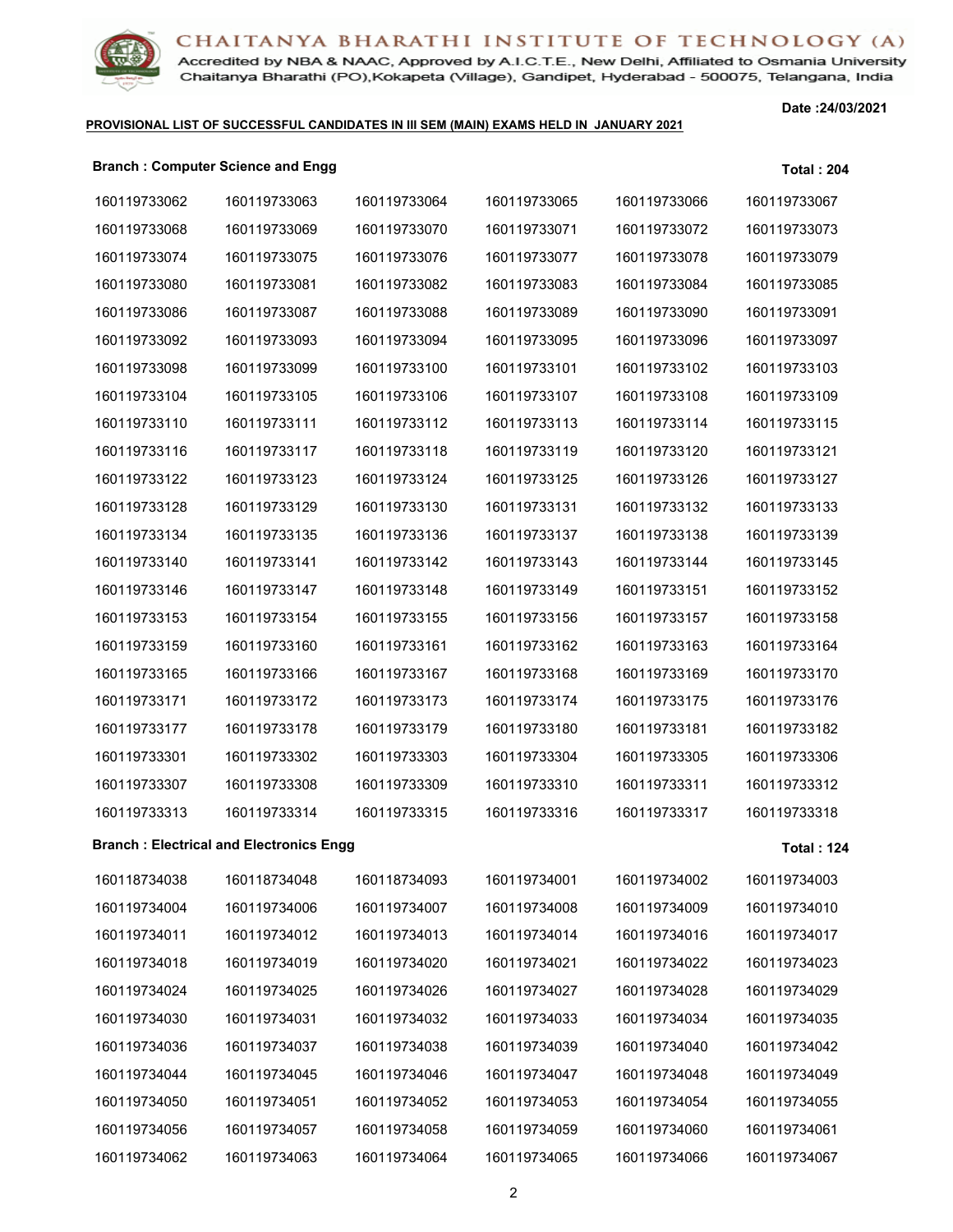

Accredited by NBA & NAAC, Approved by A.I.C.T.E., New Delhi, Affiliated to Osmania University Chaitanya Bharathi (PO), Kokapeta (Village), Gandipet, Hyderabad - 500075, Telangana, India

#### **PROVISIONAL LIST OF SUCCESSFUL CANDIDATES IN III SEM (MAIN) EXAMS HELD IN JANUARY 2021**

|              | <b>Branch: Electrical and Electronics Engg</b>    |              |              |              | <b>Total: 124</b> |
|--------------|---------------------------------------------------|--------------|--------------|--------------|-------------------|
| 160119734068 | 160119734069                                      | 160119734070 | 160119734071 | 160119734072 | 160119734073      |
| 160119734074 | 160119734075                                      | 160119734076 | 160119734077 | 160119734078 | 160119734079      |
| 160119734080 | 160119734082                                      | 160119734083 | 160119734084 | 160119734085 | 160119734087      |
| 160119734088 | 160119734089                                      | 160119734090 | 160119734091 | 160119734092 | 160119734093      |
| 160119734094 | 160119734096                                      | 160119734097 | 160119734098 | 160119734099 | 160119734101      |
| 160119734102 | 160119734103                                      | 160119734104 | 160119734106 | 160119734107 | 160119734108      |
| 160119734109 | 160119734110                                      | 160119734111 | 160119734112 | 160119734113 | 160119734114      |
| 160119734115 | 160119734117                                      | 160119734118 | 160119734119 | 160119734301 | 160119734302      |
| 160119734303 | 160119734304                                      | 160119734305 | 160119734306 | 160119734307 | 160119734308      |
| 160119734309 | 160119734310                                      | 160119734311 | 160119734312 |              |                   |
|              | <b>Branch: Electronics and Communication Engg</b> |              |              |              | <b>Total: 198</b> |
| 160118735027 | 160118735037                                      | 160118735048 | 160119735001 | 160119735002 | 160119735003      |
| 160119735004 | 160119735005                                      | 160119735006 | 160119735007 | 160119735008 | 160119735009      |
| 160119735010 | 160119735011                                      | 160119735012 | 160119735013 | 160119735014 | 160119735015      |
| 160119735016 | 160119735017                                      | 160119735018 | 160119735019 | 160119735020 | 160119735021      |
| 160119735022 | 160119735023                                      | 160119735024 | 160119735025 | 160119735026 | 160119735027      |
| 160119735028 | 160119735029                                      | 160119735030 | 160119735031 | 160119735032 | 160119735033      |
| 160119735034 | 160119735035                                      | 160119735036 | 160119735037 | 160119735038 | 160119735039      |
| 160119735040 | 160119735041                                      | 160119735042 | 160119735043 | 160119735044 | 160119735045      |
| 160119735046 | 160119735047                                      | 160119735048 | 160119735049 | 160119735050 | 160119735051      |
| 160119735052 | 160119735053                                      | 160119735054 | 160119735055 | 160119735056 | 160119735057      |
| 160119735058 | 160119735059                                      | 160119735060 | 160119735061 | 160119735062 | 160119735063      |
| 160119735064 | 160119735065                                      | 160119735066 | 160119735067 | 160119735068 | 160119735069      |
| 160119735070 | 160119735071                                      | 160119735072 | 160119735073 | 160119735074 | 160119735075      |
| 160119735076 | 160119735077                                      | 160119735078 | 160119735079 | 160119735080 | 160119735081      |
| 160119735082 | 160119735083                                      | 160119735084 | 160119735085 | 160119735086 | 160119735087      |
| 160119735088 | 160119735089                                      | 160119735090 | 160119735091 | 160119735092 | 160119735093      |
| 160119735094 | 160119735095                                      | 160119735096 | 160119735097 | 160119735098 | 160119735099      |
| 160119735100 | 160119735101                                      | 160119735102 | 160119735103 | 160119735104 | 160119735105      |
| 160119735106 | 160119735107                                      | 160119735108 | 160119735109 | 160119735110 | 160119735111      |
| 160119735112 | 160119735113                                      | 160119735115 | 160119735116 | 160119735117 | 160119735118      |
| 160119735119 | 160119735120                                      | 160119735121 | 160119735122 | 160119735124 | 160119735125      |
| 160119735126 | 160119735127                                      | 160119735128 | 160119735129 | 160119735130 | 160119735131      |
| 160119735132 | 160119735133                                      | 160119735134 | 160119735135 | 160119735136 | 160119735137      |
| 160119735138 | 160119735139                                      | 160119735140 | 160119735141 | 160119735142 | 160119735143      |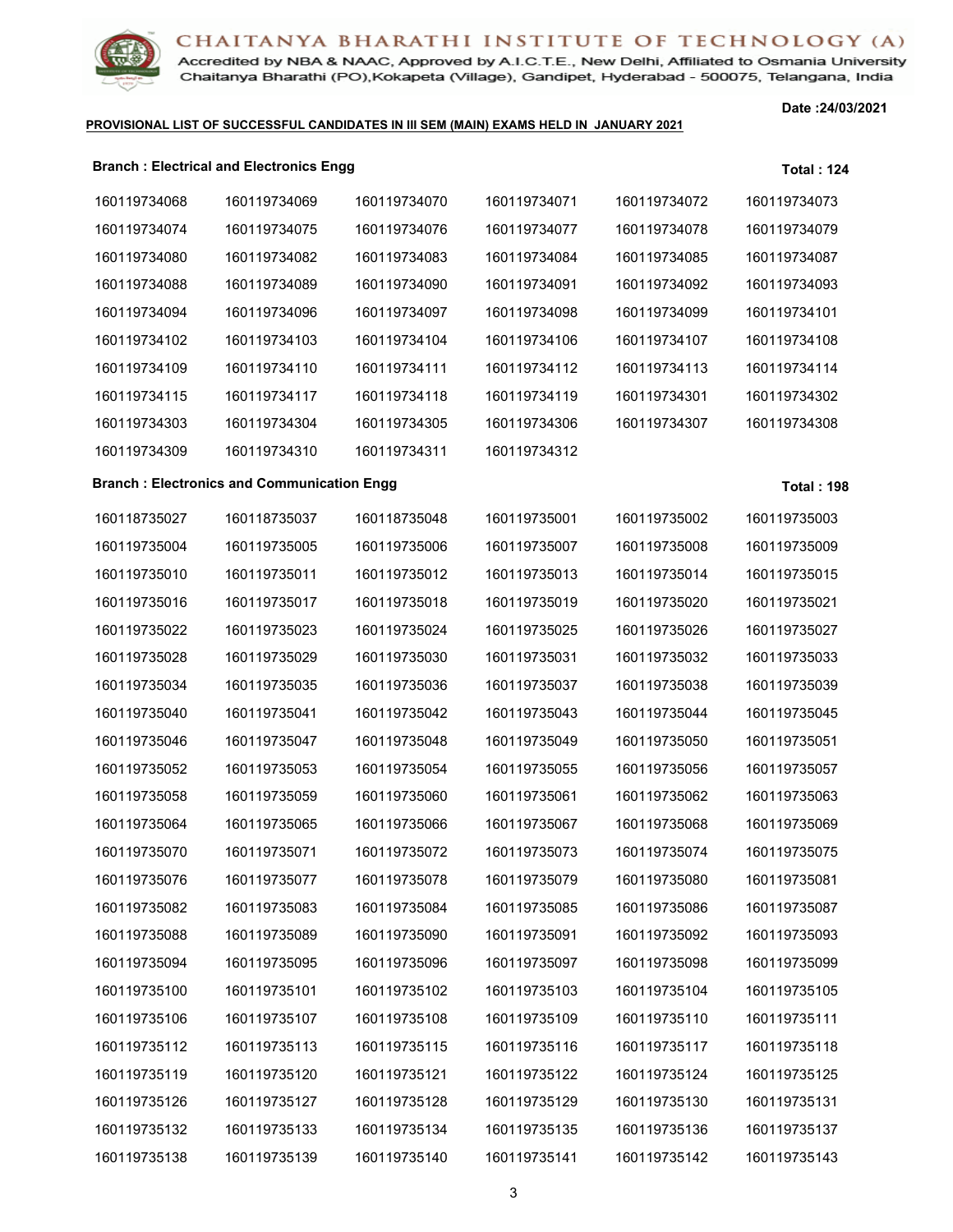

Accredited by NBA & NAAC, Approved by A.I.C.T.E., New Delhi, Affiliated to Osmania University Chaitanya Bharathi (PO), Kokapeta (Village), Gandipet, Hyderabad - 500075, Telangana, India

#### **PROVISIONAL LIST OF SUCCESSFUL CANDIDATES IN III SEM (MAIN) EXAMS HELD IN JANUARY 2021**

|                                       | <b>Branch: Electronics and Communication Engg</b> |              |              |              | <b>Total: 198</b> |
|---------------------------------------|---------------------------------------------------|--------------|--------------|--------------|-------------------|
| 160119735144                          | 160119735145                                      | 160119735146 | 160119735147 | 160119735148 | 160119735149      |
| 160119735150                          | 160119735151                                      | 160119735152 | 160119735153 | 160119735154 | 160119735155      |
| 160119735156                          | 160119735157                                      | 160119735158 | 160119735159 | 160119735160 | 160119735161      |
| 160119735162                          | 160119735164                                      | 160119735166 | 160119735167 | 160119735168 | 160119735169      |
| 160119735170                          | 160119735171                                      | 160119735172 | 160119735173 | 160119735174 | 160119735175      |
| 160119735176                          | 160119735177                                      | 160119735178 | 160119735179 | 160119735180 | 160119735181      |
| 160119735301                          | 160119735302                                      | 160119735303 | 160119735304 | 160119735305 | 160119735306      |
| 160119735307                          | 160119735308                                      | 160119735309 | 160119735310 | 160119735311 | 160119735312      |
| 160119735313                          | 160119735314                                      | 160119735315 | 160119735316 | 160119735317 | 160119735318      |
| <b>Branch: Mechanical Engineering</b> |                                                   |              |              |              | <b>Total: 129</b> |
| 160118736095                          | 160118736096                                      | 160119736001 | 160119736002 | 160119736003 | 160119736004      |
| 160119736005                          | 160119736006                                      | 160119736007 | 160119736008 | 160119736009 | 160119736010      |
| 160119736011                          | 160119736012                                      | 160119736013 | 160119736014 | 160119736015 | 160119736016      |
| 160119736017                          | 160119736018                                      | 160119736019 | 160119736020 | 160119736021 | 160119736022      |
| 160119736023                          | 160119736024                                      | 160119736025 | 160119736027 | 160119736028 | 160119736029      |
| 160119736030                          | 160119736031                                      | 160119736032 | 160119736033 | 160119736034 | 160119736035      |
| 160119736036                          | 160119736037                                      | 160119736038 | 160119736039 | 160119736040 | 160119736041      |
| 160119736042                          | 160119736043                                      | 160119736044 | 160119736045 | 160119736046 | 160119736047      |
| 160119736049                          | 160119736050                                      | 160119736051 | 160119736052 | 160119736053 | 160119736054      |
| 160119736055                          | 160119736056                                      | 160119736057 | 160119736058 | 160119736059 | 160119736060      |
| 160119736061                          | 160119736062                                      | 160119736063 | 160119736064 | 160119736065 | 160119736066      |
| 160119736067                          | 160119736068                                      | 160119736069 | 160119736070 | 160119736071 | 160119736072      |
| 160119736073                          | 160119736074                                      | 160119736075 | 160119736076 | 160119736077 | 160119736078      |
| 160119736079                          | 160119736080                                      | 160119736081 | 160119736082 | 160119736083 | 160119736084      |
| 160119736085                          | 160119736086                                      | 160119736087 | 160119736088 | 160119736089 | 160119736090      |
| 160119736091                          | 160119736092                                      | 160119736093 | 160119736094 | 160119736095 | 160119736096      |
| 160119736097                          | 160119736098                                      | 160119736099 | 160119736100 | 160119736101 | 160119736102      |
| 160119736103                          | 160119736104                                      | 160119736105 | 160119736106 | 160119736107 | 160119736108      |
| 160119736109                          | 160119736110                                      | 160119736111 | 160119736113 | 160119736114 | 160119736115      |
| 160119736116                          | 160119736117                                      | 160119736301 | 160119736302 | 160119736303 | 160119736304      |
| 160119736305                          | 160119736306                                      | 160119736307 | 160119736308 | 160119736309 | 160119736310      |
| 160119736311                          | 160119736312                                      | 160119736313 |              |              |                   |
| <b>Branch: Information Technology</b> |                                                   |              |              |              | <b>Total: 204</b> |
| 160117737114                          | 160117737119                                      | 160118737032 | 160118737120 | 160118737121 | 160119737001      |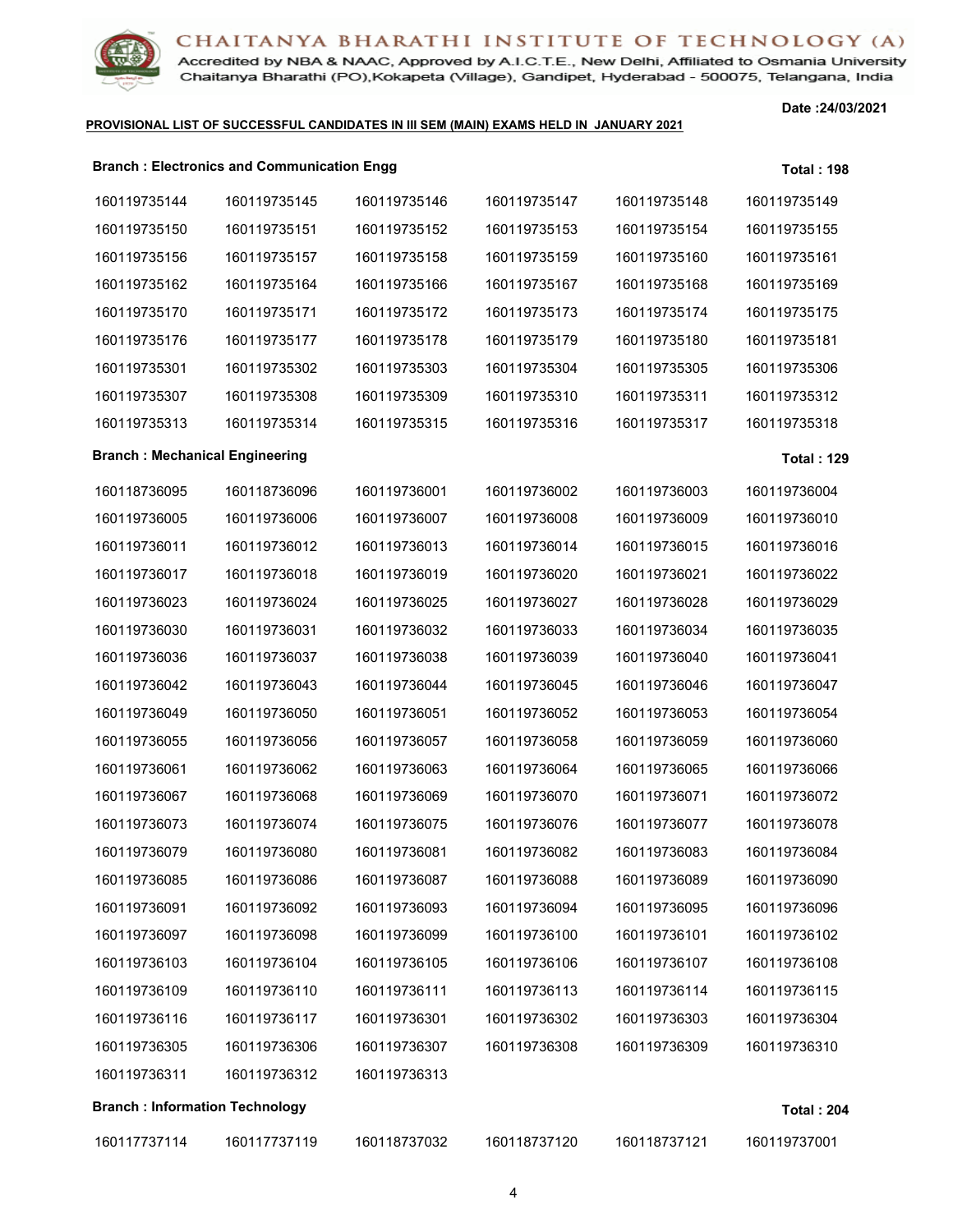

Accredited by NBA & NAAC, Approved by A.I.C.T.E., New Delhi, Affiliated to Osmania University Chaitanya Bharathi (PO), Kokapeta (Village), Gandipet, Hyderabad - 500075, Telangana, India

#### **PROVISIONAL LIST OF SUCCESSFUL CANDIDATES IN III SEM (MAIN) EXAMS HELD IN JANUARY 2021**

| <b>Branch: Information Technology</b> |              |              |              |              | <b>Total: 204</b> |
|---------------------------------------|--------------|--------------|--------------|--------------|-------------------|
| 160119737002                          | 160119737003 | 160119737004 | 160119737005 | 160119737006 | 160119737007      |
| 160119737008                          | 160119737009 | 160119737010 | 160119737011 | 160119737012 | 160119737013      |
| 160119737014                          | 160119737015 | 160119737016 | 160119737017 | 160119737018 | 160119737019      |
| 160119737020                          | 160119737021 | 160119737022 | 160119737023 | 160119737024 | 160119737025      |
| 160119737026                          | 160119737027 | 160119737028 | 160119737029 | 160119737030 | 160119737031      |
| 160119737032                          | 160119737033 | 160119737034 | 160119737035 | 160119737036 | 160119737037      |
| 160119737038                          | 160119737039 | 160119737041 | 160119737042 | 160119737043 | 160119737044      |
| 160119737045                          | 160119737046 | 160119737047 | 160119737048 | 160119737049 | 160119737050      |
| 160119737051                          | 160119737052 | 160119737053 | 160119737054 | 160119737055 | 160119737056      |
| 160119737057                          | 160119737058 | 160119737059 | 160119737061 | 160119737062 | 160119737063      |
| 160119737064                          | 160119737065 | 160119737066 | 160119737067 | 160119737068 | 160119737069      |
| 160119737070                          | 160119737071 | 160119737072 | 160119737073 | 160119737074 | 160119737075      |
| 160119737076                          | 160119737077 | 160119737078 | 160119737079 | 160119737080 | 160119737081      |
| 160119737082                          | 160119737083 | 160119737084 | 160119737085 | 160119737086 | 160119737087      |
| 160119737088                          | 160119737089 | 160119737090 | 160119737091 | 160119737092 | 160119737093      |
| 160119737094                          | 160119737095 | 160119737096 | 160119737097 | 160119737098 | 160119737099      |
| 160119737100                          | 160119737101 | 160119737102 | 160119737103 | 160119737105 | 160119737106      |
| 160119737107                          | 160119737108 | 160119737109 | 160119737110 | 160119737111 | 160119737112      |
| 160119737113                          | 160119737114 | 160119737115 | 160119737116 | 160119737117 | 160119737118      |
| 160119737119                          | 160119737120 | 160119737121 | 160119737122 | 160119737123 | 160119737124      |
| 160119737125                          | 160119737126 | 160119737127 | 160119737128 | 160119737129 | 160119737130      |
| 160119737131                          | 160119737132 | 160119737133 | 160119737134 | 160119737135 | 160119737136      |
| 160119737137                          | 160119737138 | 160119737139 | 160119737140 | 160119737141 | 160119737142      |
| 160119737143                          | 160119737144 | 160119737145 | 160119737146 | 160119737147 | 160119737148      |
| 160119737149                          | 160119737150 | 160119737151 | 160119737152 | 160119737153 | 160119737154      |
| 160119737155                          | 160119737156 | 160119737157 | 160119737158 | 160119737159 | 160119737160      |
| 160119737161                          | 160119737162 | 160119737163 | 160119737164 | 160119737165 | 160119737166      |
| 160119737167                          | 160119737168 | 160119737169 | 160119737170 | 160119737171 | 160119737172      |
| 160119737173                          | 160119737174 | 160119737175 | 160119737176 | 160119737177 | 160119737178      |
| 160119737179                          | 160119737180 | 160119737181 | 160119737182 | 160119737183 | 160119737184      |
| 160119737301                          | 160119737302 | 160119737303 | 160119737304 | 160119737305 | 160119737306      |
| 160119737307                          | 160119737308 | 160119737309 | 160119737310 | 160119737311 | 160119737312      |
| 160119737313                          | 160119737314 | 160119737315 | 160119737316 | 160119737317 | 160119737318      |
| <b>Branch: Production Engineering</b> |              |              |              |              | Total: 29         |
| 160118738009                          | 160119738001 | 160119738002 | 160119738003 | 160119738004 | 160119738005      |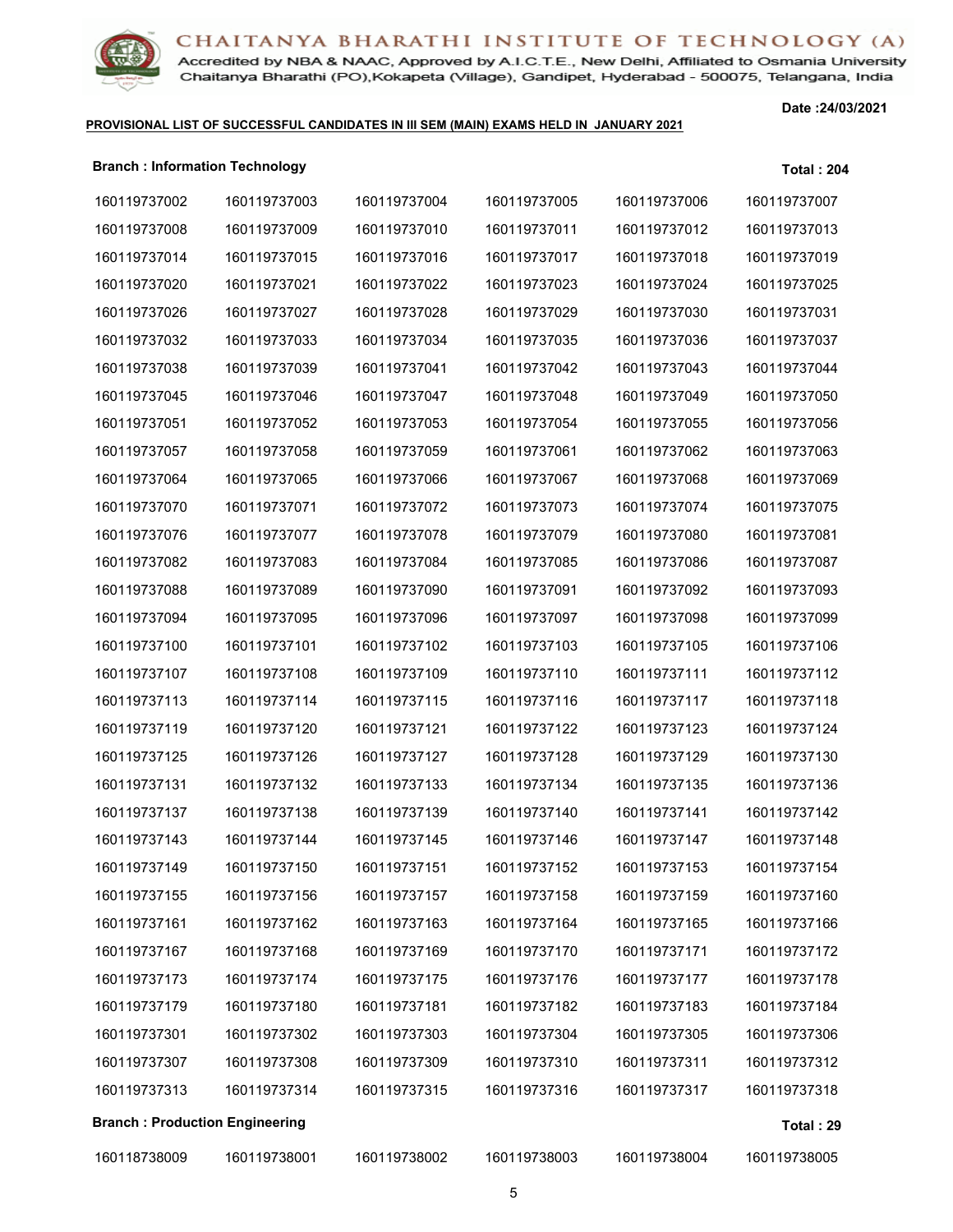

Accredited by NBA & NAAC, Approved by A.I.C.T.E., New Delhi, Affiliated to Osmania University Chaitanya Bharathi (PO), Kokapeta (Village), Gandipet, Hyderabad - 500075, Telangana, India

#### **Date :24/03/2021**

#### **PROVISIONAL LIST OF SUCCESSFUL CANDIDATES IN III SEM (MAIN) EXAMS HELD IN JANUARY 2021**

| <b>Branch: Production Engineering</b> |              |              |              |              | Total: $29$  |
|---------------------------------------|--------------|--------------|--------------|--------------|--------------|
| 160119738006                          | 160119738007 | 160119738008 | 160119738009 | 160119738010 | 160119738011 |
| 160119738012                          | 160119738013 | 160119738014 | 160119738015 | 160119738016 | 160119738017 |
| 160119738018                          | 160119738019 | 160119738020 | 160119738021 | 160119738022 | 160119738301 |
| 160119738302                          | 160119738303 | 160119738304 | 160119738305 | 160119738306 |              |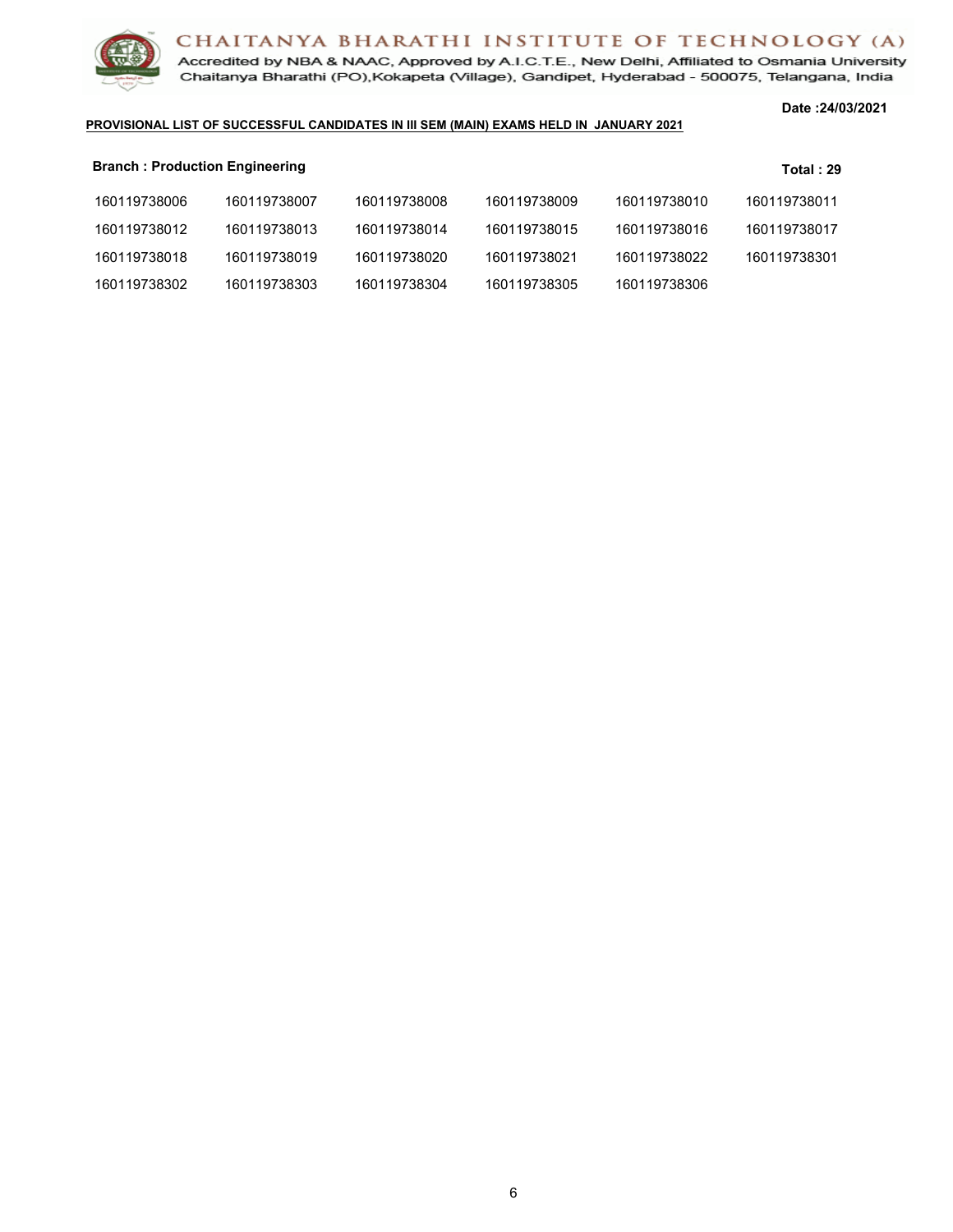

Accredited by NBA & NAAC, Approved by A.I.C.T.E., New Delhi, Affiliated to Osmania University Chaitanya Bharathi (PO), Kokapeta (Village), Gandipet, Hyderabad - 500075, Telangana, India

**B.E (Civil) III SEM (Main) Examination held in January 2021**

**The Candidates with the following roll numbers have failed in the subjects mentioned against their roll numbers.**

|     |              | M-III          | <b>BCP</b>     | <b>SM</b>      | SG             | <b>FM</b>      | <b>ICFP</b>    | <b>ITK</b>     | <b>SG Lab</b>  | <b>FM Lab</b>  |  |  |  |  |
|-----|--------------|----------------|----------------|----------------|----------------|----------------|----------------|----------------|----------------|----------------|--|--|--|--|
| Sno | Roll.No.     | <b>18MTC05</b> | <b>18CEC02</b> | <b>18CEC03</b> | <b>18CEC04</b> | <b>18CEC05</b> | <b>18EGM01</b> | <b>18EEM01</b> | <b>18CEC06</b> | <b>18CEC07</b> |  |  |  |  |
|     | 160117732121 | Pass           | Pass           | Pass           | Fail           | Pass           | Pass           | Pass           | Pass           | Pass           |  |  |  |  |
|     | 160119732036 | Pass           | Pass           | Pass           | Fail           | Pass           | Pass           | Pass           | Pass           | Pass           |  |  |  |  |
|     | 160119732076 | Pass           | Pass           | Pass           | Pass           | Pass           | Pass           | Pass           | Fail           | Fail           |  |  |  |  |
|     | 160119732090 | Pass           | Pass           | Pass           | Fail           | Pass           | Pass           | Pass           | Pass           | Pass           |  |  |  |  |
|     | 160119732109 | Pass           | Pass           | Fail           | Pass           | Pass           | Pass           | Pass           | Pass           | Pass           |  |  |  |  |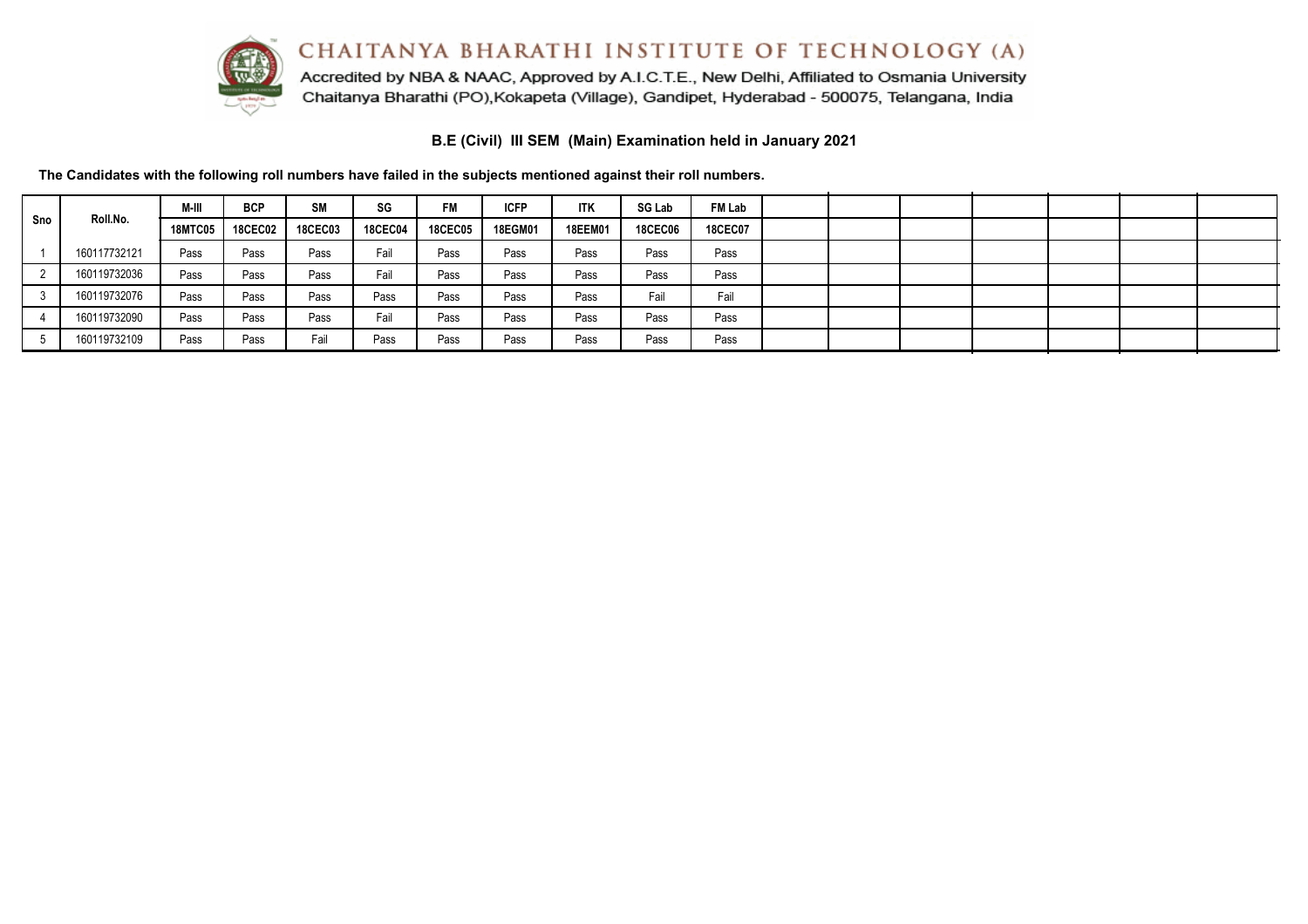

Accredited by NBA & NAAC, Approved by A.I.C.T.E., New Delhi, Affiliated to Osmania University Chaitanya Bharathi (PO), Kokapeta (Village), Gandipet, Hyderabad - 500075, Telangana, India

**B.E (EEE) III SEM (Main) Examination held in January 2021**

**The Candidates with the following roll numbers have failed in the subjects mentioned against their roll numbers.**

|     |              | AM             | <b>AEC</b>     | <b>EMI</b>     | EF             | <b>ECA</b>     | <b>ICFP</b>    | <b>ITK</b>     | <b>AEC Lab</b> | EMI Lab        |  |  |  |  |
|-----|--------------|----------------|----------------|----------------|----------------|----------------|----------------|----------------|----------------|----------------|--|--|--|--|
| Sno | Roll.No.     | <b>18MTC07</b> | <b>18EEC03</b> | <b>18EEC04</b> | <b>18EEC05</b> | <b>18EEC06</b> | <b>18EGM01</b> | <b>18EEM01</b> | <b>18EEC07</b> | <b>18EEC08</b> |  |  |  |  |
|     | 160118734098 | Fail           | Pass           | Fail           | Pass           | Pass           | Pass           | Pass           | Fail           | Fail           |  |  |  |  |
|     | 160119734015 | Pass           | Pass           | Pass           | Pass           | Pass           | Pass           | Fail           | Pass           | Pass           |  |  |  |  |
|     | 160119734041 | Fail           | Pass           | Pass           | Pass           | Fail           | Pass           | Pass           | Pass           | Pass           |  |  |  |  |
|     | 160119734095 | Fail           | Pass           | Pass           | Pass           | Pass           | Pass           | Pass           | Pass           | Pass           |  |  |  |  |
|     | 160119734100 | Pass           | Pass           | Pass           | Pass           | Pass           | Pass           | Pass           | Pass           | Fail           |  |  |  |  |
|     | 160119734105 | Fail           | Fail           | Fail           | Fail           | Fail           | Fail           | Fail           | Fail           | Fail           |  |  |  |  |
|     | 160119734116 | Fail           | Fail           | Fail           | Fail           | Fail           | Fail           | Fail           | Fail           | Fail           |  |  |  |  |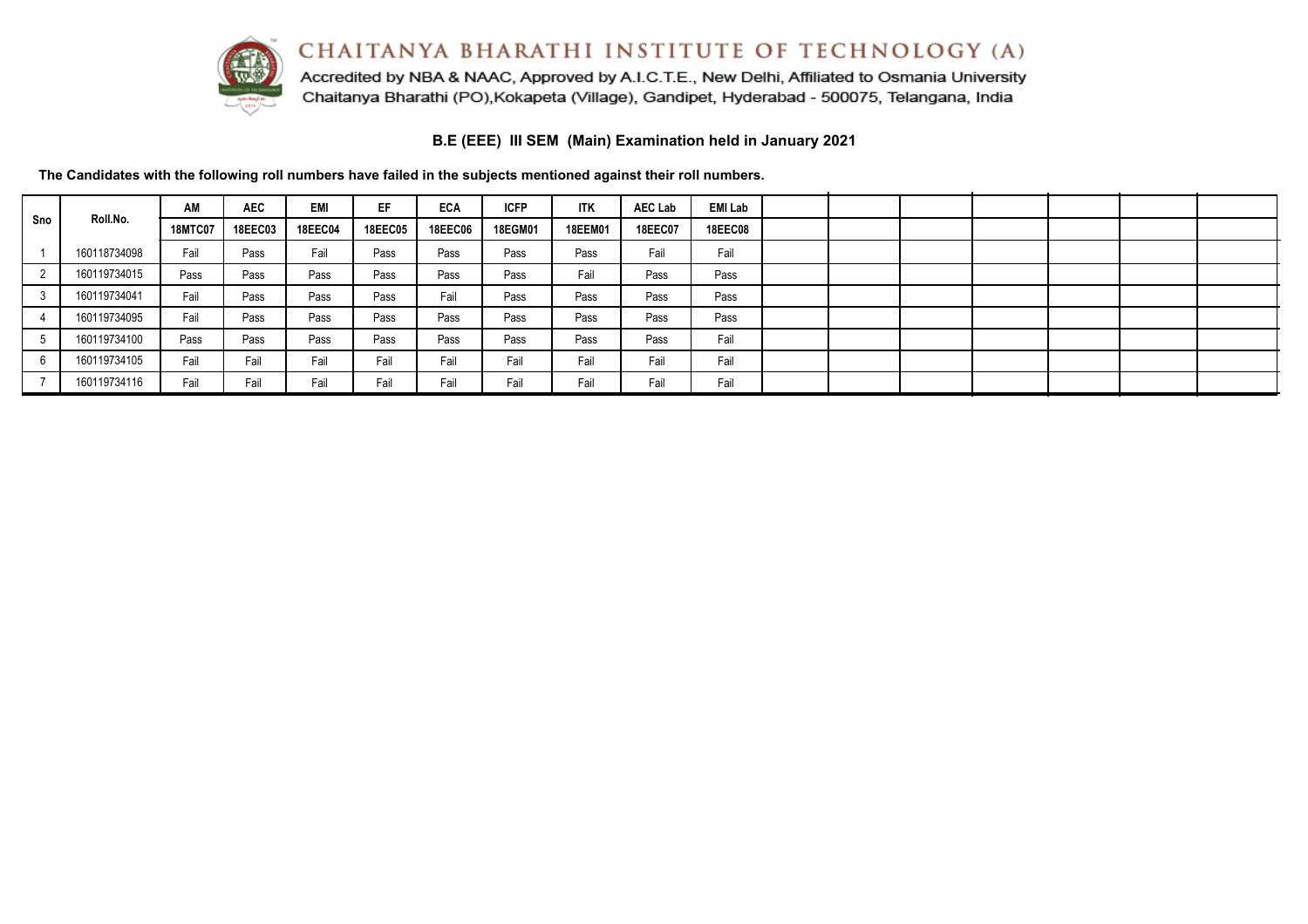CHAITANYA BHARATHI INSTITUTE OF TECHNOLOGY (A) Accredited by NBA & NAAC, Approved by A.I.C.T.E., New Delhi, Affiliated to Osmania University



**B.E (ECE) III SEM (Main) Examination held in January 2021**

Chaitanya Bharathi (PO), Kokapeta (Village), Gandipet, Hyderabad - 500075, Telangana, India

**The Candidates with the following roll numbers have failed in the subjects mentioned against their roll numbers.**

|     |              | AM             | <b>BDS</b>     | <b>ETTL</b>    | ED             | <b>NT</b>      | S&S            | ES             | <b>BDS Lab</b> | ED Lab         | <b>EWN Lab</b> | SS             |  |  |  |
|-----|--------------|----------------|----------------|----------------|----------------|----------------|----------------|----------------|----------------|----------------|----------------|----------------|--|--|--|
| Sno | Roll.No.     | <b>18MTC07</b> | <b>18CSC05</b> | <b>18ECC01</b> | <b>18ECC02</b> | <b>18ECC03</b> | <b>18ECC04</b> | <b>18CEM01</b> | <b>18CSC06</b> | <b>18ECC05</b> | <b>18ECC06</b> | <b>18EGC03</b> |  |  |  |
|     | 160118735145 | Pass           | Pass           | Pass           | Pass           | Pass           | Pass           | Pass           | Fail           | Pass           | Pass           | Pass           |  |  |  |
|     | 160119735163 | Pass           | Pass           | Pass           | Fail           | Pass           | Pass           | Pass           | Pass           | Pass           | Pass           | Pass           |  |  |  |
|     | 160119735165 | Pass           | Pass           | Pass           | Pass           | Pass           | Pass           | Pass           | ™aiı           | Pass           | Pass           | Pass           |  |  |  |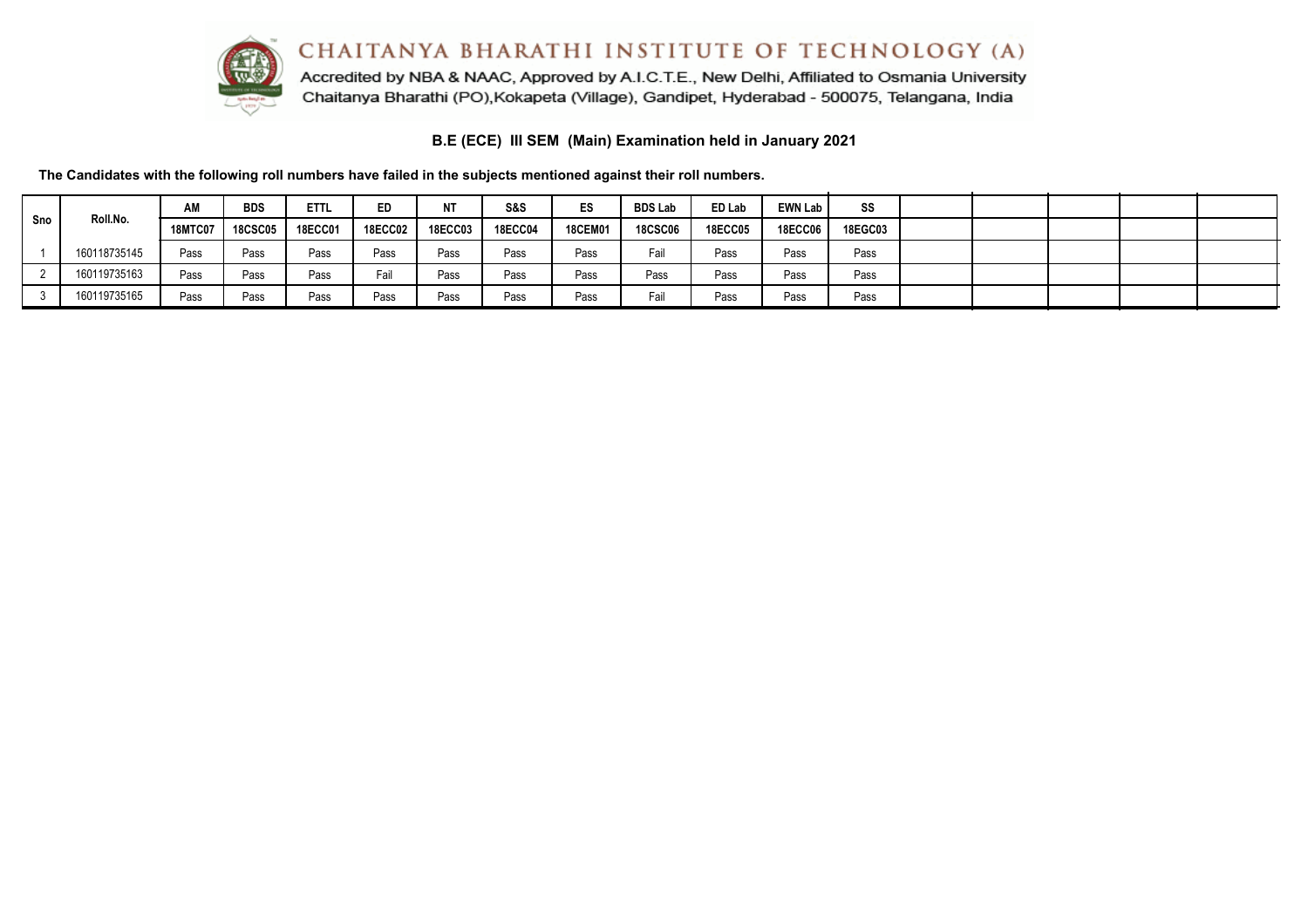

Accredited by NBA & NAAC, Approved by A.I.C.T.E., New Delhi, Affiliated to Osmania University Chaitanya Bharathi (PO), Kokapeta (Village), Gandipet, Hyderabad - 500075, Telangana, India

**B.E (Mech) III SEM (Main) Examination held in January 2021**

**The Candidates with the following roll numbers have failed in the subjects mentioned against their roll numbers.**

|     |              | M-III          | MEA            | <b>MSM</b>     | <b>MOM</b>     | <b>MP</b>      | <b>ICFP</b>    | <b>ITK</b>     | <b>MSM Lab</b> | <b>MOM Lab</b> | MP Lab         |  |  |  |
|-----|--------------|----------------|----------------|----------------|----------------|----------------|----------------|----------------|----------------|----------------|----------------|--|--|--|
| Sno | Roll.No.     | <b>18MTC05</b> | <b>18MBC01</b> | <b>18MEC03</b> | <b>18MEC04</b> | <b>18PEC01</b> | <b>18EGM01</b> | <b>18EEM01</b> | <b>18MEC05</b> | <b>18MEC06</b> | <b>18PEC02</b> |  |  |  |
|     | 160117736032 | Fail           | Pass           | Pass           | Pass           | Pass           | Pass           | Pass           | Pass           | Pass           | Pass           |  |  |  |

 $\sim$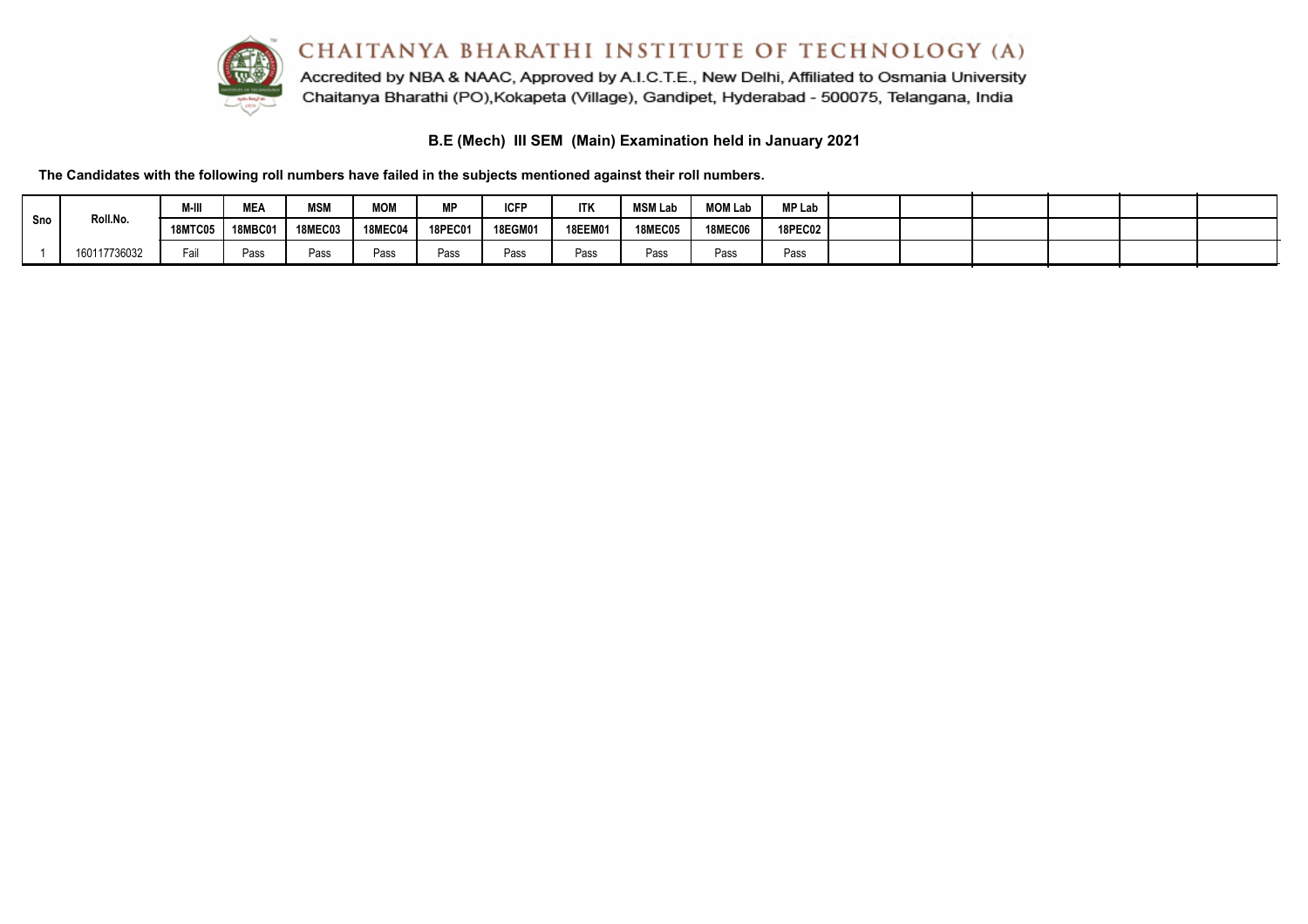

Accredited by NBA & NAAC, Approved by A.I.C.T.E., New Delhi, Affiliated to Osmania University Chaitanya Bharathi (PO), Kokapeta (Village), Gandipet, Hyderabad - 500075, Telangana, India

### **RESULTS**

Page 1 of 26

Branch: Civil Engineering **Course/Sem: B.E III SEM(Suppl) Examinations (R16) Held in: January 2021** 

|                |             |             | <b>BMPC</b>    | <b>EEA</b>     | EG             | EM-III         | SM-I           | Survey         | <b>Survey Lab</b> |
|----------------|-------------|-------------|----------------|----------------|----------------|----------------|----------------|----------------|-------------------|
|                |             |             | <b>16CEC04</b> | <b>16MBC01</b> | <b>16CEC06</b> | <b>16MTC05</b> | <b>16CEC05</b> | <b>16CEC03</b> | <b>16CEC07</b>    |
| <b>Roll No</b> | <b>SGPA</b> | <b>CGPA</b> | Grade          | Grade          | Grade          | Grade          | Grade          | Grade          | Grade             |
| 160115732039   |             |             |                |                |                | C              | F(Ab)          | F              | B                 |
| 160116732029   | 4.92        | 5.08        |                |                |                |                | B              |                |                   |
| 160116732087   | 5.38        | 5.25        |                |                |                |                | A              | $B+$           |                   |
| 160117732023   | 5.48        |             | Α              |                |                | A              | A              | B              | $A+$              |
| 160117732032   | 4.80        |             |                |                |                | $B+$           | $C+$           | $\mathsf{C}$   |                   |
| 160117732036   | 5.06        |             |                |                |                |                | $B+$           | $B+$           |                   |
| 160117732038   | 4.94        |             | B+             |                |                |                | $B+$           |                |                   |
| 160117732041   |             |             |                | F(Ab)          |                |                | A              | B              |                   |
| 160117732043   | 4.79        | 5.01        |                | $B+$           |                |                |                |                |                   |
| 160117732054   | 5.19        | 5.62        |                |                |                |                | $A+$           |                |                   |
| 160117732055   | 5.15        |             |                |                |                |                | $A+$           | $\mathbf C$    |                   |
| 160117732057   | 4.98        | 5.40        |                |                |                |                | A              |                |                   |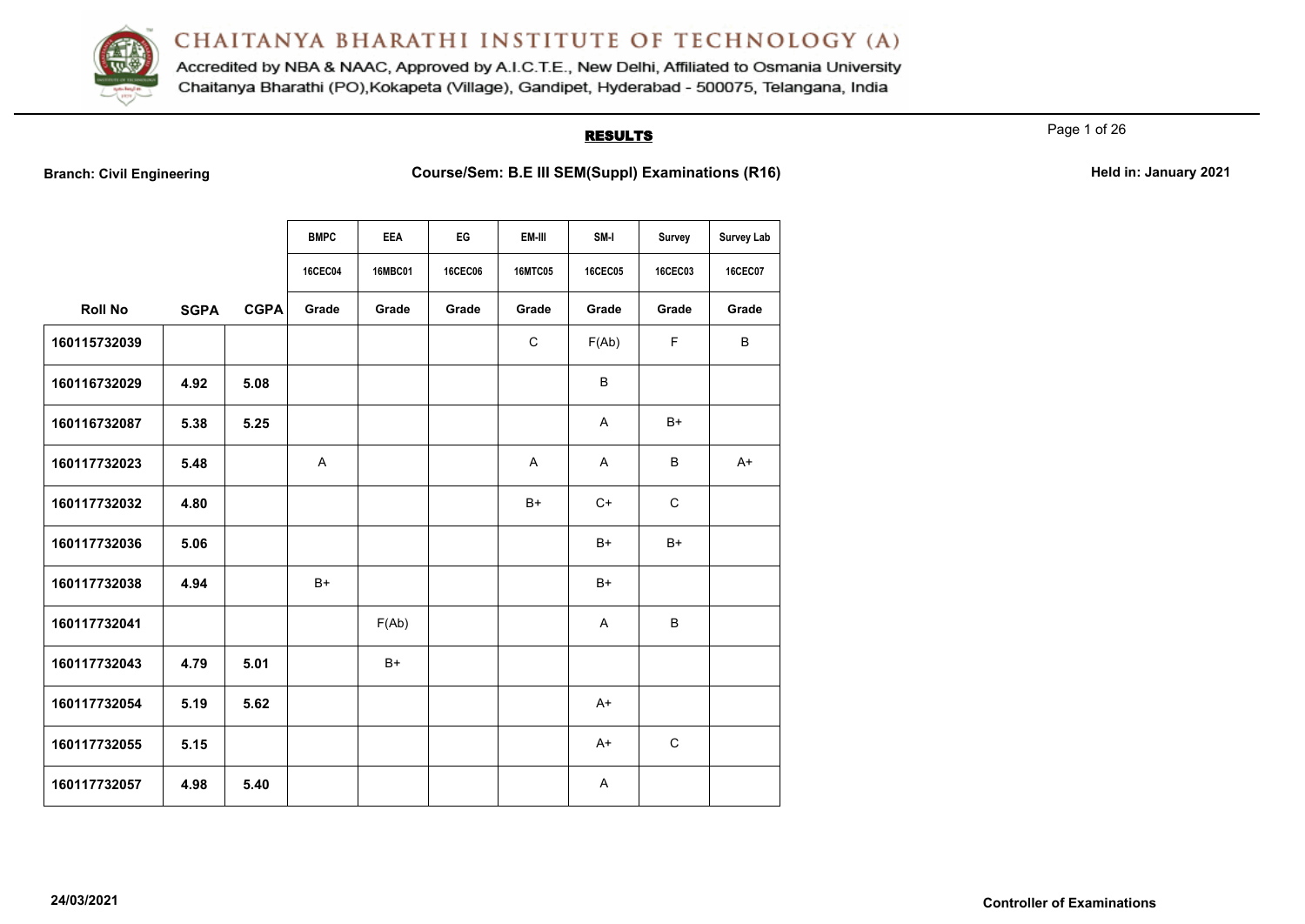

Accredited by NBA & NAAC, Approved by A.I.C.T.E., New Delhi, Affiliated to Osmania University Chaitanya Bharathi (PO), Kokapeta (Village), Gandipet, Hyderabad - 500075, Telangana, India

### **RESULTS**

Page 2 of 26

Branch: Civil Engineering **Course/Sem: B.E III SEM(Suppl) Examinations (R16) Held in: January 2021** 

|              |      |      | <b>BMPC</b>    | <b>EEA</b>     | EG             | EM-III         | SM-I           | Survey         | <b>Survey Lab</b> |
|--------------|------|------|----------------|----------------|----------------|----------------|----------------|----------------|-------------------|
|              |      |      | <b>16CEC04</b> | <b>16MBC01</b> | <b>16CEC06</b> | <b>16MTC05</b> | <b>16CEC05</b> | <b>16CEC03</b> | <b>16CEC07</b>    |
|              |      |      | Grade          | Grade          | Grade          | Grade          | Grade          | Grade          | Grade             |
| 160117732059 | 4.96 | 5.30 |                |                |                |                | A              | $\mathbf C$    |                   |
| 160117732060 | 5.40 | 5.24 |                |                |                |                | $A+$           | A              |                   |
| 160117732077 | 4.90 | 5.56 |                |                |                |                |                | $B+$           |                   |
| 160117732083 | 4.35 |      |                |                |                |                | $C+$           |                | A                 |
| 160117732089 | 5.06 |      | $C+$           |                | A              |                | A              | B              |                   |
| 160117732096 | 5.05 |      | A              |                |                |                | $\mathsf{C}$   | A              |                   |
| 160117732105 |      |      |                | F(Ab)          |                |                | A              | B+             | A                 |
| 160117732108 | 4.90 | 5.57 |                |                |                |                | $B+$           |                |                   |
| 160117732110 | 5.38 | 5.26 |                |                |                |                | $\overline{A}$ | $B+$           |                   |
| 160117732114 | 5.04 |      | B+             |                |                |                | Α              | B              |                   |
| 160117732116 |      |      | $B+$           | F(Ab)          | $B+$           | $A+$           | $\overline{A}$ | $C+$           | A                 |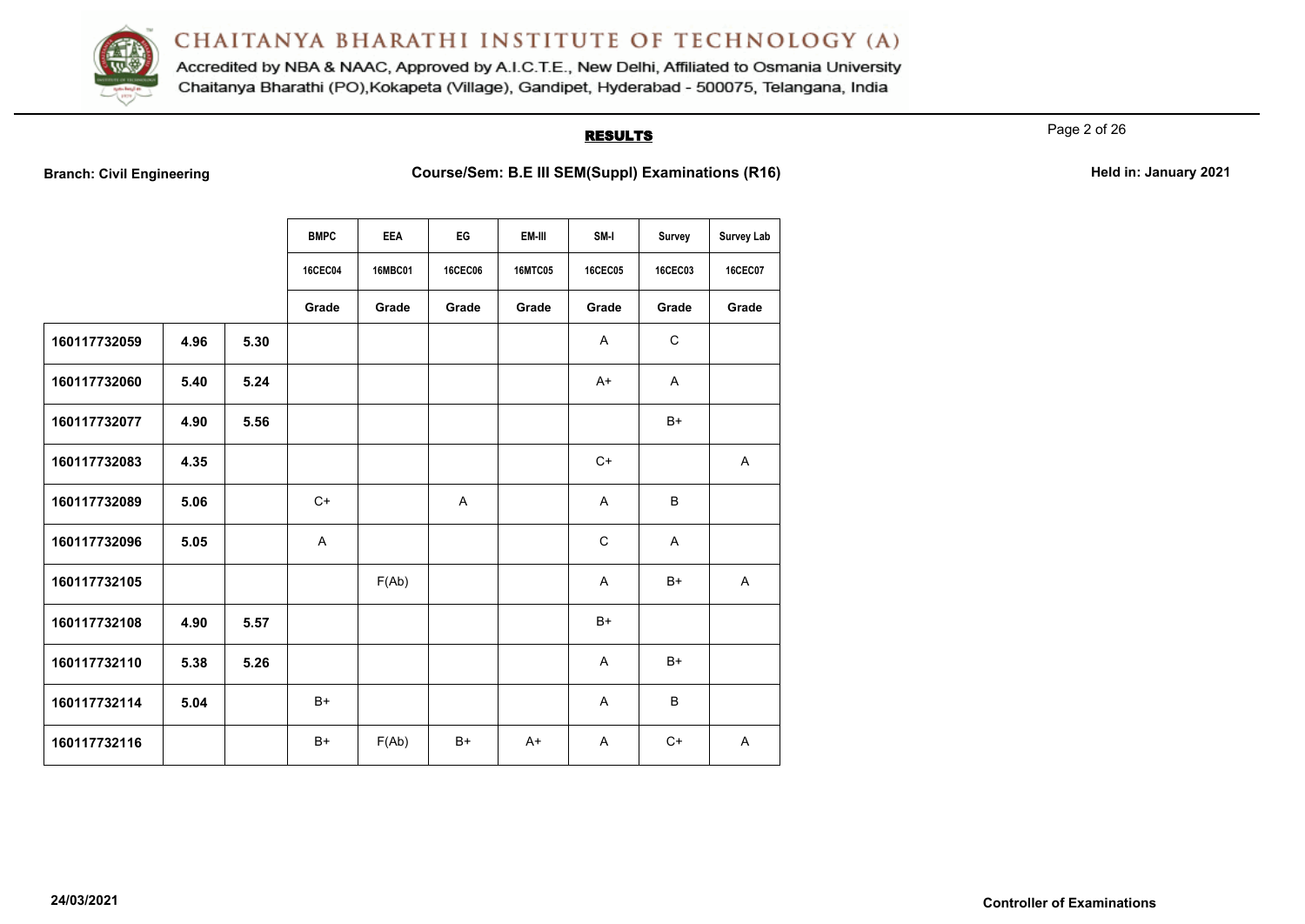

Accredited by NBA & NAAC, Approved by A.I.C.T.E., New Delhi, Affiliated to Osmania University Chaitanya Bharathi (PO), Kokapeta (Village), Gandipet, Hyderabad - 500075, Telangana, India

# **RESULTS**

Page 3 of 26

**Branch: Computer Science and Engg Course/Sem: B.E III SEM(Suppl) Examinations (R16)** Held in: January 2021

|                |             |             | <b>DaSt</b>    | <b>DiSt</b>    | EM-III         | <b>LST</b>     | OOP Java       |
|----------------|-------------|-------------|----------------|----------------|----------------|----------------|----------------|
|                |             |             | <b>16CSC03</b> | <b>16CSC06</b> | <b>16MTC05</b> | <b>16CSC05</b> | <b>16CSC04</b> |
| <b>Roll No</b> | <b>SGPA</b> | <b>CGPA</b> | Grade          | Grade          | Grade          | Grade          | Grade          |
| 160116733033   | 5.20        | 5.44        |                | A              |                |                |                |
| 160116733088   | 5.59        | 5.08        |                | $A+$           | B              |                | A              |
| 160116733186   | 5.63        | 5.63        |                | A              |                | B+             | B+             |
| 160117733035   | 5.61        |             | $B+$           |                |                | B              |                |
| 160117733085   | 5.20        |             |                |                | $A+$           | B+             | $C+$           |
| 160117733097   | 5.65        |             |                | $A+$           | $A++$          |                |                |
| 160117733177   | 6.26        |             | A              | $A+$           | $A+$           | B              | $\mathsf{A}$   |
| 160117733305   | 5.76        |             |                | $A+$           |                |                |                |
| 160117733307   | 5.20        |             |                |                | $A+$           |                |                |
| 160117733308   | 5.39        |             |                |                | $C+$           |                | Α              |
| 160117733310   | 5.44        |             | $B+$           | A              |                | B              |                |
| 160117733315   | 5.02        |             |                |                |                |                | В              |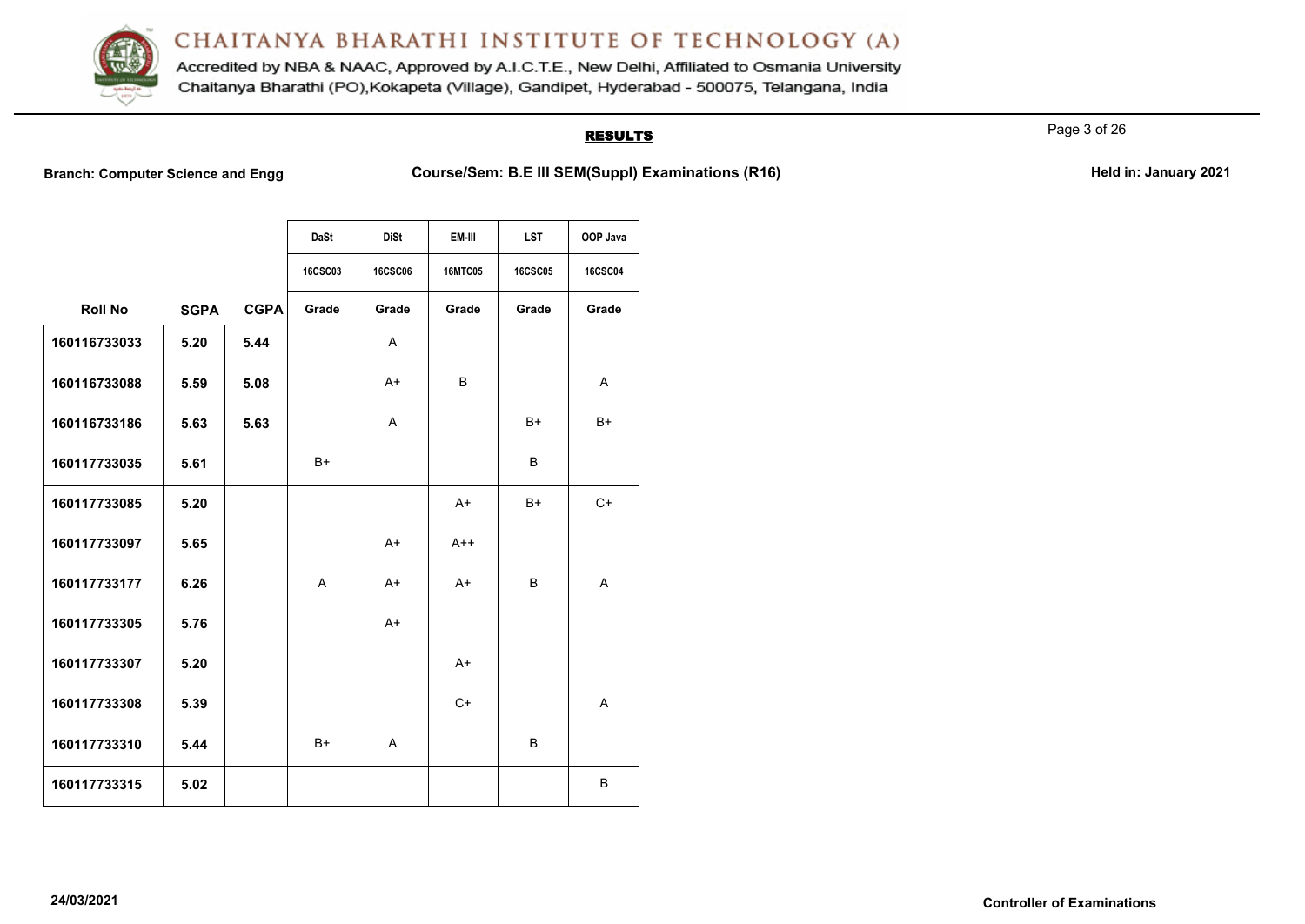

Accredited by NBA & NAAC, Approved by A.I.C.T.E., New Delhi, Affiliated to Osmania University Chaitanya Bharathi (PO), Kokapeta (Village), Gandipet, Hyderabad - 500075, Telangana, India

## **RESULTS**

Page 4 of 26

**Branch: Computer Science and Engg Course/Sem: B.E III SEM(Suppl) Examinations (R16)** Held in: January 2021

|              |      | <b>DaSt</b>    | <b>DiSt</b>    | EM-III         | <b>LST</b>     | OOP Java       |
|--------------|------|----------------|----------------|----------------|----------------|----------------|
|              |      | <b>16CSC03</b> | <b>16CSC06</b> | <b>16MTC05</b> | <b>16CSC05</b> | <b>16CSC04</b> |
|              |      | Grade          | Grade          | Grade          | Grade          | Grade          |
| 160117733321 | 5.59 |                |                | $A+$           | A              |                |
| 160117733323 | 5.28 |                | A+             |                |                |                |
| 160117733324 | 5.39 |                | A              | A+             |                |                |
| 160117733331 | 5.07 |                |                | A              |                |                |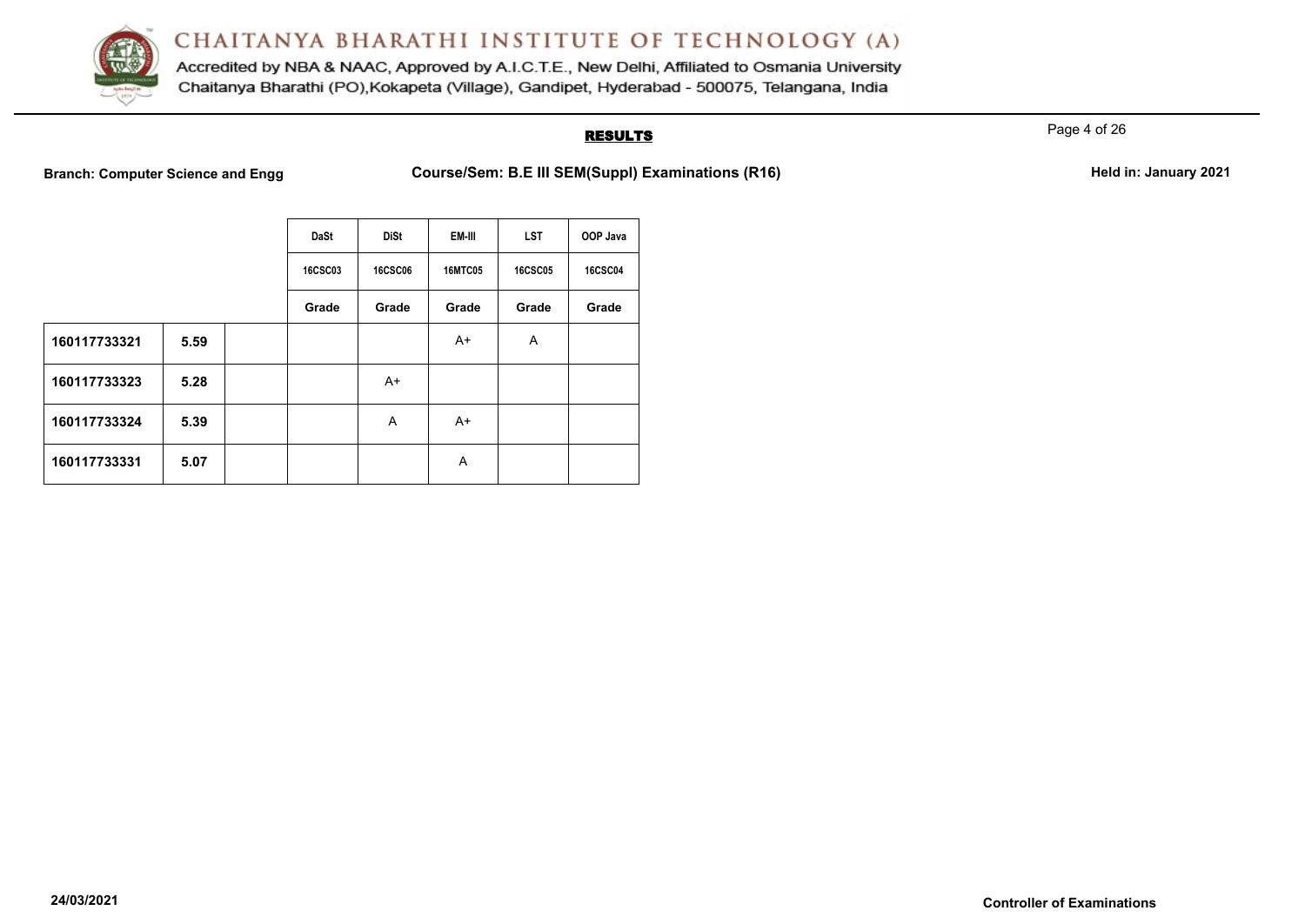

Accredited by NBA & NAAC, Approved by A.I.C.T.E., New Delhi, Affiliated to Osmania University Chaitanya Bharathi (PO), Kokapeta (Village), Gandipet, Hyderabad - 500075, Telangana, India

# **RESULTS**

Page 5 of 26

Branch: Electrical and Electronics Engg **Course/Sem: B.E III SEM(Suppl) Examinations (R16)** Held in: January 2021

|                |             |             | EC-I           | <b>EE</b> | <b>EMI</b> | EM-III         | <b>PMP</b>     |
|----------------|-------------|-------------|----------------|-----------|------------|----------------|----------------|
|                |             |             | <b>16EEC02</b> | 16ECC16   | 16EEC03    | <b>16MTC05</b> | <b>16MEC11</b> |
| <b>Roll No</b> | <b>SGPA</b> | <b>CGPA</b> | Grade          | Grade     | Grade      | Grade          | Grade          |
| 160116734041   | 4.70        | 5.09        | B+             |           |            |                |                |
| 160116734052   | 5.18        | 5.68        |                | B+        |            |                |                |
| 160117734029   | 5.16        | 5.35        | $A+$           |           |            |                |                |
| 160117734031   | 5.42        | 5.57        | A              |           |            |                |                |
| 160117734035   | 4.82        | 5.35        |                | $C+$      | $C+$       |                | B              |
| 160117734039   | 5.34        | 5.58        | $A+$           |           |            |                |                |
| 160117734056   |             |             | F(Ab)          |           | F(Ab)      | F(Ab)          |                |
| 160117734090   | 4.96        | 5.31        | A              |           |            |                |                |
| 160117734094   | 5.76        |             | $A+$           | A         | $B+$       |                | $A+$           |
| 160117734119   | 5.04        | 5.04        | A              | $B+$      |            | A              |                |
| 160117734301   | 5.28        |             |                |           |            | $A+$           |                |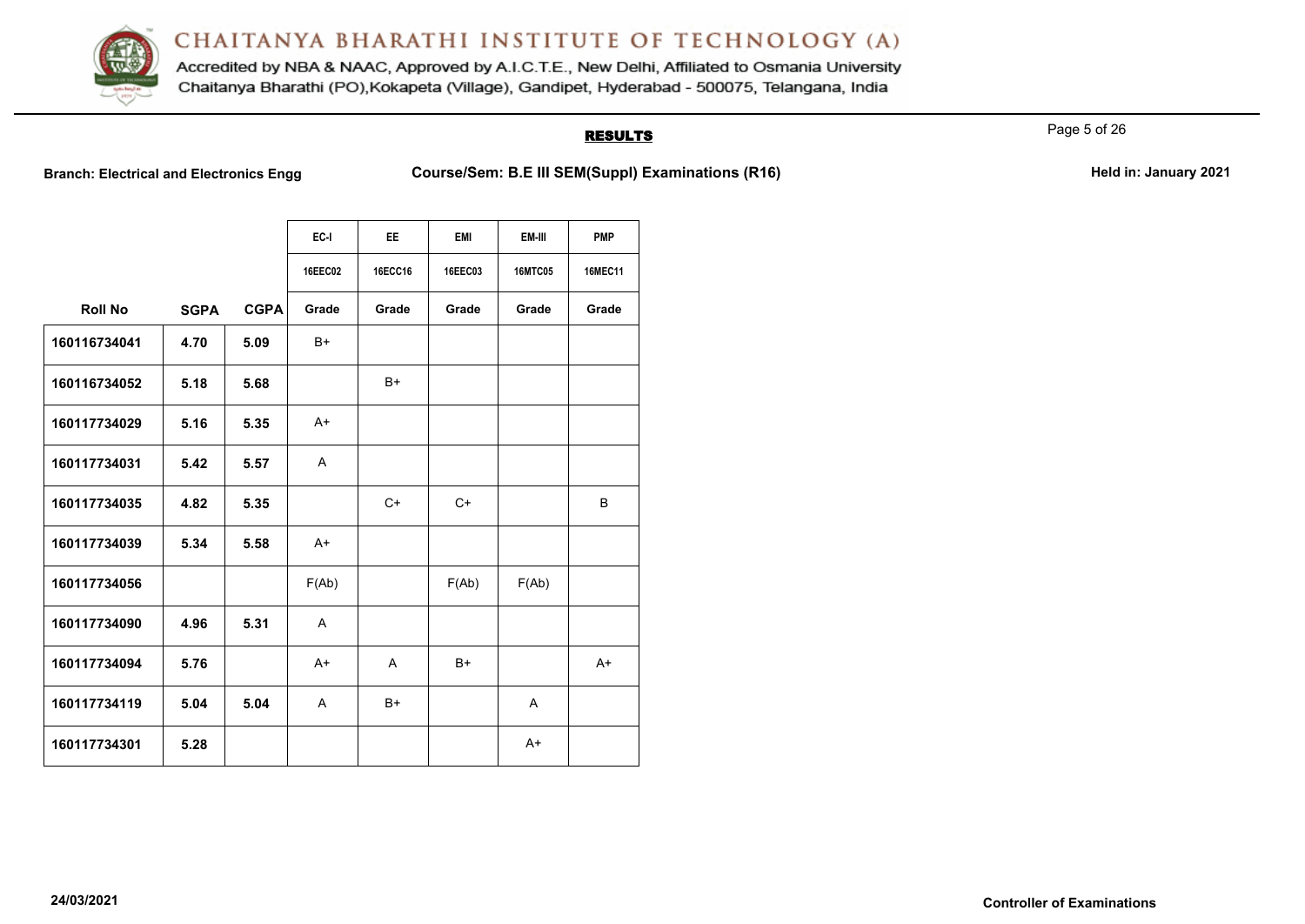

Accredited by NBA & NAAC, Approved by A.I.C.T.E., New Delhi, Affiliated to Osmania University Chaitanya Bharathi (PO), Kokapeta (Village), Gandipet, Hyderabad - 500075, Telangana, India

### **RESULTS**

Page 6 of 26

**Branch: Electronics and Communication Engg <b>Course/Sem: B.E III SEM(Suppl) Examinations (R16) Held in: January 2021** 

|  | Held in: January 2021 |  |
|--|-----------------------|--|
|  |                       |  |

|                |             |             | <b>EDC</b>     | EM-III         | <b>ETTL</b>    | <b>EWN Lab</b> | <b>NT</b>      | SS             |
|----------------|-------------|-------------|----------------|----------------|----------------|----------------|----------------|----------------|
|                |             |             | <b>16ECC03</b> | <b>16MTC05</b> | <b>16ECC05</b> | <b>16ECC06</b> | <b>16ECC02</b> | <b>16ECC04</b> |
| <b>Roll No</b> | <b>SGPA</b> | <b>CGPA</b> | Grade          | Grade          | Grade          | Grade          | Grade          | Grade          |
| 160116735099   |             |             | A              |                | B+             | F              |                | A              |
| 160116735117   | 5.85        | 5.27        | $A+$           |                | B+             |                |                | $A+$           |
| 160116735120   | 6.06        | 5.43        | $\mathsf{A}$   | B+             | A              |                | $\mathsf{A}$   | $A+$           |
| 160116735152   | 4.90        | 5.36        |                |                |                |                | $\mathsf{A}$   |                |
| 160117735006   | 5.88        | 5.95        | $A+$           |                | B+             |                |                | $A+$           |
| 160117735037   | 5.19        | 5.82        |                |                | $B+$           |                |                |                |
| 160117735050   | 5.44        | 5.15        | $A+$           |                | A              |                |                |                |
| 160117735055   | 5.92        | 5.39        | $\mathsf{A}$   | A              | $\mathsf{A}$   |                |                | $A+$           |
| 160117735078   | 5.38        | 6.04        | $A+$           |                |                |                |                |                |
| 160117735084   | 5.13        | 5.44        |                |                |                |                |                | B              |
| 160117735087   | 5.17        | 5.44        | A              |                | $B+$           |                |                |                |
| 160117735088   | 4.56        |             |                |                | D              |                | $\mathsf{C}$   | $C+$           |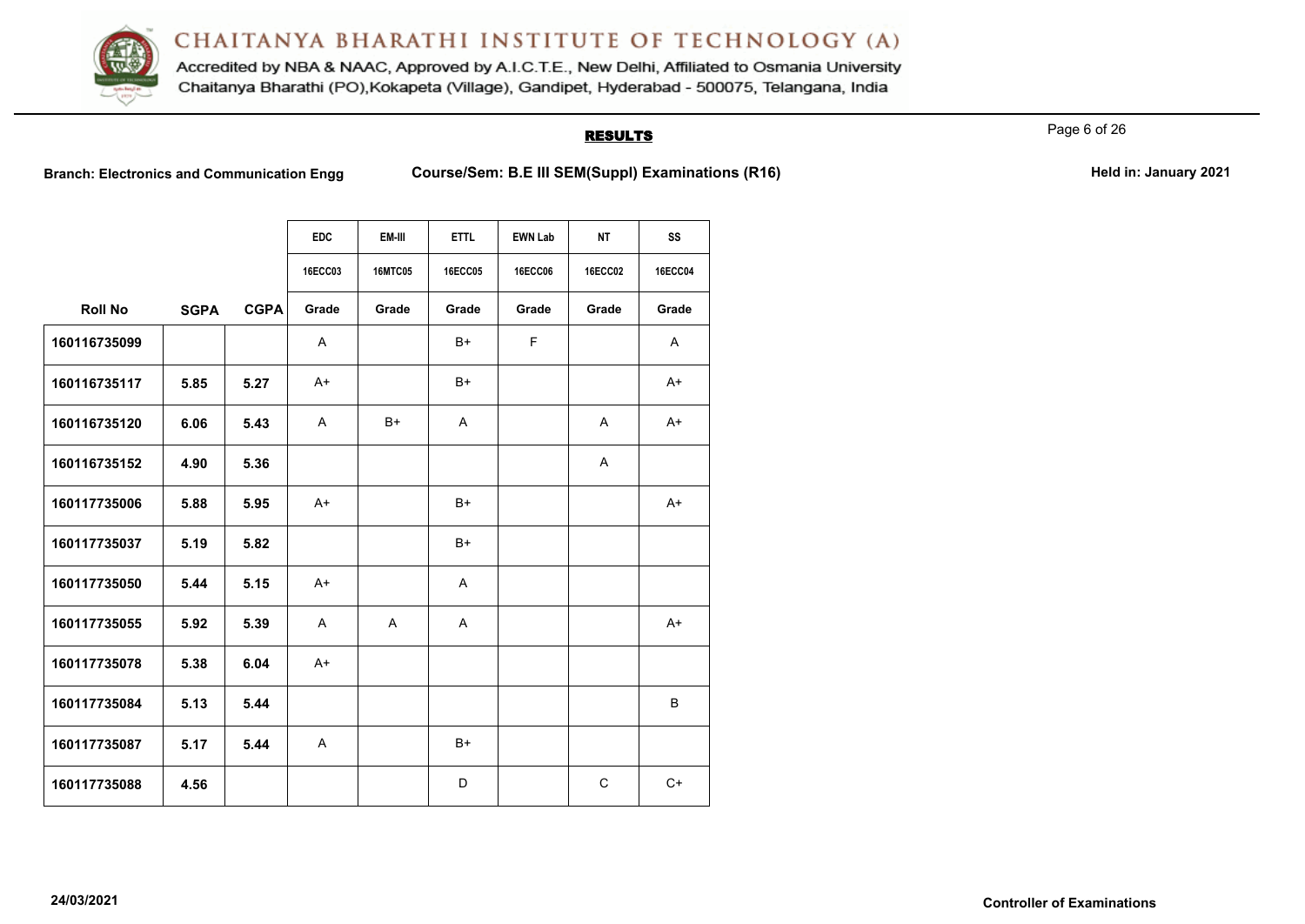

Accredited by NBA & NAAC, Approved by A.I.C.T.E., New Delhi, Affiliated to Osmania University Chaitanya Bharathi (PO), Kokapeta (Village), Gandipet, Hyderabad - 500075, Telangana, India

### **RESULTS**

Page 7 of 26

**Branch: Electronics and Communication Engg <b>Course/Sem: B.E III SEM(Suppl) Examinations (R16) Held in: January 2021** 

|  | Held in: January 2021 |  |
|--|-----------------------|--|
|  |                       |  |

|              |      |      | <b>EDC</b>     | EM-III         | <b>ETTL</b>    | <b>EWN Lab</b> | <b>NT</b>      | SS             |
|--------------|------|------|----------------|----------------|----------------|----------------|----------------|----------------|
|              |      |      | <b>16ECC03</b> | <b>16MTC05</b> | <b>16ECC05</b> | <b>16ECC06</b> | <b>16ECC02</b> | <b>16ECC04</b> |
|              |      |      | Grade          | Grade          | Grade          | Grade          | Grade          | Grade          |
| 160117735098 | 6.54 |      | $A+$           | $A++$          |                |                | $A+$           | A              |
| 160117735110 |      |      |                |                | F(Ab)          |                |                |                |
| 160117735113 | 5.23 |      |                |                | B              |                | B              | $B+$           |
| 160117735115 | 5.15 | 5.47 |                |                | $B+$           |                |                | A              |
| 160117735133 | 5.29 | 5.19 | B+             |                | $C+$           |                | $C+$           | A              |
| 160117735139 |      |      |                |                |                |                |                | F(Ab)          |
| 160117735155 | 5.04 | 5.21 | $B+$           |                |                |                | A              |                |
| 160117735157 | 5.19 | 5.42 | $\mathsf{A}$   |                | $C+$           |                |                | $B+$           |
| 160117735161 | 5.46 | 5.19 | B+             |                | $C+$           |                | A              | $\mathsf{A}$   |
| 160117735165 | 5.58 | 5.11 | B              |                | $C+$           |                | $\mathsf{A}$   | $\mathsf{A}$   |
| 160117735169 | 5.52 |      | $C+$           | $B+$           |                |                | A              | $A+$           |
| 160117735170 | 5.25 |      | B              | B              | $\mathsf{C}$   |                | A              | A              |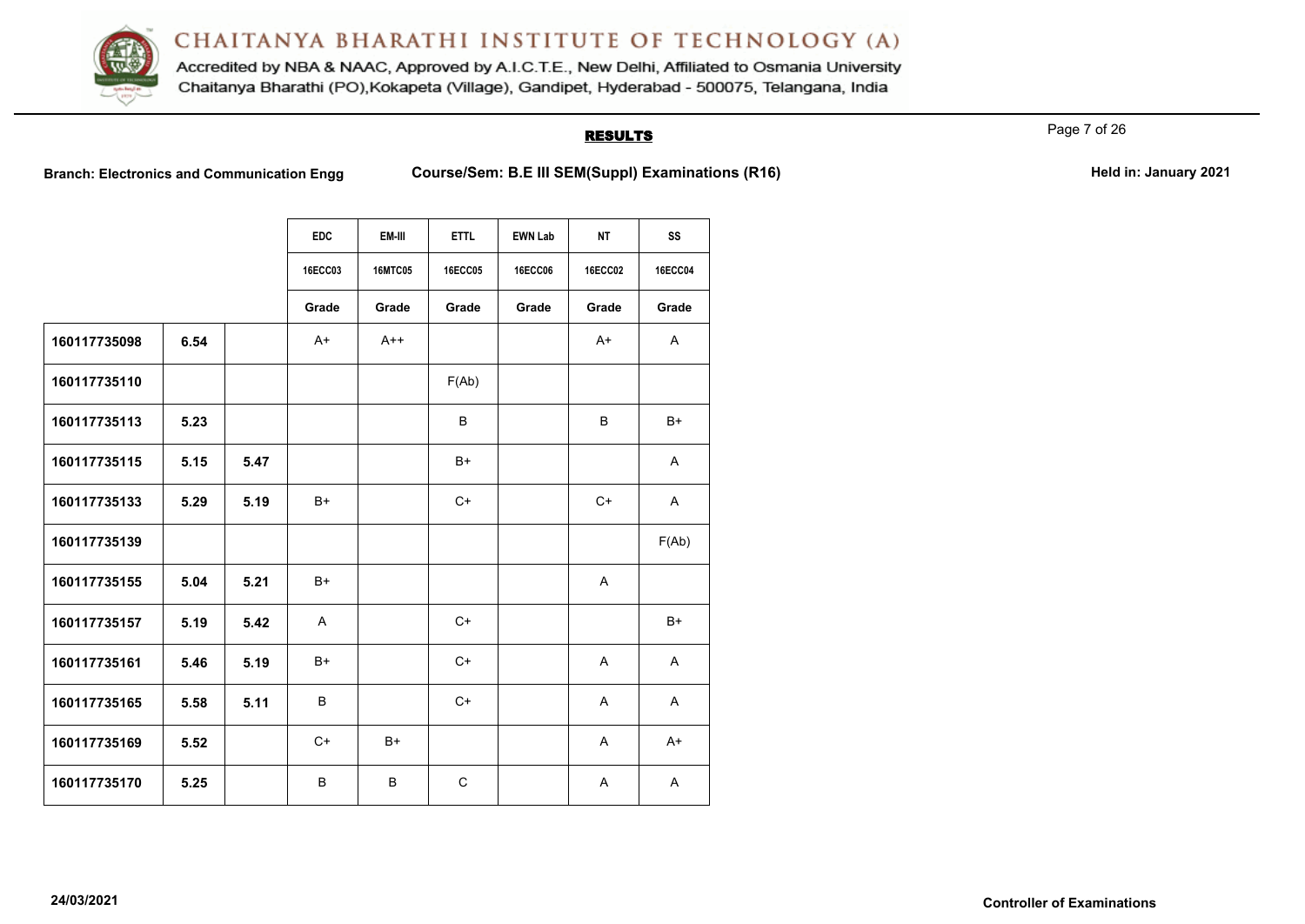

Accredited by NBA & NAAC, Approved by A.I.C.T.E., New Delhi, Affiliated to Osmania University Chaitanya Bharathi (PO), Kokapeta (Village), Gandipet, Hyderabad - 500075, Telangana, India

### **RESULTS**

Page 8 of 26

**Branch: Electronics and Communication Engg <b>Course/Sem: B.E III SEM(Suppl) Examinations (R16) Held in: January 2021** 

|  | Held in: January 2021 |  |
|--|-----------------------|--|
|  |                       |  |

|              |      |      | <b>EDC</b>     | EM-III         | <b>ETTL</b>    | <b>EWN Lab</b> | <b>NT</b>      | SS             |
|--------------|------|------|----------------|----------------|----------------|----------------|----------------|----------------|
|              |      |      | <b>16ECC03</b> | <b>16MTC05</b> | <b>16ECC05</b> | <b>16ECC06</b> | <b>16ECC02</b> | <b>16ECC04</b> |
|              |      |      | Grade          | Grade          | Grade          | Grade          | Grade          | Grade          |
| 160117735173 | 4.81 | 5.86 |                |                | $C+$           |                |                |                |
| 160117735179 | 5.46 |      | B              | $A+$           | B              |                | B              | A              |
| 160117735302 | 5.42 |      |                |                |                |                |                | $\overline{A}$ |
| 160117735307 | 5.79 |      |                |                |                |                |                | A              |
| 160117735310 | 5.60 |      |                |                |                |                |                | A              |
| 160117735318 |      |      | A              |                | F              |                | $C+$           | $\mathbf C$    |
| 160117735321 | 5.92 |      |                |                | $A+$           |                |                |                |
| 160117735323 |      |      |                |                | F              |                | $C+$           | $C+$           |
| 160117735334 | 5.34 |      | B              |                | B              |                |                | A              |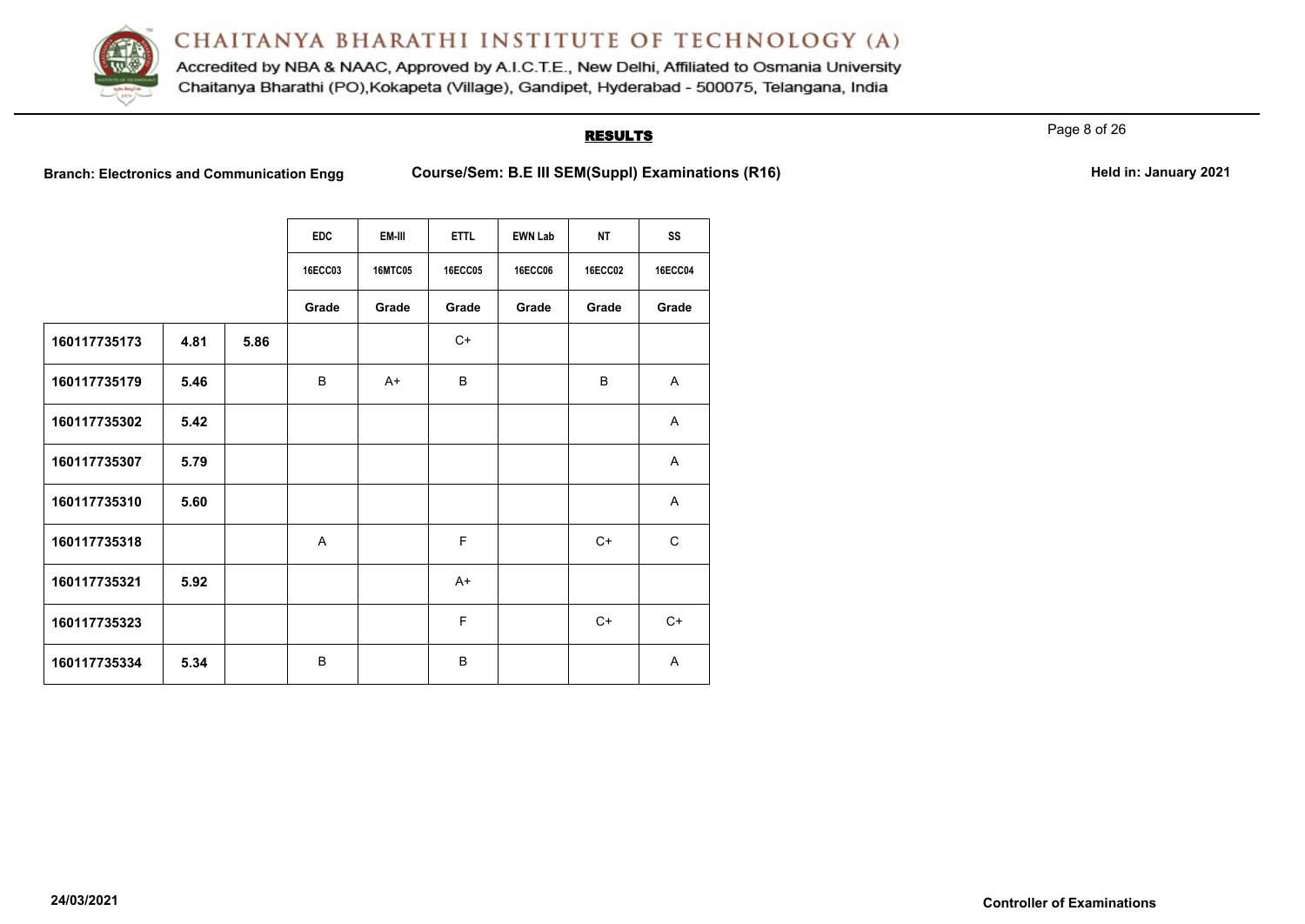

Accredited by NBA & NAAC, Approved by A.I.C.T.E., New Delhi, Affiliated to Osmania University Chaitanya Bharathi (PO), Kokapeta (Village), Gandipet, Hyderabad - 500075, Telangana, India

# **RESULTS**

Page 9 of 26

Branch: Information Technology **Course/Sem: B.E III SEM(Suppl) Examinations (R16)** Held in: January 2021

|                |             |             | <b>DaSA</b>    | <b>DELD</b>    | <b>DiSA</b>    | EM-III         | <b>OOP</b>     |
|----------------|-------------|-------------|----------------|----------------|----------------|----------------|----------------|
|                |             |             | <b>16ITC02</b> | <b>16ITC04</b> | <b>16ITC01</b> | <b>16MTC05</b> | <b>16ITC03</b> |
| <b>Roll No</b> | <b>SGPA</b> | <b>CGPA</b> | Grade          | Grade          | Grade          | Grade          | Grade          |
| 160115737103   | 5.31        |             | $B+$           |                |                |                |                |
| 160116737059   | 5.59        | 5.16        |                | $B+$           |                |                | A              |
| 160116737312   | 5.37        | 5.37        | $B+$           |                |                | A              | B              |
| 160117737036   | 5.43        | 5.19        |                | A              |                |                |                |
| 160117737111   | 5.93        | 5.47        | $A+$           | $B+$           | A              |                |                |
| 160117737311   | 4.72        |             | D              |                |                |                |                |
| 160117737316   | 5.43        |             |                | B              | A              | A              |                |
| 160117737320   | 4.87        |             |                |                |                |                | C              |
| 160117737324   |             |             | F(Ab)          | F(Ab)          | F(Ab)          | F(Ab)          | F(Ab)          |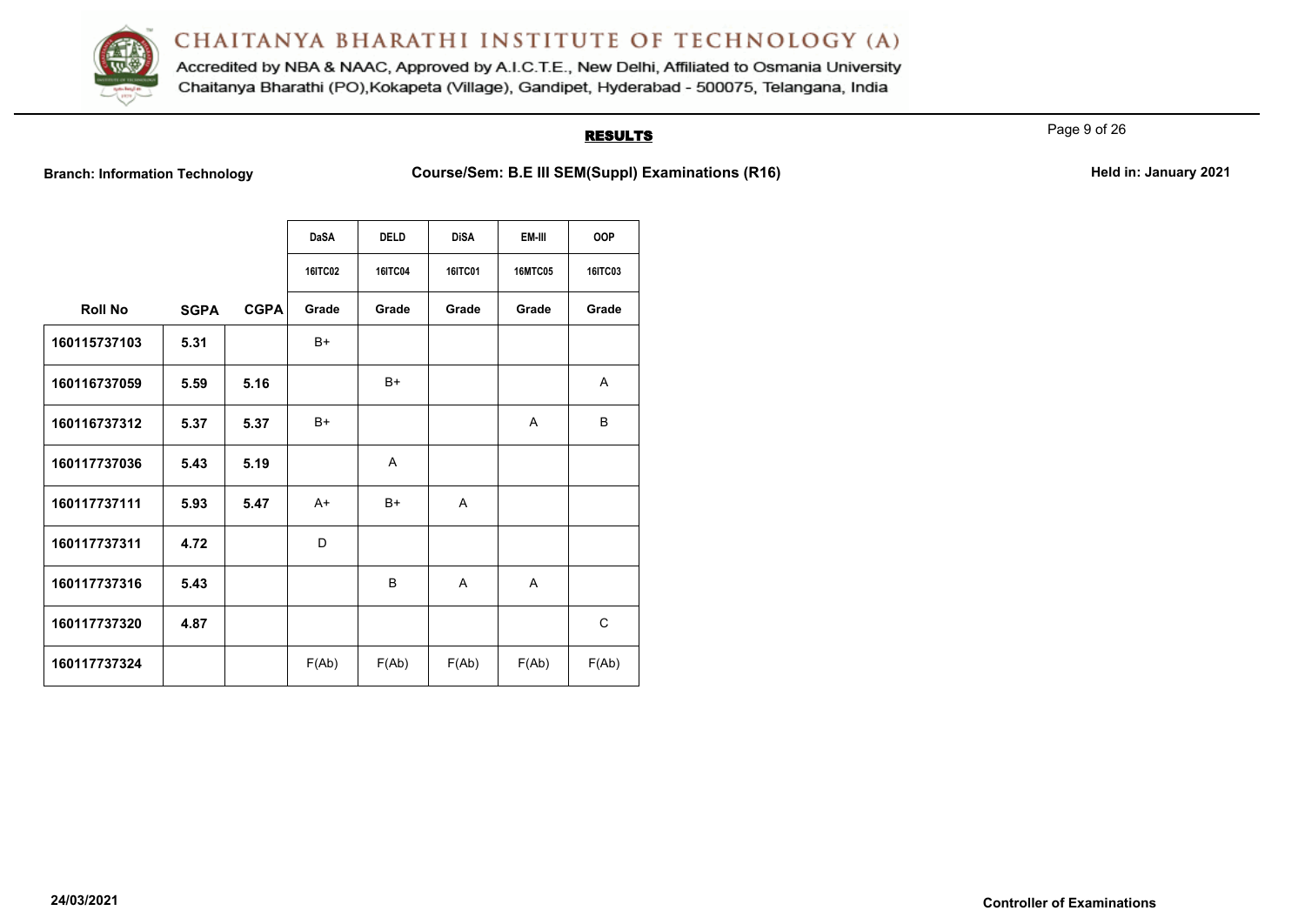

Accredited by NBA & NAAC, Approved by A.I.C.T.E., New Delhi, Affiliated to Osmania University Chaitanya Bharathi (PO), Kokapeta (Village), Gandipet, Hyderabad - 500075, Telangana, India

### **RESULTS**

Page 10 of 26

Branch: Mechanical Engineering **Course/Sem: B.E III SEM(Suppl) Examinations (R16)** Held in: January 2021

|                |             |             | <b>EEA</b><br><b>16MBC01</b> | EM-III<br><b>16MTC05</b> | <b>FD</b><br><b>16MEC06</b> | <b>MD</b><br><b>16MEC07</b> | <b>MM</b><br><b>16MEC05</b> | <b>MSM</b><br><b>16MEC04</b> |
|----------------|-------------|-------------|------------------------------|--------------------------|-----------------------------|-----------------------------|-----------------------------|------------------------------|
| <b>Roll No</b> | <b>SGPA</b> | <b>CGPA</b> | Grade                        | Grade                    | Grade                       | Grade                       | Grade                       | Grade                        |
| 160116736045   | 5.50        | 5.07        |                              | A                        |                             |                             |                             |                              |
| 160116736048   | 5.15        | 4.94        |                              |                          |                             | A                           |                             |                              |
| 160116736110   | 5.69        |             |                              | $\overline{A}$           | $A+$                        |                             |                             |                              |
| 160117736021   | 5.79        | 5.35        |                              | $A+$                     | $\mathsf{A}$                |                             | A                           |                              |
| 160117736030   | 6.02        |             | A                            | $A+$                     | A                           |                             | $B+$                        | $B+$                         |
| 160117736038   | 4.92        | 5.01        |                              |                          |                             |                             | $B+$                        |                              |
| 160117736044   | 5.92        |             | A                            | Α                        | $A+$                        |                             | $B+$                        |                              |
| 160117736047   | 5.48        |             | $C+$                         |                          | B+                          | $\mathsf{A}$                | $\mathsf{A}$                |                              |
| 160117736055   | 5.29        | 5.27        | $B+$                         |                          | B                           |                             |                             |                              |
| 160117736058   | 5.94        |             |                              |                          | $\mathsf{A}$                | $A+$                        | $A+$                        |                              |
| 160117736077   | 4.92        | 5.11        |                              | $A+$                     |                             |                             |                             |                              |
| 160117736082   | 5.56        | 6.42        | $A+$                         |                          |                             |                             |                             |                              |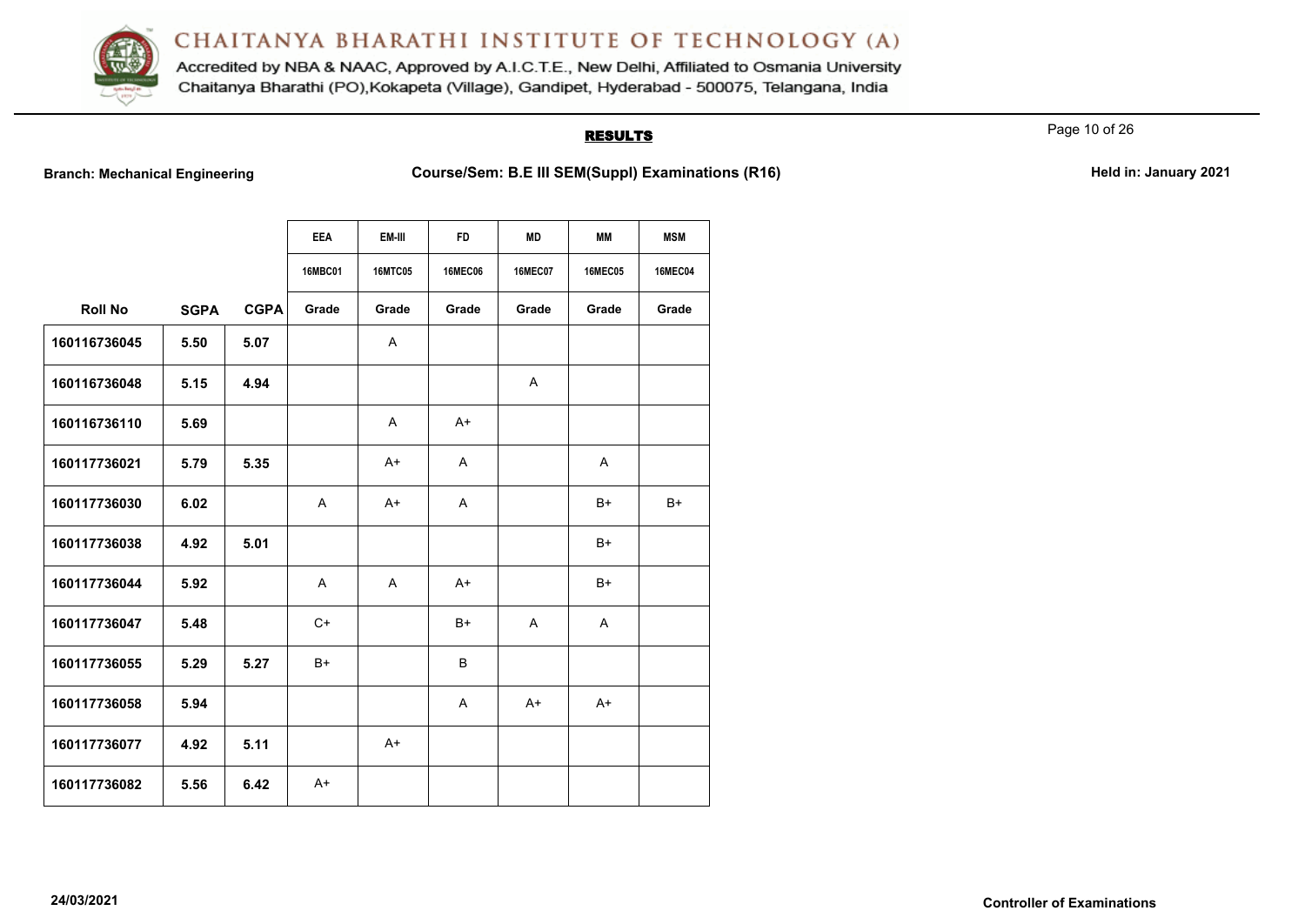

Accredited by NBA & NAAC, Approved by A.I.C.T.E., New Delhi, Affiliated to Osmania University Chaitanya Bharathi (PO), Kokapeta (Village), Gandipet, Hyderabad - 500075, Telangana, India

### **RESULTS**

Page 11 of 26

**Branch: Mechanical Engineering <b>Course/Sem: B.E III SEM(Suppl) Examinations (R16) Held in: January 2021** 

|  | Held in: January 2021 |  |
|--|-----------------------|--|
|  |                       |  |

|              |      |      | <b>EEA</b>     | EM-III         | <b>FD</b>      | <b>MD</b>      | <b>MM</b>      | <b>MSM</b>     |
|--------------|------|------|----------------|----------------|----------------|----------------|----------------|----------------|
|              |      |      | <b>16MBC01</b> | <b>16MTC05</b> | <b>16MEC06</b> | <b>16MEC07</b> | <b>16MEC05</b> | <b>16MEC04</b> |
|              |      |      | Grade          | Grade          | Grade          | Grade          | Grade          | Grade          |
| 160117736090 | 4.92 | 4.93 |                |                |                |                | B              |                |
| 160117736092 | 5.08 |      |                |                |                |                | A              | B              |
| 160117736097 | 5.27 | 5.07 |                |                |                |                | Α              |                |
| 160117736313 | 5.71 |      | $C+$           | $\overline{A}$ | B+             |                | $A+$           |                |
| 160117736321 | 5.52 |      |                |                | $A+$           |                |                |                |
| 160117736324 | 5.52 |      |                |                | $A+$           |                |                |                |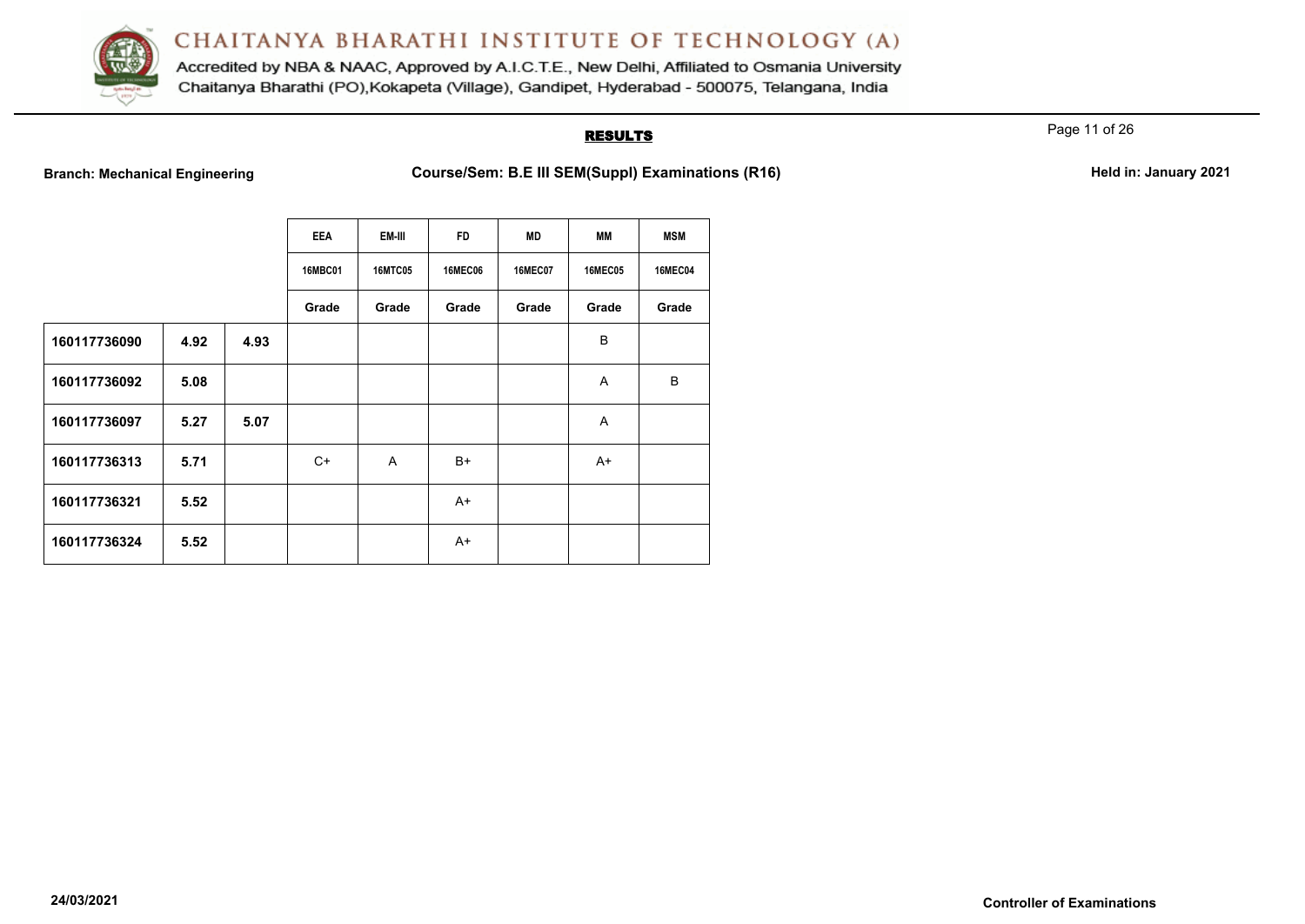

Accredited by NBA & NAAC, Approved by A.I.C.T.E., New Delhi, Affiliated to Osmania University Chaitanya Bharathi (PO), Kokapeta (Village), Gandipet, Hyderabad - 500075, Telangana, India

## **RESULTS**

Page 12 of 26

Branch: Production Engineering **Course/Sem: B.E III SEM(Suppl) Examinations (R16)** Held in: January 2021

|                |             |             | <b>EEA</b>     | EM-III         | <b>FD</b>      | <b>MD</b>      | MМ             | <b>MM LAB</b>  | <b>MSM</b>     |
|----------------|-------------|-------------|----------------|----------------|----------------|----------------|----------------|----------------|----------------|
|                |             |             | <b>16MBC01</b> | <b>16MTC05</b> | <b>16MEC06</b> | <b>16MEC07</b> | <b>16MEC05</b> | <b>16MEC09</b> | <b>16MEC04</b> |
| <b>Roll No</b> | <b>SGPA</b> | <b>CGPA</b> | Grade          | Grade          | Grade          | Grade          | Grade          | Grade          | Grade          |
| 160116738005   | 4.82        | 5.06        |                |                |                | Α              |                |                |                |
| 160116738016   |             |             | B              | $C+$           | A              |                | $A+$           |                |                |
| 160116738019   | 5.17        |             |                |                | A              |                |                |                | $B+$           |
| 160116738020   | 5.42        | 5.41        |                |                | A              |                |                |                |                |
| 160116738035   | 5.90        | 5.32        |                |                | A              |                |                |                |                |
| 160116738041   | 5.58        | 5.19        |                |                |                |                | A              |                |                |
| 160116738055   | 5.48        |             |                | $B+$           | B              | Α              |                |                |                |
| 160117738020   | 5.61        | 5.09        |                | A              |                |                |                |                | $A+$           |
| 160117738023   | 6.35        | 5.39        | $B+$           |                | $A++$          |                | B              |                | A              |
| 160117738025   | 5.83        |             |                | $\mathsf{A}$   | $A+$           | Α              |                | Α              |                |
| 160117738026   | 5.63        |             | $\mathsf{A}$   | $C+$           | $\mathsf{A}$   | $A+$           | B              |                |                |
| 160117738028   | 5.13        |             |                | $B+$           |                |                |                |                |                |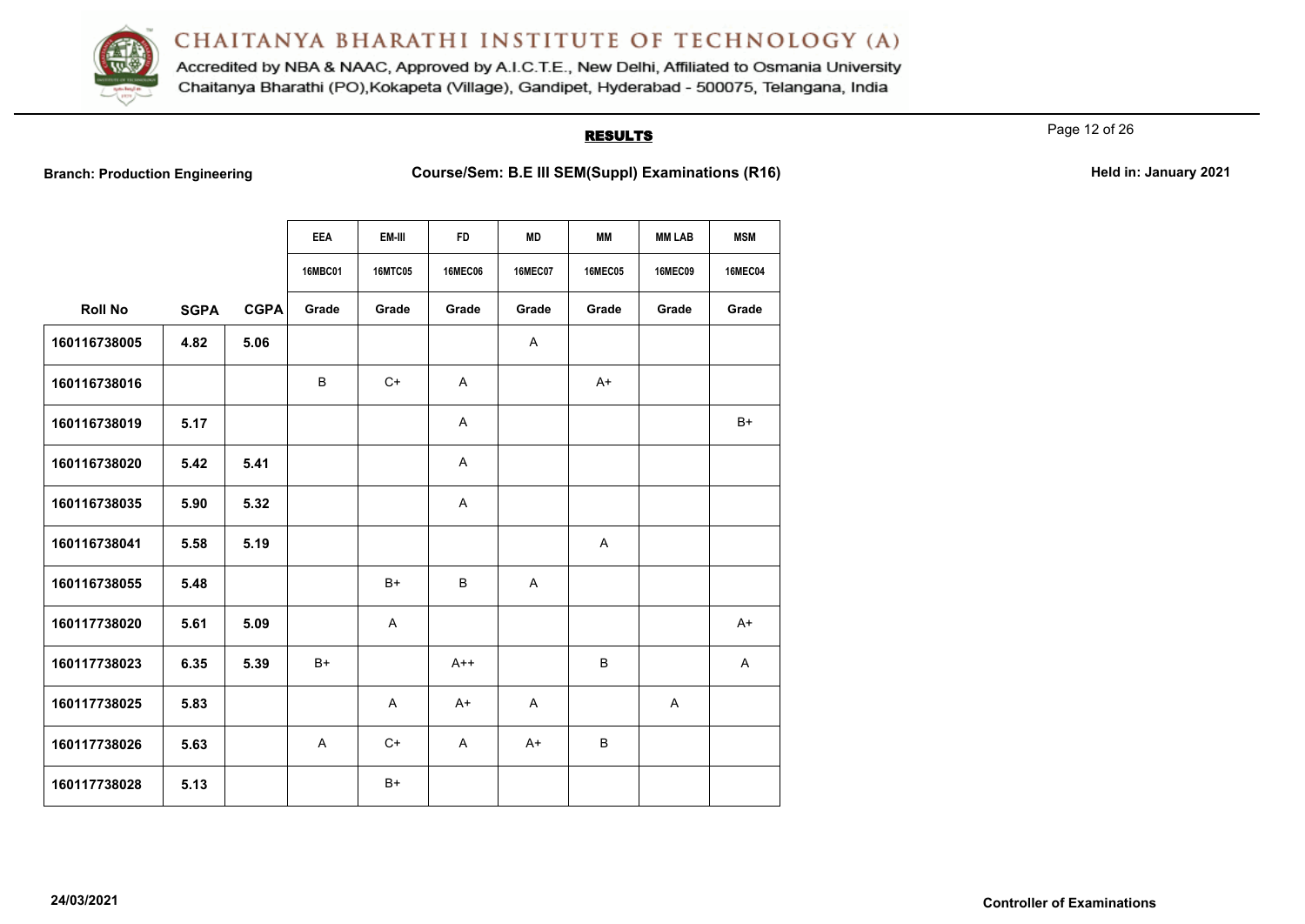

Accredited by NBA & NAAC, Approved by A.I.C.T.E., New Delhi, Affiliated to Osmania University Chaitanya Bharathi (PO), Kokapeta (Village), Gandipet, Hyderabad - 500075, Telangana, India

### **RESULTS**

Page 13 of 26

**Branch: Production Engineering <b>Course/Sem: B.E III SEM(Suppl) Examinations (R16) Held in: January 2021** 

|  | Held in: January 2021 |  |
|--|-----------------------|--|
|  |                       |  |

|              |      |      | <b>EEA</b>     | EM-III         | <b>FD</b>      | <b>MD</b>      | MМ             | <b>MM LAB</b>  | <b>MSM</b>     |
|--------------|------|------|----------------|----------------|----------------|----------------|----------------|----------------|----------------|
|              |      |      | <b>16MBC01</b> | <b>16MTC05</b> | <b>16MEC06</b> | <b>16MEC07</b> | <b>16MEC05</b> | <b>16MEC09</b> | <b>16MEC04</b> |
|              |      |      | Grade          | Grade          | Grade          | Grade          | Grade          | Grade          | Grade          |
| 160117738036 | 5.38 |      |                | $\overline{A}$ | $A+$           |                |                |                |                |
| 160117738044 | 6.08 |      | A              | A              | A              |                | A              |                |                |
| 160117738045 | 5.54 |      |                | B              | $\mathsf{A}$   |                |                |                |                |
| 160117738046 | 5.81 | 5.21 |                | B              | $\mathsf{A}$   |                | $A+$           |                |                |
| 160117738047 | 5.02 | 5.10 |                |                |                | Α              |                |                |                |
| 160117738048 | 5.92 |      |                | B+             | $\mathsf{A}$   | A              |                |                |                |
| 160117738308 | 5.59 |      |                | A              | $A+$           |                |                |                |                |
| 160117738309 | 5.57 |      |                |                | $\overline{A}$ |                |                |                |                |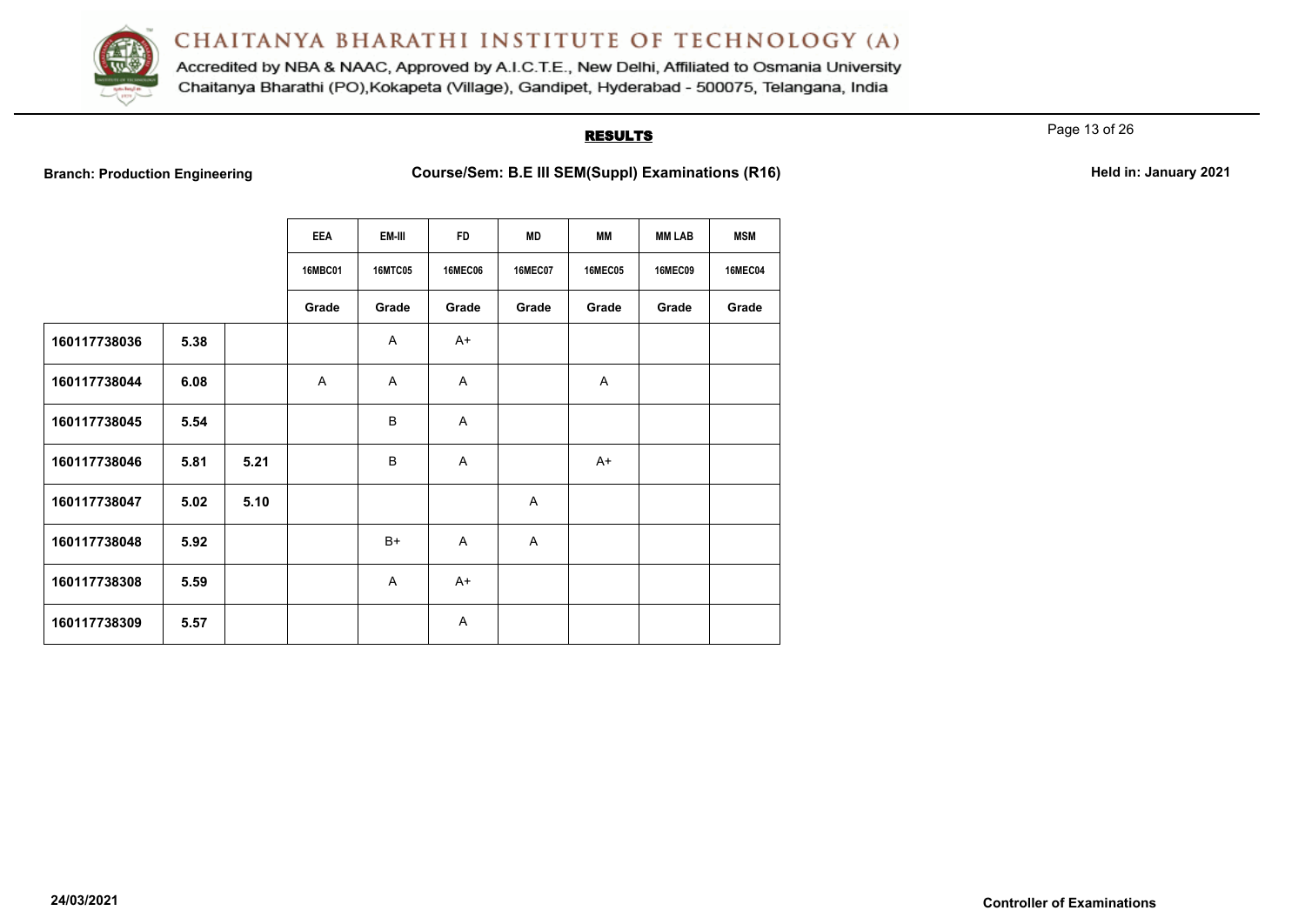

Accredited by NBA & NAAC, Approved by A.I.C.T.E., New Delhi, Affiliated to Osmania University Chaitanya Bharathi (PO), Kokapeta (Village), Gandipet, Hyderabad - 500075, Telangana, India

### **RESULTS**

Page 14 of 26

**Branch: Course/Sem: B.E III SEM(Suppl) Examinations (R18) Held in: January 2021** 

|                |             |             | <b>BCP</b>     | FM             | FM Lab         | <b>ICFP</b> | <b>ITK</b>     | M-III          | SG             | SG Lab         | SM             |
|----------------|-------------|-------------|----------------|----------------|----------------|-------------|----------------|----------------|----------------|----------------|----------------|
|                |             |             | <b>18CEC02</b> | <b>18CEC05</b> | <b>18CEC07</b> | 18EGM01     | <b>18EEM01</b> | <b>18MTC05</b> | <b>18CEC04</b> | <b>18CEC06</b> | <b>18CEC03</b> |
| <b>Roll No</b> | <b>SGPA</b> | <b>CGPA</b> | Grade          | Grade          | Grade          | Grade       | Grade          | Grade          | Grade          | Grade          | Grade          |
| 160117732021   |             |             |                |                |                | $\mathsf C$ | Ab             |                |                | $A+$           | B+             |
| 160117732029   |             |             |                |                |                |             |                | $\mathsf{A}$   | $\mathsf{A}$   | $A+$           | A+             |
| 160117732033   | 6.10        | 6.17        |                |                |                |             |                |                |                | $A+$           |                |
| 160117732093   | 6.75        |             | A              | $\mathsf{A}$   |                | $A+$        | $A++$          | $A+$           | A              |                | $A+$           |
| 160118732005   | 5.36        |             |                |                |                |             |                |                | $B+$           |                | B              |
| 160118732016   | 5.65        | 5.84        |                |                |                |             |                |                |                | $A++$          |                |
| 160118732025   | 5.27        | 5.60        |                |                |                |             |                |                |                | $A+$           |                |
| 160118732036   | 5.60        | 5.71        |                |                |                |             |                |                |                |                | $A+$           |
| 160118732041   | 5.95        |             |                |                |                |             |                |                | $B+$           |                | $B+$           |
| 160118732043   | 6.06        | 6.04        |                |                |                |             |                |                | A              |                |                |
| 160118732044   | 5.53        |             |                | $B+$           |                |             | $\circ$        |                | $B+$           |                | $A+$           |
| 160118732046   | 5.71        |             |                | $A+$           | $A+$           |             |                |                | A              |                | $B+$           |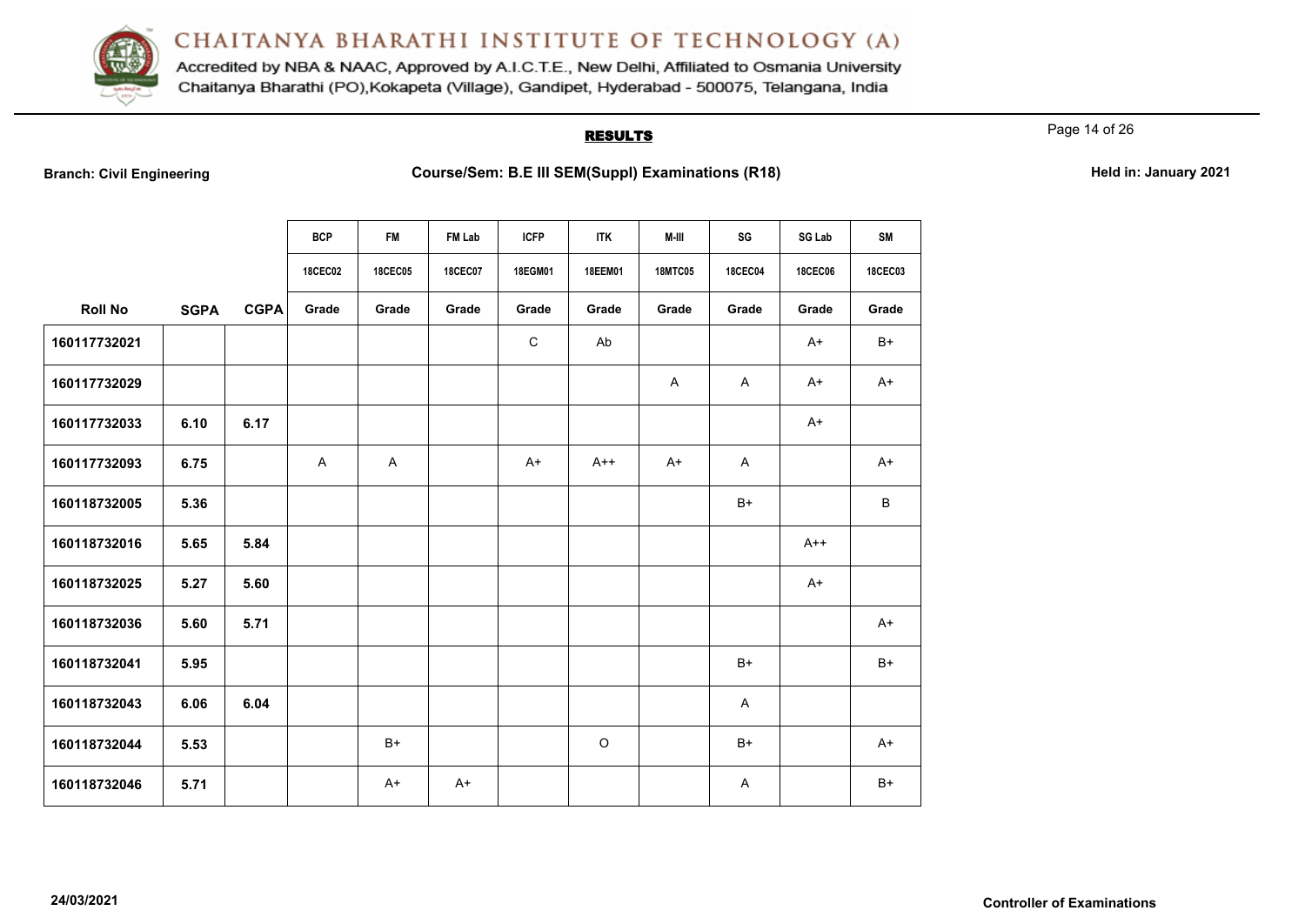

Accredited by NBA & NAAC, Approved by A.I.C.T.E., New Delhi, Affiliated to Osmania University Chaitanya Bharathi (PO), Kokapeta (Village), Gandipet, Hyderabad - 500075, Telangana, India

### **RESULTS**

Page 15 of 26

Branch: Civil Engineering **Course/Sem: B.E III SEM(Suppl) Examinations (R18) Held in: January 2021** 

|              |      |      | <b>BCP</b>     | <b>FM</b>      | FM Lab         | <b>ICFP</b> | <b>ITK</b>     | M-III          | SG             | SG Lab         | <b>SM</b>      |
|--------------|------|------|----------------|----------------|----------------|-------------|----------------|----------------|----------------|----------------|----------------|
|              |      |      | <b>18CEC02</b> | <b>18CEC05</b> | <b>18CEC07</b> | 18EGM01     | <b>18EEM01</b> | <b>18MTC05</b> | <b>18CEC04</b> | <b>18CEC06</b> | <b>18CEC03</b> |
|              |      |      | Grade          | Grade          | Grade          | Grade       | Grade          | Grade          | Grade          | Grade          | Grade          |
| 160118732050 | 5.85 |      |                |                |                |             |                |                | A              |                | B              |
| 160118732053 | 6.03 | 5.85 |                |                |                |             |                |                |                |                | $\mathsf{A}$   |
| 160118732057 | 5.40 | 5.41 |                |                |                |             |                |                | Α              |                |                |
| 160118732063 | 5.13 |      |                |                |                |             |                |                |                |                | A              |
| 160118732076 | 5.82 |      | B              | $\mathbf C$    |                | $A++$       | $A++$          | $\mathsf{A}$   | A              | $A+$           | $B+$           |
| 160118732078 | 6.28 |      | A              | $\mathsf{A}$   |                |             |                |                | $B+$           |                | $A+$           |
| 160118732084 | 5.44 | 5.79 |                |                |                |             |                |                | A              |                |                |
| 160118732085 | 6.16 | 6.62 |                |                |                |             |                |                | A              |                |                |
| 160118732087 | 6.08 |      |                | A              |                | $A+$        |                | $A+$           | A              |                |                |
| 160118732089 | 5.66 |      | $B+$           | A              |                |             | $A++$          |                | $B+$           |                | A              |
| 160118732096 | 6.53 | 7.08 |                |                |                |             |                |                | A              |                |                |
| 160118732110 | 5.67 |      |                |                |                |             |                | A              | A              |                | $B+$           |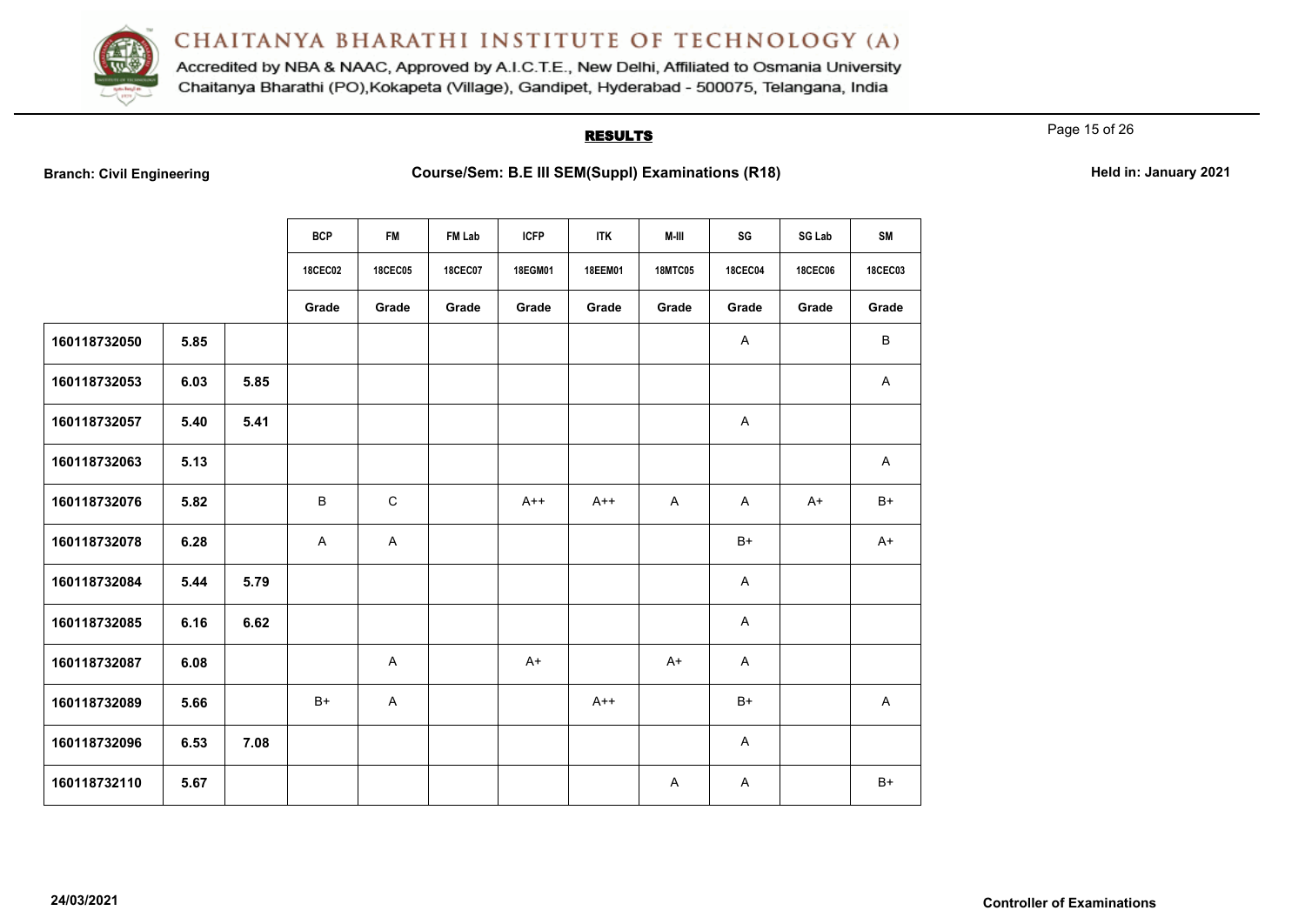

Accredited by NBA & NAAC, Approved by A.I.C.T.E., New Delhi, Affiliated to Osmania University Chaitanya Bharathi (PO), Kokapeta (Village), Gandipet, Hyderabad - 500075, Telangana, India

### **RESULTS**

Page 16 of 26

Branch: Civil Engineering **Course/Sem: B.E III SEM(Suppl) Examinations (R18) Held in: January 2021** 

|              |      | <b>BCP</b>     | <b>FM</b>      | FM Lab         | <b>ICFP</b>    | ITK     | M-III          | SG             | SG Lab         | <b>SM</b>      |
|--------------|------|----------------|----------------|----------------|----------------|---------|----------------|----------------|----------------|----------------|
|              |      | <b>18CEC02</b> | <b>18CEC05</b> | <b>18CEC07</b> | <b>18EGM01</b> | 18EEM01 | <b>18MTC05</b> | <b>18CEC04</b> | <b>18CEC06</b> | <b>18CEC03</b> |
|              |      | Grade          | Grade          | Grade          | Grade          | Grade   | Grade          | Grade          | Grade          | Grade          |
| 160118732116 | 6.28 |                |                |                |                |         | $A++$          | Α              |                | $A+$           |
| 160118732316 | 5.45 |                |                |                |                |         |                |                |                | $A+$           |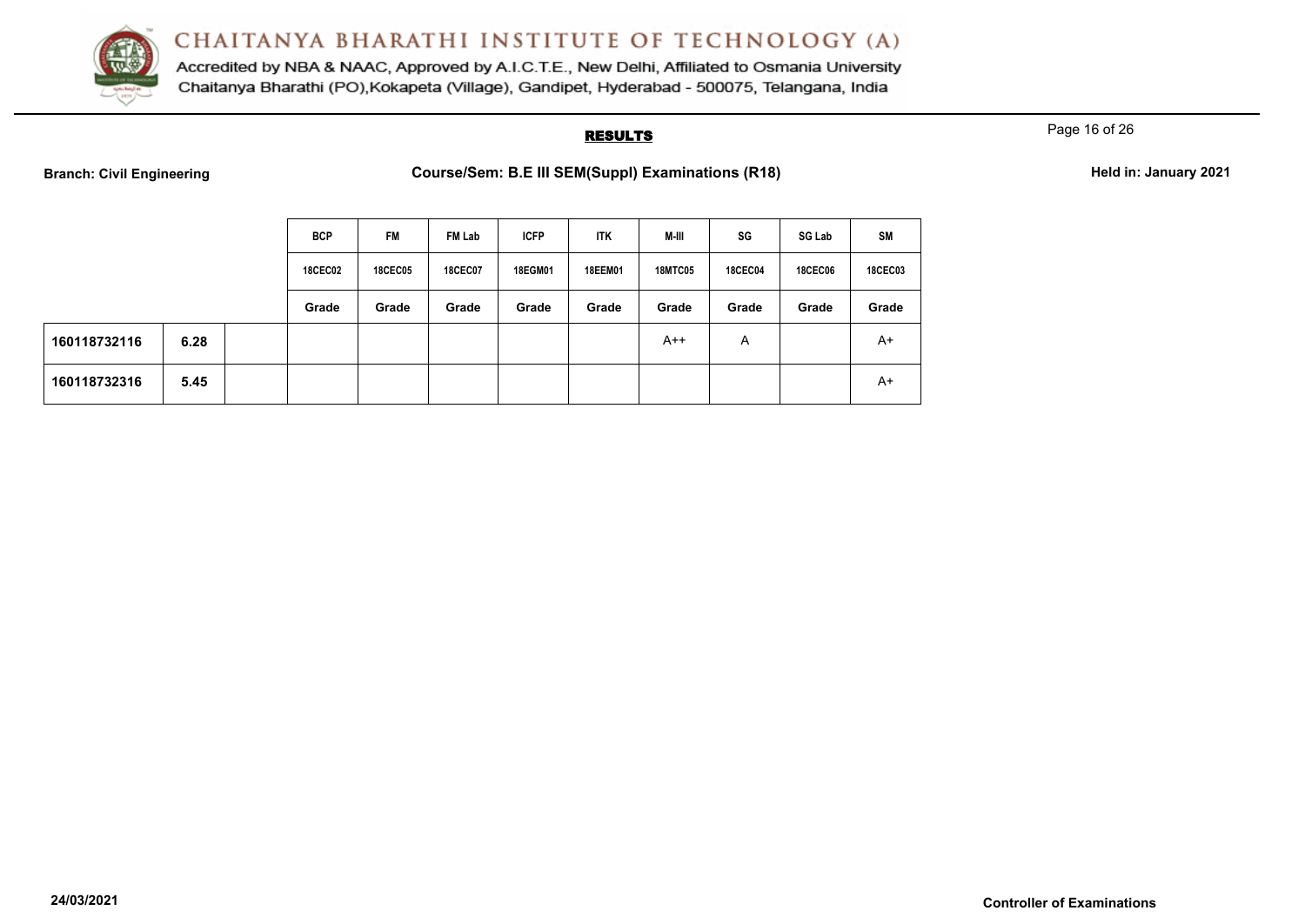

Accredited by NBA & NAAC, Approved by A.I.C.T.E., New Delhi, Affiliated to Osmania University Chaitanya Bharathi (PO), Kokapeta (Village), Gandipet, Hyderabad - 500075, Telangana, India

### **RESULTS**

Page 17 of 26

**Branch: Computer Science and Engg Course/Sem: B.E III SEM(Suppl) Examinations (R18) Held in: January 2021** 

|                |             |             | <b>BEE</b>     | <b>BEE Lab</b> | <b>DELD</b>    | <b>DS</b>      | ES             |
|----------------|-------------|-------------|----------------|----------------|----------------|----------------|----------------|
|                |             |             | <b>18EEC01</b> | <b>18EEC02</b> | <b>18CSC09</b> | <b>18CSC07</b> | <b>18CEM01</b> |
| <b>Roll No</b> | <b>SGPA</b> | <b>CGPA</b> | Grade          | Grade          | Grade          | Grade          | Grade          |
| 160118733099   | 5.80        |             | B+             |                |                |                |                |
| 160118733105   | 5.83        |             | A+             |                |                | A              |                |
| 160118733158   | 5.50        |             |                | B              |                |                |                |
| 160118733176   | 5.73        | 5.52        |                |                |                |                | A              |
| 160118733187   |             |             | Ab             | Ab             | $A+$           |                |                |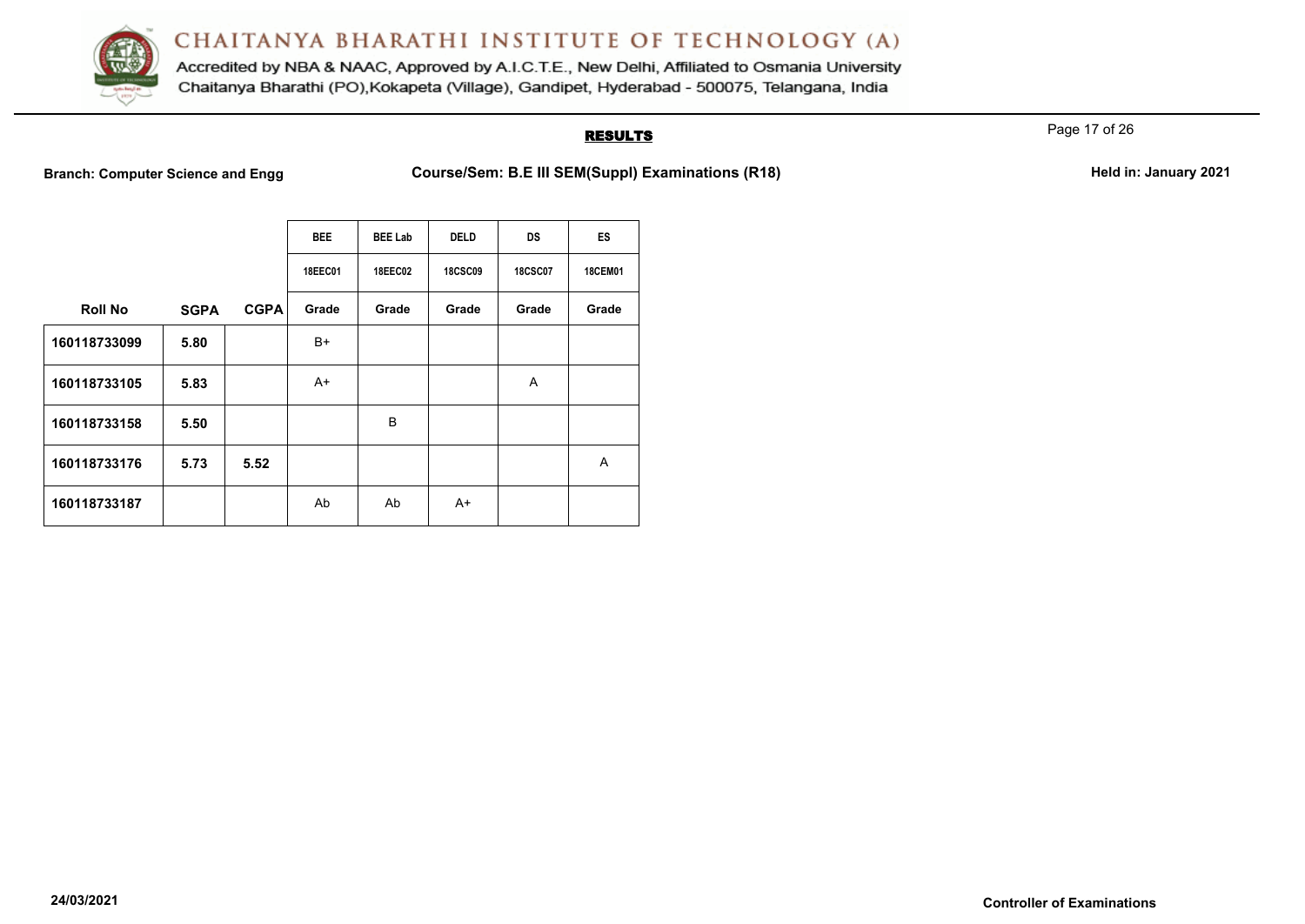

Accredited by NBA & NAAC, Approved by A.I.C.T.E., New Delhi, Affiliated to Osmania University Chaitanya Bharathi (PO), Kokapeta (Village), Gandipet, Hyderabad - 500075, Telangana, India

### **RESULTS**

Page 18 of 26

Branch: Electrical and Electronics Engg **Course/Sem: B.E III SEM(Suppl) Examinations (R18) Held in: January 2021** 

|                |             |             | <b>AEC</b>     | AM             | <b>ECA</b>     | EF.          | <b>EMI</b>     | <b>ITK</b>     |
|----------------|-------------|-------------|----------------|----------------|----------------|--------------|----------------|----------------|
|                |             |             |                |                |                |              |                |                |
|                |             |             | <b>18EEC03</b> | <b>18MTC07</b> | <b>18EEC06</b> | 18EEC05      | <b>18EEC04</b> | <b>18EEM01</b> |
| <b>Roll No</b> | <b>SGPA</b> | <b>CGPA</b> | Grade          | Grade          | Grade          | Grade        | Grade          | Grade          |
| 160118734013   | 6.30        | 6.41        |                |                | A              |              |                |                |
| 160118734037   | 5.82        |             |                | $\mathsf{A}$   | A              | $\mathsf{A}$ | $C+$           |                |
| 160118734042   | 5.96        |             | B              | $\mathsf{A}$   | A              | A            | B              |                |
| 160118734067   | 5.39        |             |                |                | $B+$           |              | B              |                |
| 160118734068   | 5.48        | 5.68        |                |                | A              |              |                |                |
| 160118734086   | 5.83        |             |                |                | A              |              |                | $\circ$        |
| 160118734104   | 5.46        |             | B              | $\mathsf{A}$   |                | $\mathsf{A}$ |                |                |
| 160118734106   | 5.15        | 6.12        | $\mathsf{A}$   |                |                |              |                |                |
| 160118734109   | 5.80        | 5.92        |                | $A+$           | $\overline{A}$ |              |                |                |
| 160118734112   | 6.02        |             | A              |                |                |              |                |                |
| 160118734115   | 5.29        |             |                |                | A              |              |                |                |
| 160118734116   | 5.95        |             |                | $A+$           | A              | A            | C+             | O              |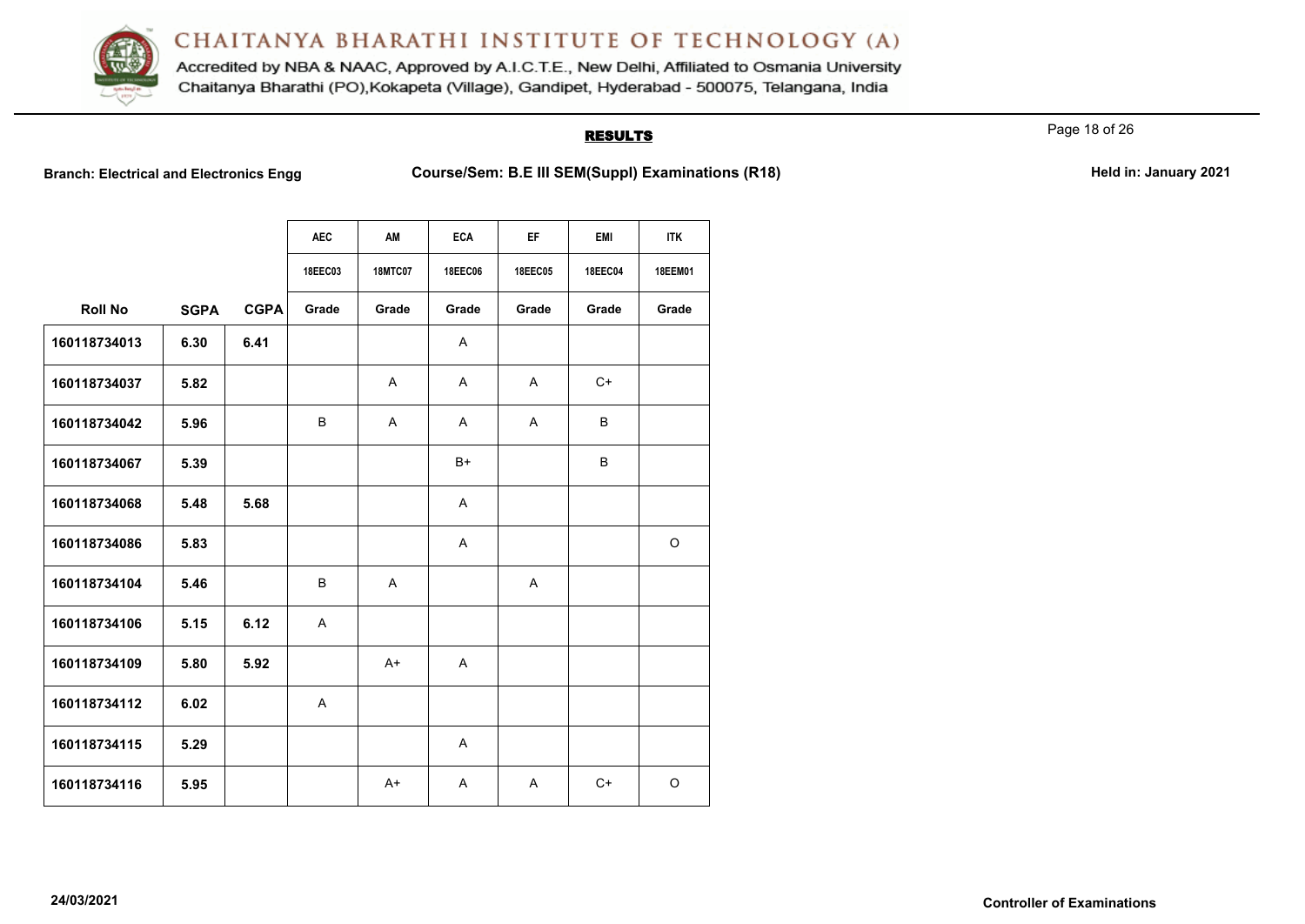

Accredited by NBA & NAAC, Approved by A.I.C.T.E., New Delhi, Affiliated to Osmania University Chaitanya Bharathi (PO), Kokapeta (Village), Gandipet, Hyderabad - 500075, Telangana, India

### **RESULTS**

Page 19 of 26

Branch: Electrical and Electronics Engg **Course/Sem: B.E III SEM(Suppl) Examinations (R18) Held in: January 2021** 

|              |      |      | <b>AEC</b>     | AM             | <b>ECA</b>     | EF             | EMI            | <b>ITK</b> |
|--------------|------|------|----------------|----------------|----------------|----------------|----------------|------------|
|              |      |      | <b>18EEC03</b> | <b>18MTC07</b> | <b>18EEC06</b> | <b>18EEC05</b> | <b>18EEC04</b> | 18EEM01    |
|              |      |      | Grade          | Grade          | Grade          | Grade          | Grade          | Grade      |
| 160118734118 | 5.49 | 5.55 |                |                | A              |                |                | O          |
| 160118734313 | 5.23 |      |                | B              | A              | B              |                |            |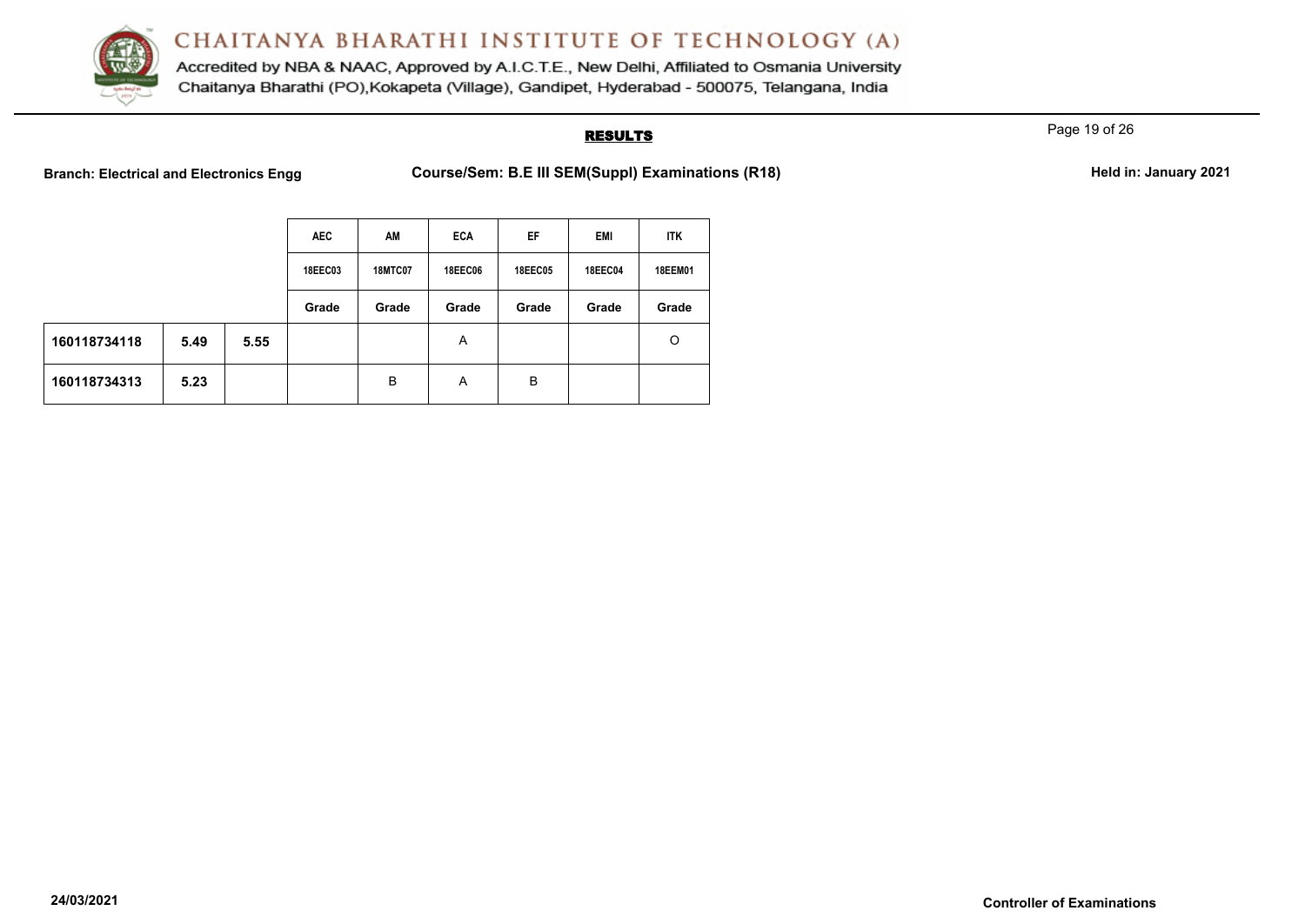

Accredited by NBA & NAAC, Approved by A.I.C.T.E., New Delhi, Affiliated to Osmania University Chaitanya Bharathi (PO), Kokapeta (Village), Gandipet, Hyderabad - 500075, Telangana, India

### **RESULTS**

Page 20 of 26

**Branch: Electronics and Communication Engg <b>Course/Sem: B.E III SEM(Suppl) Examinations (R18) Held in: January 2021** 

| Held in: January 2021 |  |  |
|-----------------------|--|--|
|-----------------------|--|--|

|                |             |             | AM             | <b>BDS</b>     | <b>BDS Lab</b> | <b>ED</b>      | ED Lab         | ES             | <b>ETTL</b>    | <b>EWN Lab</b> | <b>NT</b>      | <b>S&amp;S</b> |
|----------------|-------------|-------------|----------------|----------------|----------------|----------------|----------------|----------------|----------------|----------------|----------------|----------------|
|                |             |             | <b>18MTC07</b> | <b>18CSC05</b> | <b>18CSC06</b> | <b>18ECC02</b> | <b>18ECC05</b> | <b>18CEM01</b> | <b>18ECC01</b> | <b>18ECC06</b> | <b>18ECC03</b> | <b>18ECC04</b> |
| <b>Roll No</b> | <b>SGPA</b> | <b>CGPA</b> | Grade          | Grade          | Grade          | Grade          | Grade          | Grade          | Grade          | Grade          | Grade          | Grade          |
| 160118735020   | 6.84        | 7.07        |                |                |                |                |                |                |                |                |                | $A+$           |
| 160118735022   | 7.07        |             | $A+$           |                |                | $\mathsf{A}$   |                | A              | $\mathsf{A}$   |                | $A++$          | $A+$           |
| 160118735025   | 6.89        |             |                |                |                | A              |                |                | $A+$           |                | $A+$           | $A++$          |
| 160118735026   | 6.81        |             | A+             | A              |                | $A+$           |                |                | $\mathsf{A}$   |                | $B+$           | $A++$          |
| 160118735032   | 6.91        |             |                |                |                | $A+$           |                |                | $\mathsf{A}$   |                |                | $A++$          |
| 160118735034   | 5.20        |             |                |                | $\mathsf{A}$   |                |                |                | B+             |                | $B+$           |                |
| 160118735038   | 6.07        |             |                |                |                | A              |                | $\mathsf{A}$   | B              |                | A              | A+             |
| 160118735047   | 5.59        | 5.74        |                |                |                |                |                |                |                |                |                | $A+$           |
| 160118735066   | 5.42        | 5.77        |                |                |                |                |                |                |                |                |                | $B+$           |
| 160118735094   |             |             | $C+$           | $C+$           |                | B              |                |                | $C+$           |                | F              | A              |
| 160118735104   | 5.53        |             |                |                |                |                |                |                | $B+$           |                |                | A+             |
| 160118735110   |             |             | $\mathsf{C}$   | B              | $B+$           | $\mathsf{C}$   | Ab             |                | $\mathsf{C}$   | $A+$           | F.             | $B+$           |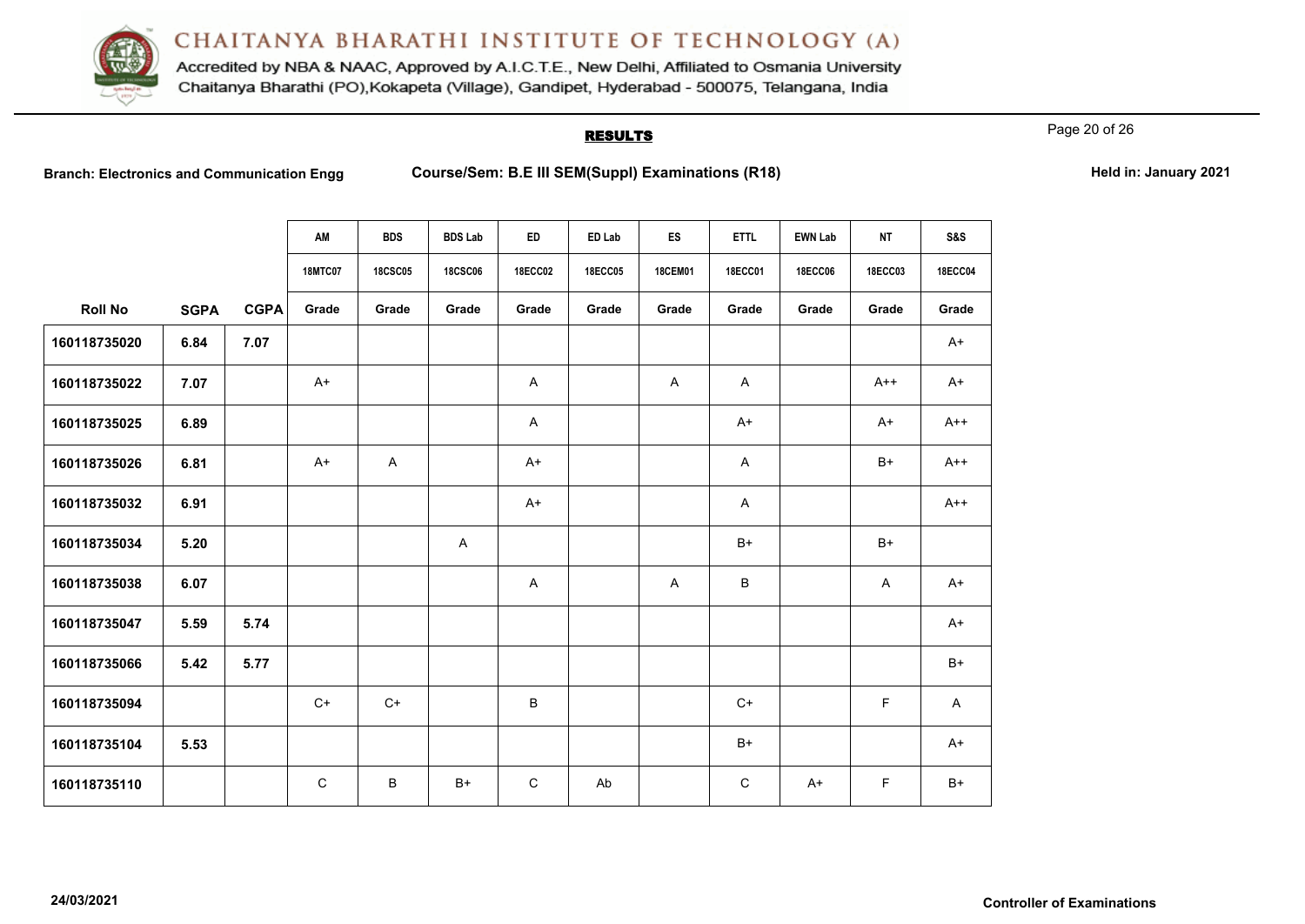

Accredited by NBA & NAAC, Approved by A.I.C.T.E., New Delhi, Affiliated to Osmania University Chaitanya Bharathi (PO), Kokapeta (Village), Gandipet, Hyderabad - 500075, Telangana, India

### **RESULTS**

Page 21 of 26

Branch: Electronics and Communication Engg Course/Sem: B.E III SEM(Suppl) Examinations (R18) **Held in: January 2021** 

|              |      |      | AM             | <b>BDS</b>     | <b>BDS Lab</b> | ED             | ED Lab         | ES             | <b>ETTL</b>    | <b>EWN Lab</b> | <b>NT</b>      | <b>S&amp;S</b> |
|--------------|------|------|----------------|----------------|----------------|----------------|----------------|----------------|----------------|----------------|----------------|----------------|
|              |      |      | <b>18MTC07</b> | <b>18CSC05</b> | <b>18CSC06</b> | <b>18ECC02</b> | <b>18ECC05</b> | <b>18CEM01</b> | <b>18ECC01</b> | <b>18ECC06</b> | <b>18ECC03</b> | <b>18ECC04</b> |
|              |      |      | Grade          | Grade          | Grade          | Grade          | Grade          | Grade          | Grade          | Grade          | Grade          | Grade          |
| 160118735112 | 6.11 | 6.00 |                |                |                |                |                |                |                |                |                | $A++$          |
| 160118735116 | 6.12 | 6.05 |                |                |                |                |                |                |                |                |                | $A++$          |
| 160118735118 | 5.73 | 5.77 |                |                |                |                |                |                |                |                |                | $A++$          |
| 160118735128 | 6.80 | 6.69 |                |                |                | $\mathsf{A}$   |                |                |                |                |                |                |
| 160118735139 | 5.62 | 6.11 |                |                |                |                |                |                | A              |                |                |                |
| 160118735142 | 6.08 |      |                | $A+$           |                |                |                |                | A              |                |                | $A++$          |
| 160118735151 |      |      | $\mathsf{A}$   | B              |                | $C+$           | Ab             |                | $C+$           | $A++$          | $C+$           | $\mathsf{A}$   |
| 160118735154 | 5.54 |      |                |                |                | $\mathsf{A}$   |                |                | B              |                |                |                |
| 160118735162 | 5.53 |      |                |                |                | A              |                |                | $B+$           |                |                |                |
| 160118735166 | 5.16 |      |                |                | A              |                |                |                |                |                | A              |                |
| 160118735171 | 5.40 |      |                | A              | $B+$           |                |                |                | A              |                |                | $A+$           |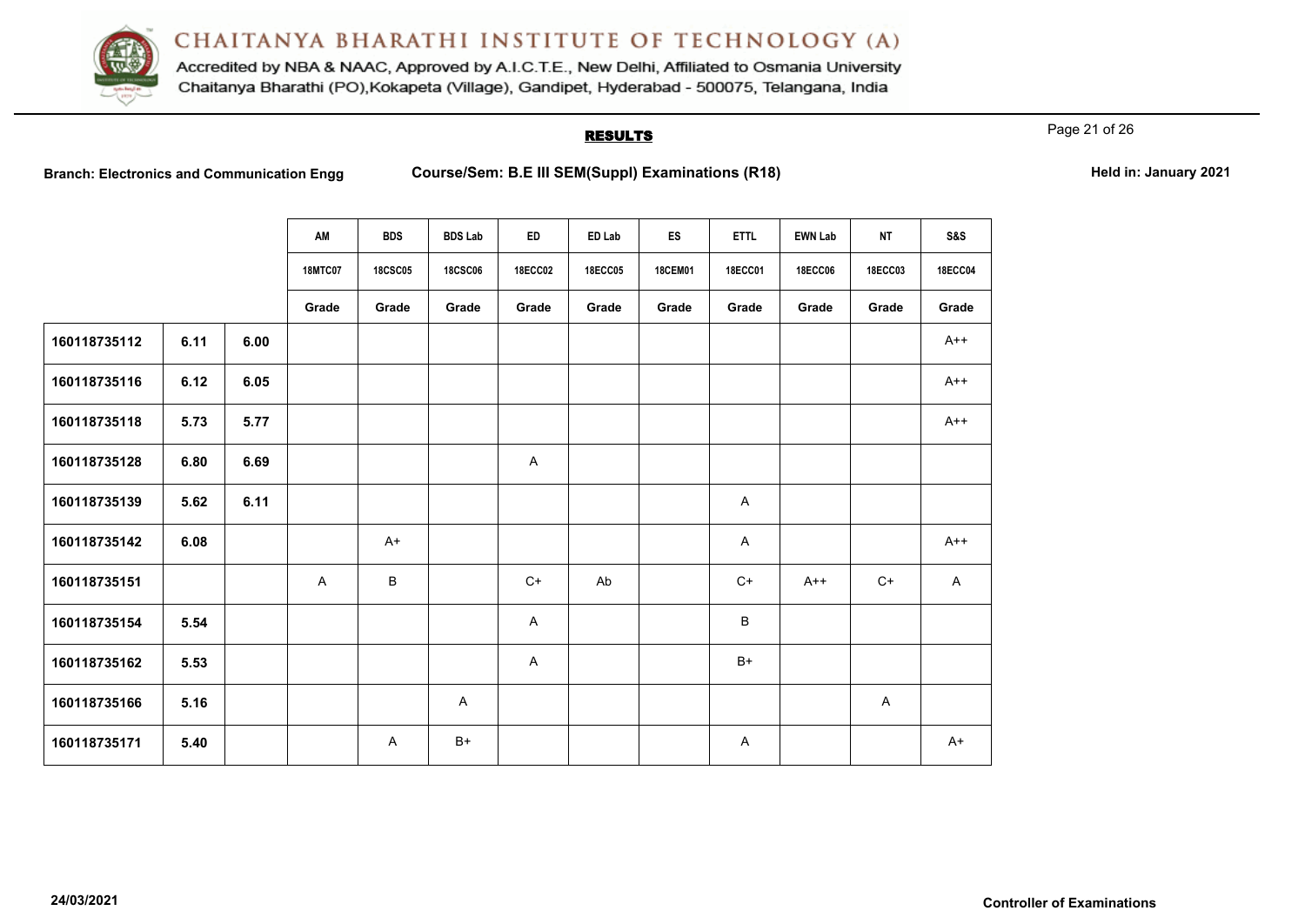

Accredited by NBA & NAAC, Approved by A.I.C.T.E., New Delhi, Affiliated to Osmania University Chaitanya Bharathi (PO), Kokapeta (Village), Gandipet, Hyderabad - 500075, Telangana, India

# **RESULTS**

Page 22 of 26

Branch: Information Technology **Course/Sem: B.E III SEM(Suppl) Examinations (R18)** Held in: January 2021

|                |             |             | <b>DMA</b>     | <b>DSA</b>     | <b>DSA Lab</b> |
|----------------|-------------|-------------|----------------|----------------|----------------|
|                |             |             | <b>18ITC05</b> | <b>18ITC04</b> | <b>18ITC06</b> |
| <b>Roll No</b> | <b>SGPA</b> | <b>CGPA</b> | Grade          | Grade          | Grade          |
| 160118737101   | 6.14        |             |                | A              |                |
| 160118737114   | 5.88        |             | A              |                |                |
| 160118737304   | 5.31        |             |                |                | $A++$          |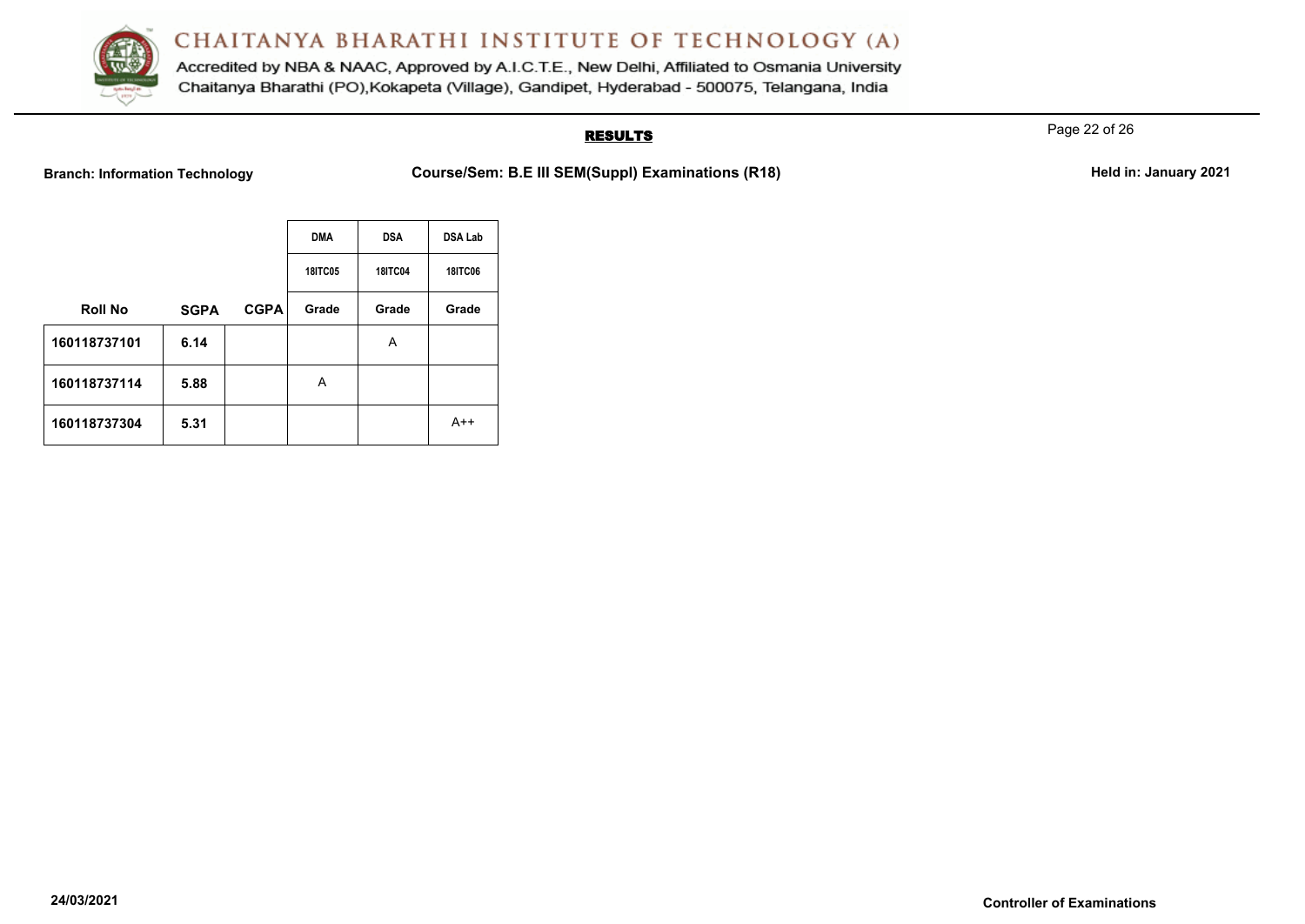

Accredited by NBA & NAAC, Approved by A.I.C.T.E., New Delhi, Affiliated to Osmania University Chaitanya Bharathi (PO), Kokapeta (Village), Gandipet, Hyderabad - 500075, Telangana, India

### **RESULTS**

Page 23 of 26

Branch: Mechanical Engineering **Course/Sem: B.E III SEM(Suppl) Examinations (R18)** Held in: January 2021

|                |             |             | <b>ICFP</b> | <b>ITK</b> | <b>MEA</b>     | M-III          | <b>MOM</b>     | <b>MOM Lab</b> | <b>MP</b>      | <b>MP Lab</b>  |
|----------------|-------------|-------------|-------------|------------|----------------|----------------|----------------|----------------|----------------|----------------|
|                |             |             | 18EGM01     | 18EEM01    | <b>18MBC01</b> | <b>18MTC05</b> | <b>18MEC04</b> | <b>18MEC06</b> | <b>18PEC01</b> | <b>18PEC02</b> |
| <b>Roll No</b> | <b>SGPA</b> | <b>CGPA</b> | Grade       | Grade      | Grade          | Grade          | Grade          | Grade          | Grade          | Grade          |
| 160118736006   | 5.89        |             |             |            |                | A              | A              |                |                | $A++$          |
| 160118736008   | 6.56        |             |             |            | A              |                | $A+$           |                |                |                |
| 160118736024   | 5.29        | 5.30        |             |            |                |                | $B+$           |                |                |                |
| 160118736027   | 5.46        |             | $A+$        | $A+$       |                | A              |                |                |                |                |
| 160118736037   | 6.26        | 6.19        |             |            | Α              |                |                |                |                |                |
| 160118736053   | 6.16        | 6.33        |             |            | $B+$           |                | $A+$           |                |                |                |
| 160118736062   |             |             |             |            |                | Ab             |                |                |                |                |
| 160118736067   | 5.47        |             |             |            |                |                | A              |                |                |                |
| 160118736083   | 6.28        |             | $A+$        |            |                | $A+$           | A              |                |                |                |
| 160118736101   |             |             |             |            |                |                | Ab             |                |                |                |
| 160118736102   | 5.77        |             |             |            |                |                | A              |                |                |                |
| 160118736105   | 5.40        | 5.76        |             |            |                |                | A              |                |                |                |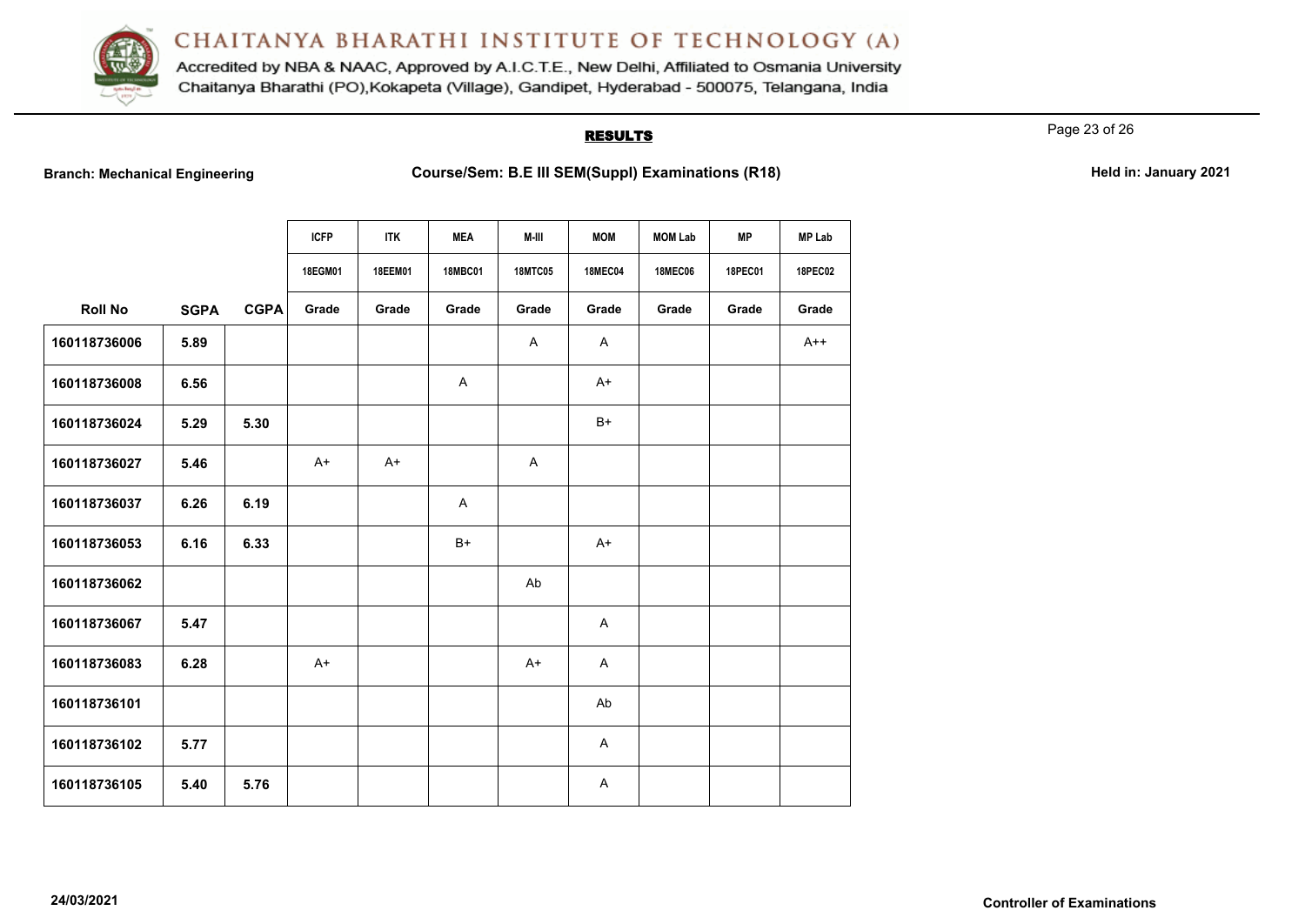

Accredited by NBA & NAAC, Approved by A.I.C.T.E., New Delhi, Affiliated to Osmania University Chaitanya Bharathi (PO), Kokapeta (Village), Gandipet, Hyderabad - 500075, Telangana, India

### **RESULTS**

Page 24 of 26

**Branch: Mechanical Engineering <b>Course/Sem: B.E III SEM(Suppl) Examinations (R18) Held in: January 2021** 

|  | Held in: January 2021 |  |
|--|-----------------------|--|
|  |                       |  |

|              |      | <b>ICFP</b> | <b>ITK</b>     | <b>MEA</b>     | M-III          | <b>MOM</b>     | <b>MOM Lab</b> | <b>MP</b>      | <b>MP Lab</b>  |
|--------------|------|-------------|----------------|----------------|----------------|----------------|----------------|----------------|----------------|
|              |      | 18EGM01     | <b>18EEM01</b> | <b>18MBC01</b> | <b>18MTC05</b> | <b>18MEC04</b> | <b>18MEC06</b> | <b>18PEC01</b> | <b>18PEC02</b> |
|              |      | Grade       | Grade          | Grade          | Grade          | Grade          | Grade          | Grade          | Grade          |
| 160118736107 | 6.36 |             |                | $C+$           | $A+$           | A+             | A+             | Α              |                |
| 160118736310 |      |             | O              |                | Ab             |                |                |                |                |
| 160118736313 | 6.31 |             |                |                | $A+$           | A              |                |                |                |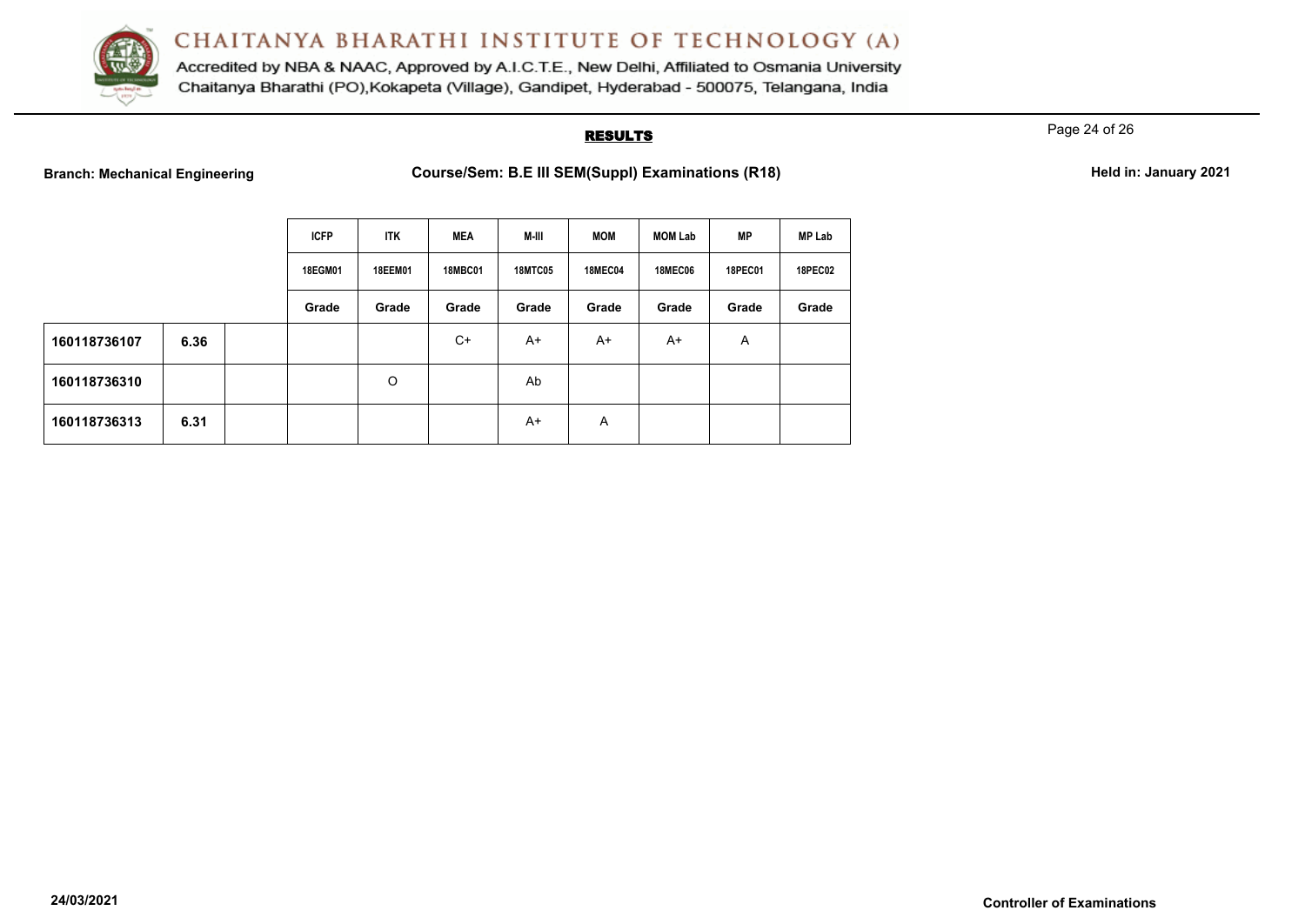

Accredited by NBA & NAAC, Approved by A.I.C.T.E., New Delhi, Affiliated to Osmania University Chaitanya Bharathi (PO), Kokapeta (Village), Gandipet, Hyderabad - 500075, Telangana, India

### **RESULTS**

Page 25 of 26

**Branch: Production Engineering Examinations (R18) Course/Sem: B.E III SEM(Suppl) Examinations (R18) Held in: January 2021** 

|                |             |             | <b>EEA</b>     | <b>FPHM</b>    | <b>FPHM Lab</b> | <b>ICFP</b> | <b>ITK</b> | M-III          | <b>MOM</b>     | <b>MOM Lab</b> | <b>MSM</b>     |
|----------------|-------------|-------------|----------------|----------------|-----------------|-------------|------------|----------------|----------------|----------------|----------------|
|                |             |             | <b>18MBC01</b> | <b>18MEC10</b> | <b>18MEC11</b>  | 18EGM01     | 18EEM01    | <b>18MTC05</b> | <b>18MEC04</b> | <b>18MEC06</b> | <b>18MEC03</b> |
| <b>Roll No</b> | <b>SGPA</b> | <b>CGPA</b> | Grade          | Grade          | Grade           | Grade       | Grade      | Grade          | Grade          | Grade          | Grade          |
| 160114738056   |             |             | $B+$           | $\mathsf C$    |                 | A           | Ab         | $B+$           | A              | $A+$           |                |
| 160116738034   | 5.63        |             |                | B              |                 | $A+$        |            | B              | $B+$           | $A+$           | $B+$           |
| 160117738029   | 5.64        |             |                | B              |                 | A           |            | A              | $B+$           |                |                |
| 160117738039   | 5.62        |             |                | B              | $A+$            | A           | $A+$       | B              |                |                |                |
| 160118738001   | 5.37        |             | В              | D              |                 |             |            |                | $C+$           |                |                |
| 160118738002   |             |             |                | $\mathsf F$    |                 |             |            |                |                |                |                |
| 160118738003   | 5.16        |             |                | $\mathsf{C}$   |                 |             |            |                |                |                |                |
| 160118738004   | 6.17        | 5.85        |                | $B+$           |                 |             |            |                | $A+$           |                |                |
| 160118738006   | 5.93        | 6.28        |                |                |                 |             |            |                | A              |                |                |
| 160118738008   | 5.99        | 5.90        |                |                |                 |             |            |                | A              |                |                |
| 160118738010   | 6.07        |             |                | B              |                 |             |            |                | $A+$           |                |                |
| 160118738014   | 5.52        |             | $B+$           | $C+$           | $A+$            |             |            |                | $B+$           |                |                |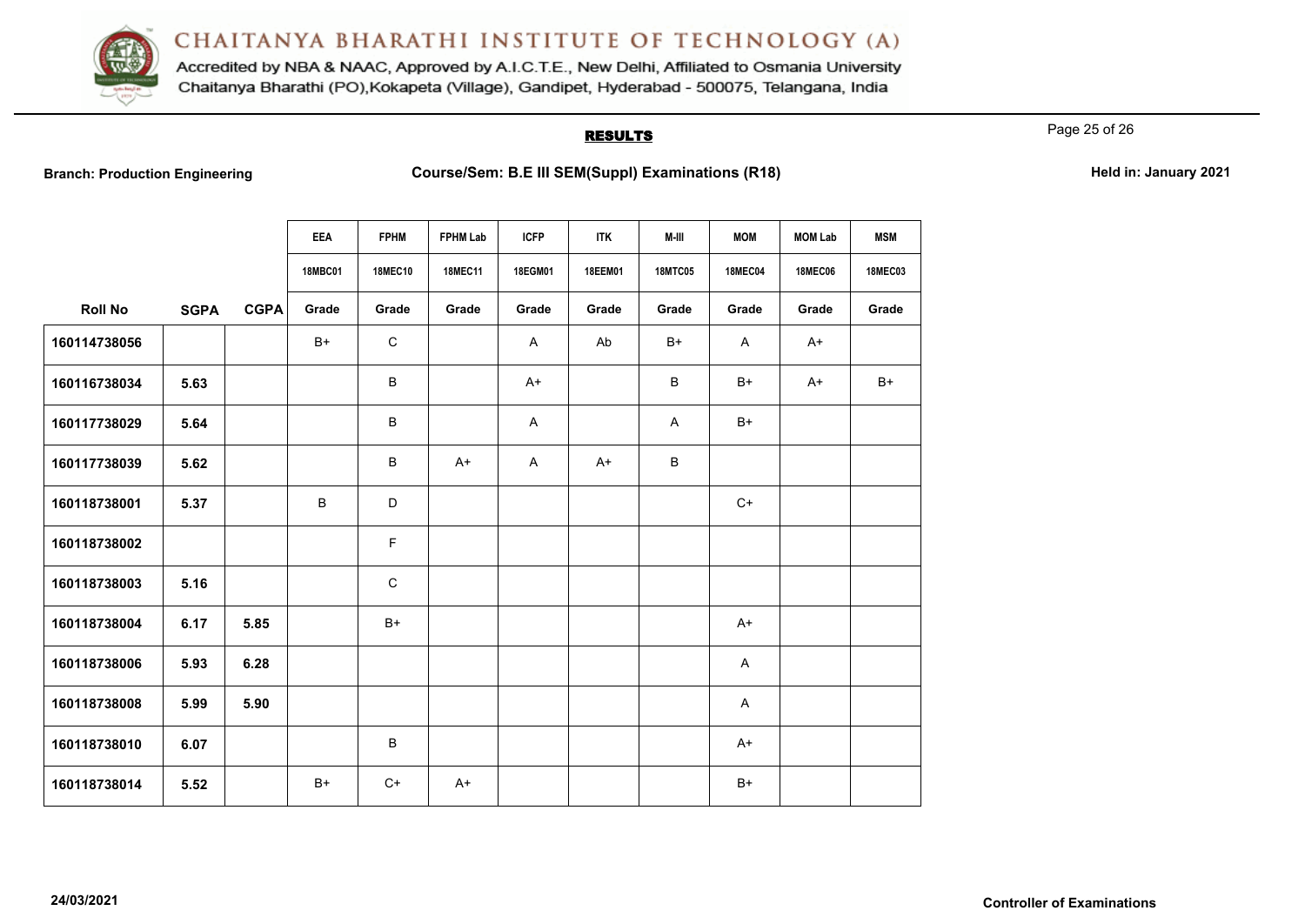

Accredited by NBA & NAAC, Approved by A.I.C.T.E., New Delhi, Affiliated to Osmania University Chaitanya Bharathi (PO), Kokapeta (Village), Gandipet, Hyderabad - 500075, Telangana, India

### **RESULTS**

Page 26 of 26

**Branch: Production Engineering Examinations (R18) Course/Sem: B.E III SEM(Suppl) Examinations (R18) Held in: January 2021** 

|              |      |      | <b>EEA</b>     | <b>FPHM</b>    | <b>FPHM Lab</b> | <b>ICFP</b> | <b>ITK</b>     | M-III          | <b>MOM</b>     | <b>MOM Lab</b> | <b>MSM</b>     |
|--------------|------|------|----------------|----------------|-----------------|-------------|----------------|----------------|----------------|----------------|----------------|
|              |      |      | <b>18MBC01</b> | <b>18MEC10</b> | <b>18MEC11</b>  | 18EGM01     | <b>18EEM01</b> | <b>18MTC05</b> | <b>18MEC04</b> | <b>18MEC06</b> | <b>18MEC03</b> |
|              |      |      | Grade          | Grade          | Grade           | Grade       | Grade          | Grade          | Grade          | Grade          | Grade          |
| 160118738015 | 6.28 |      |                | $C+$           |                 |             |                | $B+$           | $A+$           |                |                |
| 160118738019 | 5.93 | 6.07 |                |                |                 |             |                |                | $A+$           |                |                |
| 160118738022 | 6.10 | 5.80 | $A+$           | Α              |                 |             |                |                |                |                |                |
| 160118738024 | 5.95 | 6.13 |                |                |                 |             |                |                | A              |                |                |
| 160118738026 | 6.60 | 6.65 |                |                |                 |             |                |                | $A+$           |                |                |
| 160118738302 | 5.80 |      | B              | $C+$           |                 | $C+$        |                | $B+$           | $B+$           |                |                |
| 160118738306 | 5.72 |      |                |                |                 |             |                | $B+$           |                |                |                |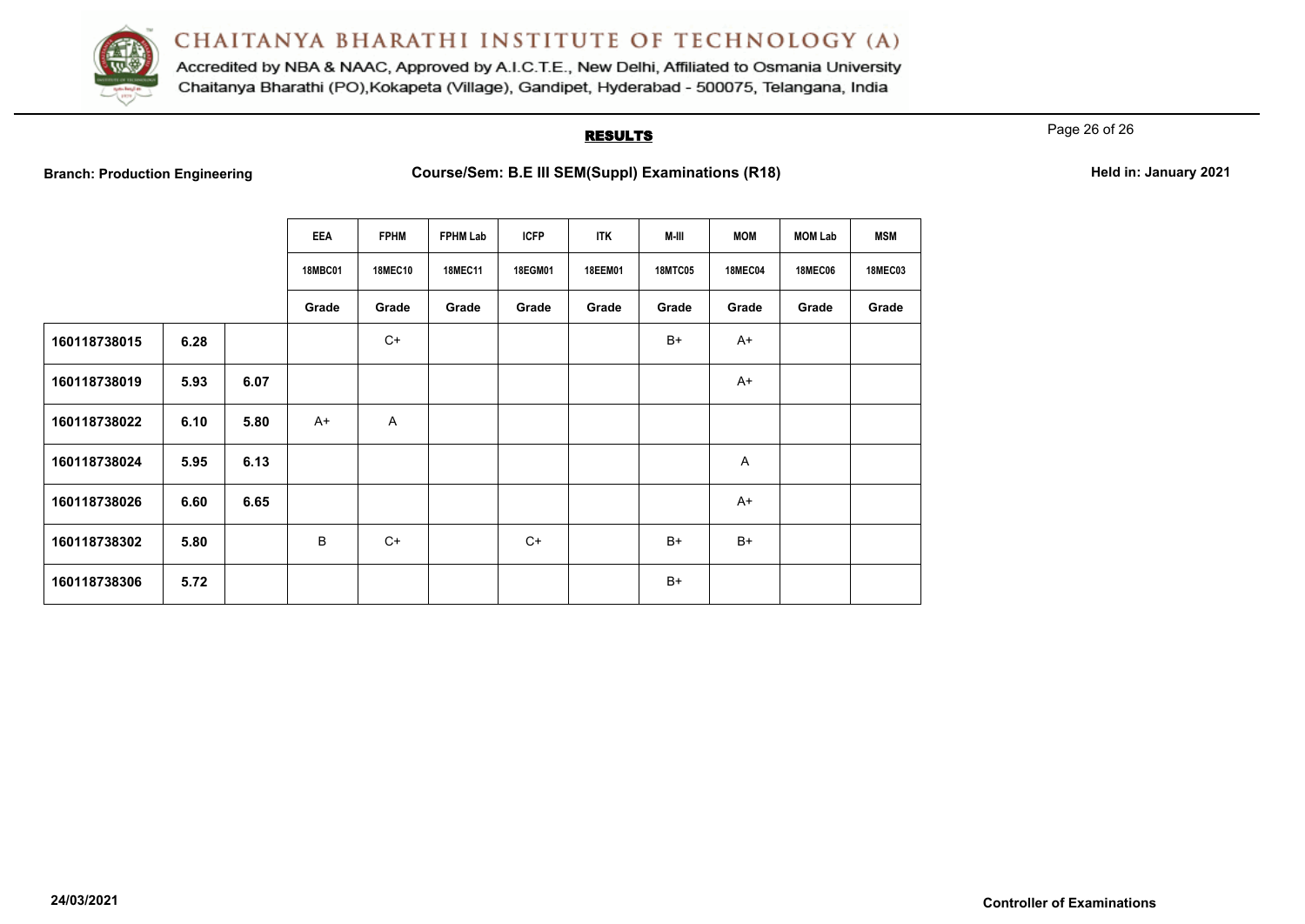

Accredited by NBA & NAAC, Approved by A.I.C.T.E., New Delhi, Affiliated to Osmania University Chaitanya Bharathi (PO), Kokapeta (Village), Gandipet, Hyderabad - 500075, Telangana, India

# **RESULTS**

Page 1 of 7

Branch: Civil Engineering **Course/Sem: B.E II/IV I Sem(Suppl) Examinations (R13)** Held in: January 2021

|                |             |             | <b>FAPDE</b> | SM-I  | Surv-I |
|----------------|-------------|-------------|--------------|-------|--------|
|                |             |             | MT211        | CE214 | CE215  |
| <b>Roll No</b> | <b>SGPA</b> | <b>CGPA</b> | Grade        | Grade | Grade  |
| 160113732319   | 7.04        | 7.04        | С            |       |        |
| 160114732025   | 6.42        | 6.13        |              | С     |        |
| 160114732059   | 5.75        |             |              | D     | D      |
| 160115732110   |             |             |              | F(Ab) |        |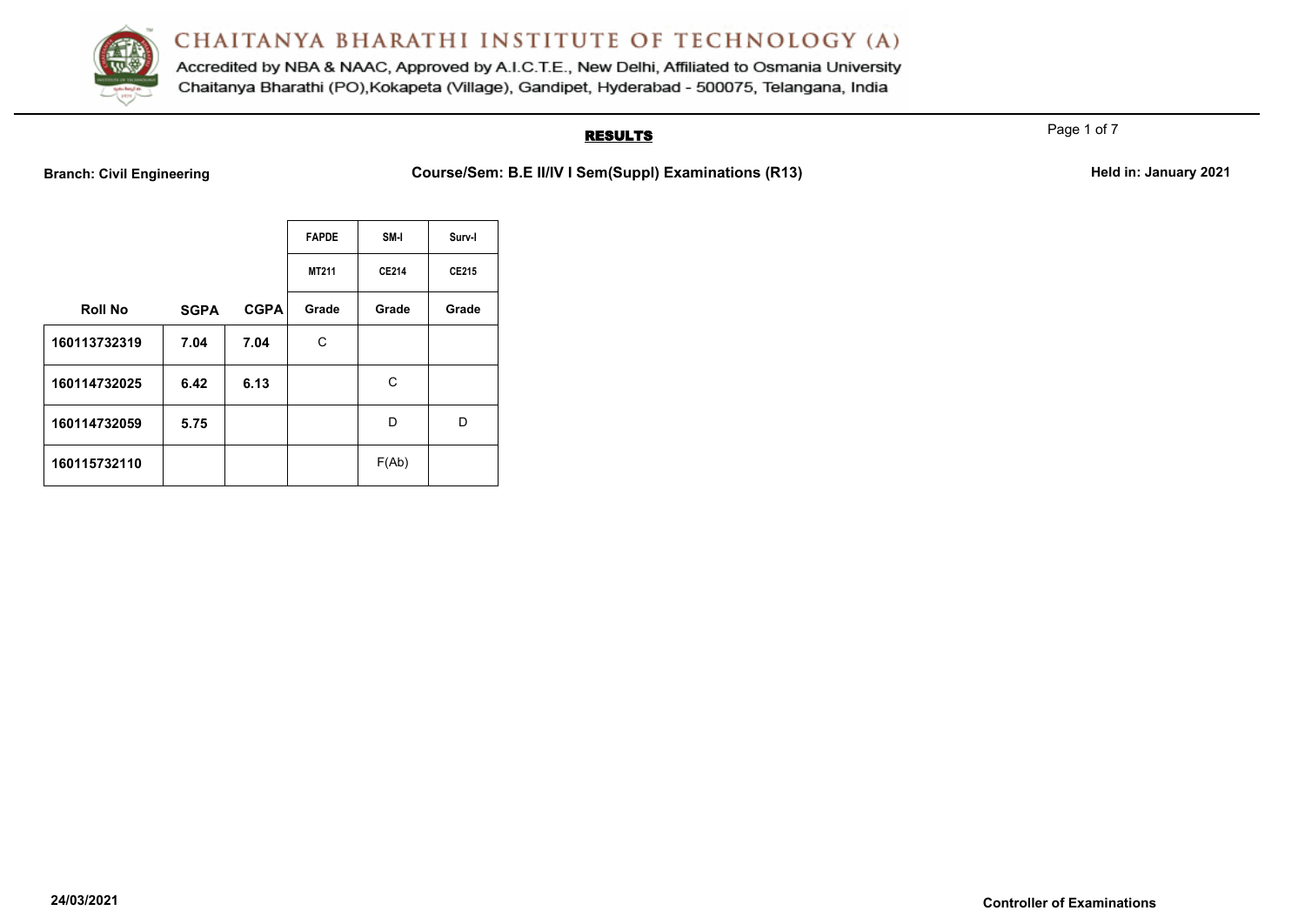

Accredited by NBA & NAAC, Approved by A.I.C.T.E., New Delhi, Affiliated to Osmania University Chaitanya Bharathi (PO), Kokapeta (Village), Gandipet, Hyderabad - 500075, Telangana, India

# **RESULTS**

Page 2 of 7

Branch: Computer Science and Engg **Course/Sem: B.E II/IV I Sem(Suppl) Examinations (R13)** Held in: January 2021

|                |             |             | <b>BE</b> | $DS C++$ | <b>FAPDE</b> | <b>LST</b> | <b>MEA</b>   |
|----------------|-------------|-------------|-----------|----------|--------------|------------|--------------|
|                |             |             | EC215     | CS211    | MT211        | CS212      | <b>MB214</b> |
| <b>Roll No</b> | <b>SGPA</b> | <b>CGPA</b> | Grade     | Grade    | Grade        | Grade      | Grade        |
| 160114733055   |             |             | E         | E        | С            | D          | F            |
| 160114733172   | 6.36        | 6.55        |           | C        |              |            |              |
| 160114733311   | 5.73        | 5.73        | E         |          | В            |            |              |
| 160115733321   | 5.83        | 5.83        |           |          | С            |            |              |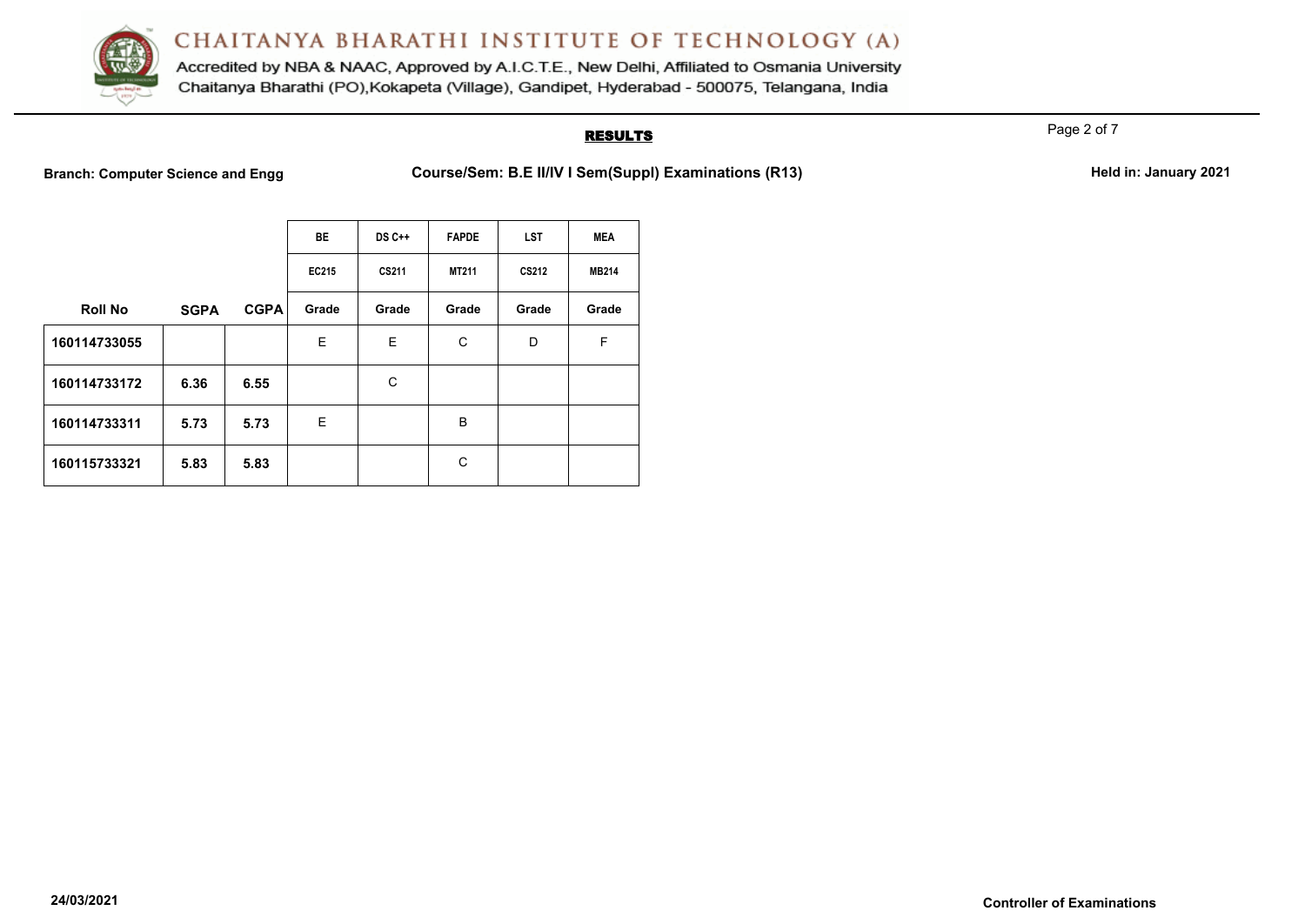

Accredited by NBA & NAAC, Approved by A.I.C.T.E., New Delhi, Affiliated to Osmania University Chaitanya Bharathi (PO), Kokapeta (Village), Gandipet, Hyderabad - 500075, Telangana, India

### **RESULTS**

Page 3 of 7

Branch: Electrical and Electronics Engg **Course/Sem: B.E II/IV I Sem(Suppl) Examinations (R13)** Held in: January 2021

|                |             |             | EC-I  | EE-I  | <b>EMI</b> | <b>EMT</b> | <b>FAPDE</b> | <b>PME</b>   |
|----------------|-------------|-------------|-------|-------|------------|------------|--------------|--------------|
|                |             |             | EE211 | EC214 | EE212      | EE213      | MT211        | <b>ME218</b> |
| <b>Roll No</b> | <b>SGPA</b> | <b>CGPA</b> | Grade | Grade | Grade      | Grade      | Grade        | Grade        |
| 160114734053   | 5.68        |             |       |       |            |            |              | D            |
| 160115734017   | 5.68        | 6.26        |       | D     |            |            |              |              |
| 160115734039   | 6.18        | 6.62        | D     |       |            |            |              |              |
| 160115734301   | 5.77        | 5.77        |       |       | D          |            | D            |              |
| 160115734323   | 5.86        | 5.86        |       |       |            | E          |              |              |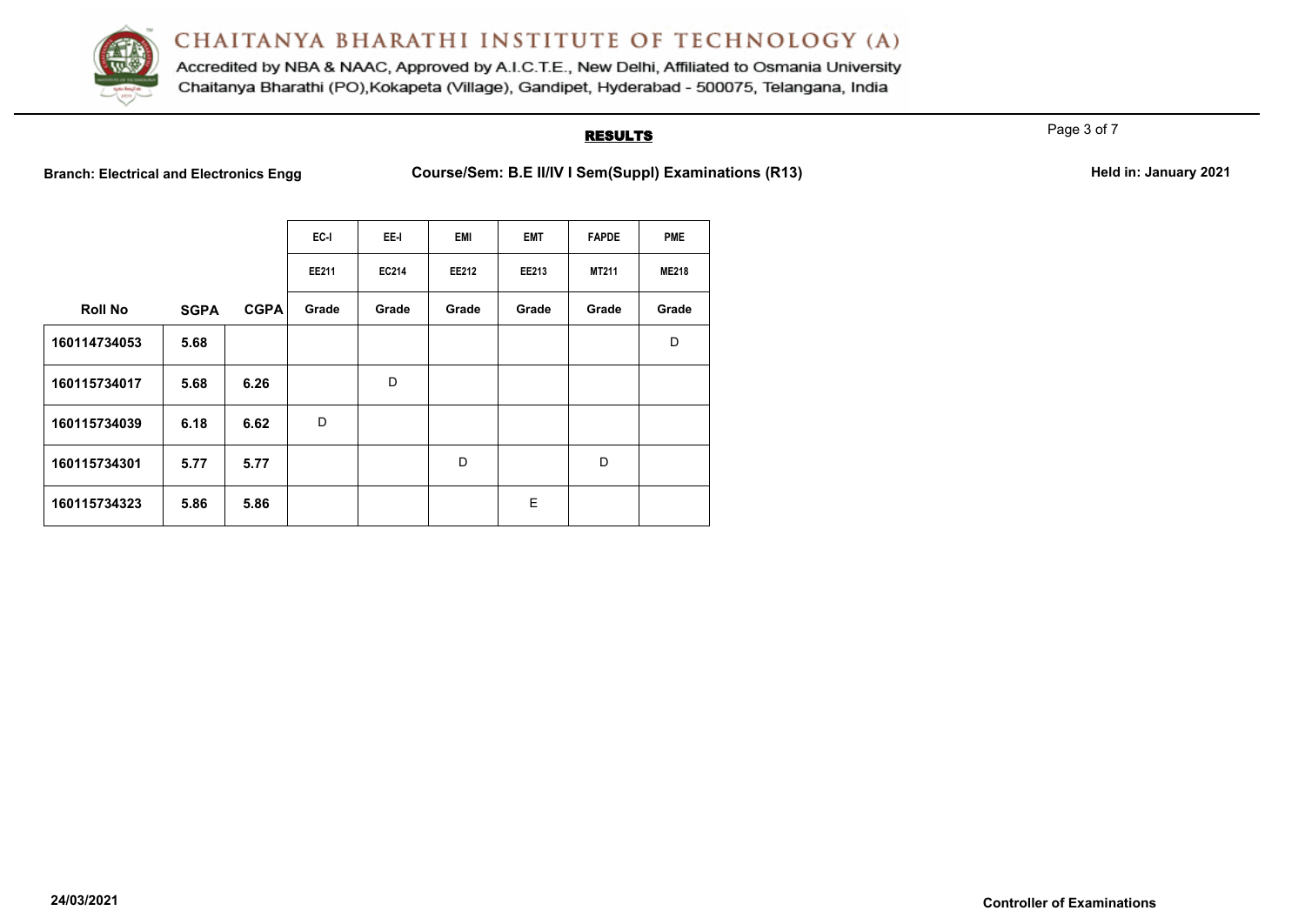

Accredited by NBA & NAAC, Approved by A.I.C.T.E., New Delhi, Affiliated to Osmania University Chaitanya Bharathi (PO), Kokapeta (Village), Gandipet, Hyderabad - 500075, Telangana, India

### **RESULTS**

Page 4 of 7

Branch: Electronics and Communication Engg Course/Sem: B.E II/IV I Sem(Suppl) Examinations (R13) Held in: January 2021

|                |             |             | ED    | <b>EME</b>   | <b>ET</b> | <b>ETTL</b> | <b>FAPDE</b> | SS    |
|----------------|-------------|-------------|-------|--------------|-----------|-------------|--------------|-------|
|                |             |             | EC211 | <b>ME217</b> | EE215     | EC212       | <b>MT211</b> | EC213 |
| <b>Roll No</b> | <b>SGPA</b> | <b>CGPA</b> | Grade | Grade        | Grade     | Grade       | Grade        | Grade |
| 160114735008   |             |             |       |              |           | F(Ab)       |              | E     |
| 160114735101   | 6.09        | 6.08        |       |              |           |             |              | C     |
| 160114735114   | 6.45        |             |       | C            | C         | D           |              |       |
| 160114735154   | 6.77        |             | C     |              |           | D           | C            | D     |
| 160115735181   | 5.50        | 5.50        |       |              | D         |             |              |       |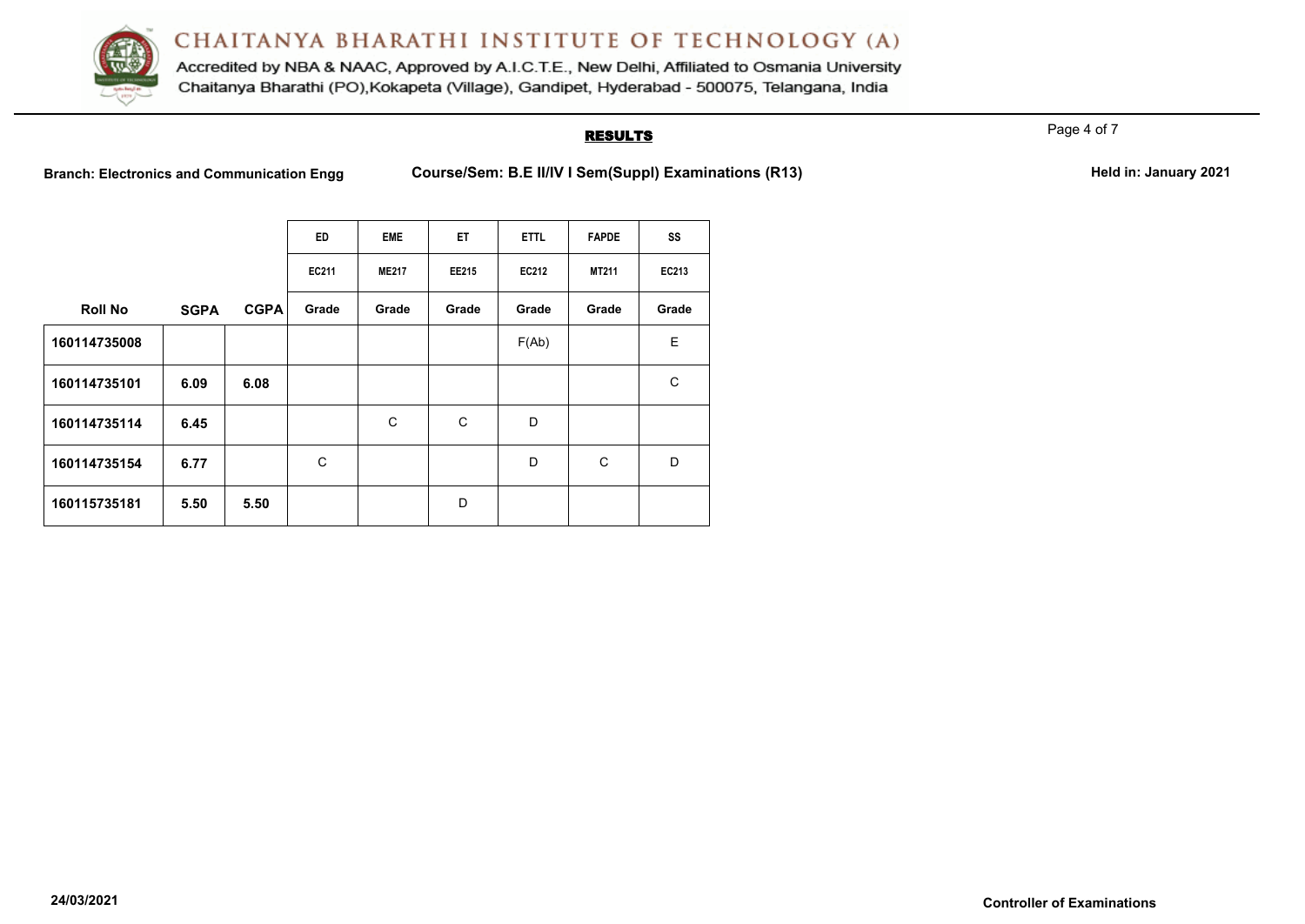

Accredited by NBA & NAAC, Approved by A.I.C.T.E., New Delhi, Affiliated to Osmania University Chaitanya Bharathi (PO), Kokapeta (Village), Gandipet, Hyderabad - 500075, Telangana, India

# **RESULTS**

Branch: Information Technology **Course/Sem: B.E II/IV I Sem(Suppl) Examinations (R13)** Held in: January 2021

|             |             | BE    |
|-------------|-------------|-------|
|             |             | EC215 |
| <b>SGPA</b> | <b>CGPA</b> | Grade |
| 5.78        | 5.78        | D     |
| 5.48        |             | D     |
| 5.87        | 5.87        | D     |
| 5.70        | 5.70        | n     |
|             |             |       |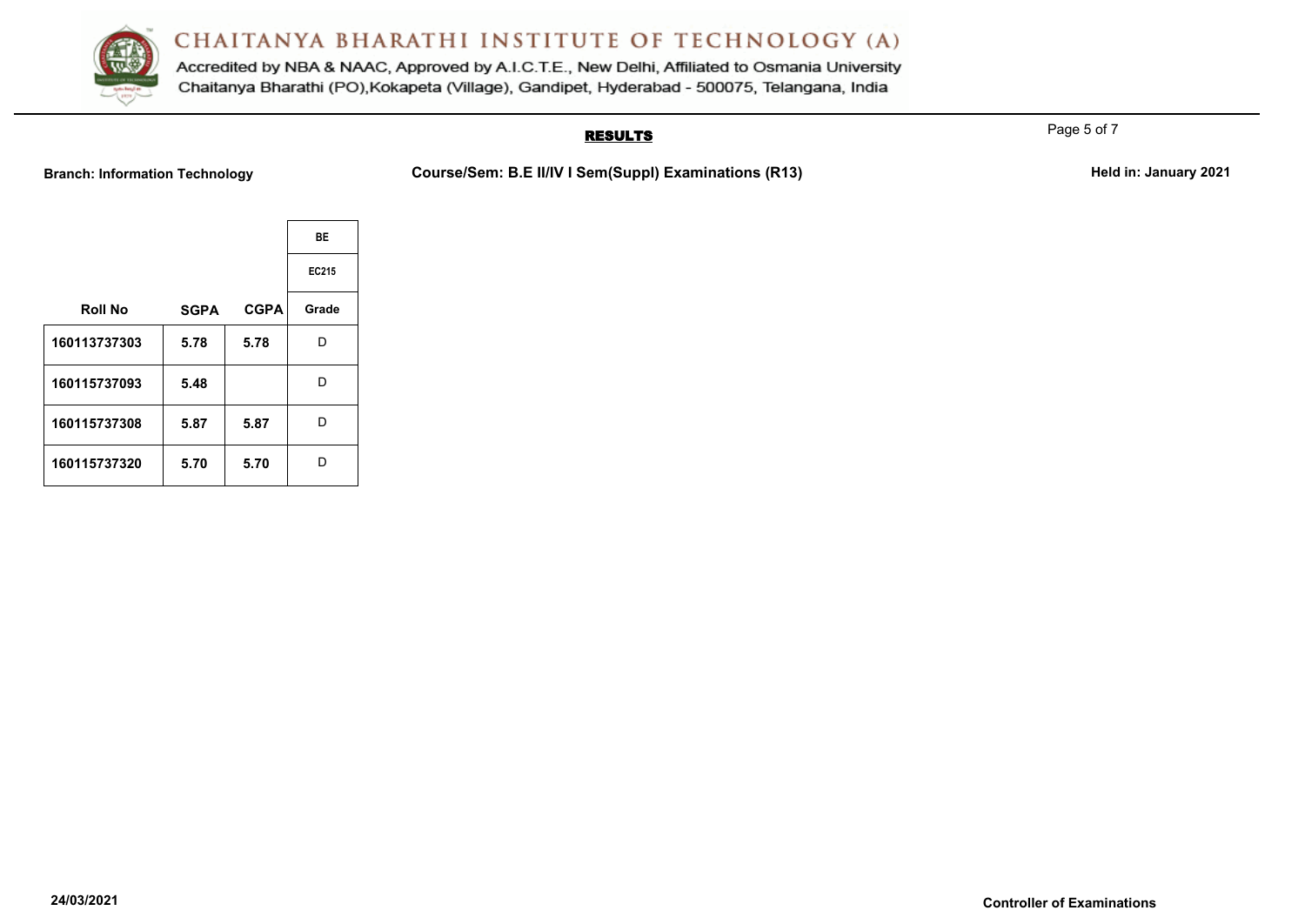

Accredited by NBA & NAAC, Approved by A.I.C.T.E., New Delhi, Affiliated to Osmania University Chaitanya Bharathi (PO), Kokapeta (Village), Gandipet, Hyderabad - 500075, Telangana, India

# **RESULTS**

Branch: Mechanical Engineering **Course/Sem: B.E II/IV I Sem(Suppl) Examinations (R13)** Held in: January 2021

|                |             |             | <b>FAPDE</b> | <b>MOM</b>   | <b>MSM</b>   |
|----------------|-------------|-------------|--------------|--------------|--------------|
|                |             |             | MT211        | <b>ME213</b> | <b>ME211</b> |
| <b>Roll No</b> | <b>SGPA</b> | <b>CGPA</b> | Grade        | Grade        | Grade        |
| 160114736032   | 5.88        |             | D            |              | D            |
| 160114736109   | 7.17        | 6.54        | С            | A            |              |
| 160115736108   | 6.08        | 6.23        |              |              | D            |
| 160115736109   | 5.54        |             |              |              | D            |